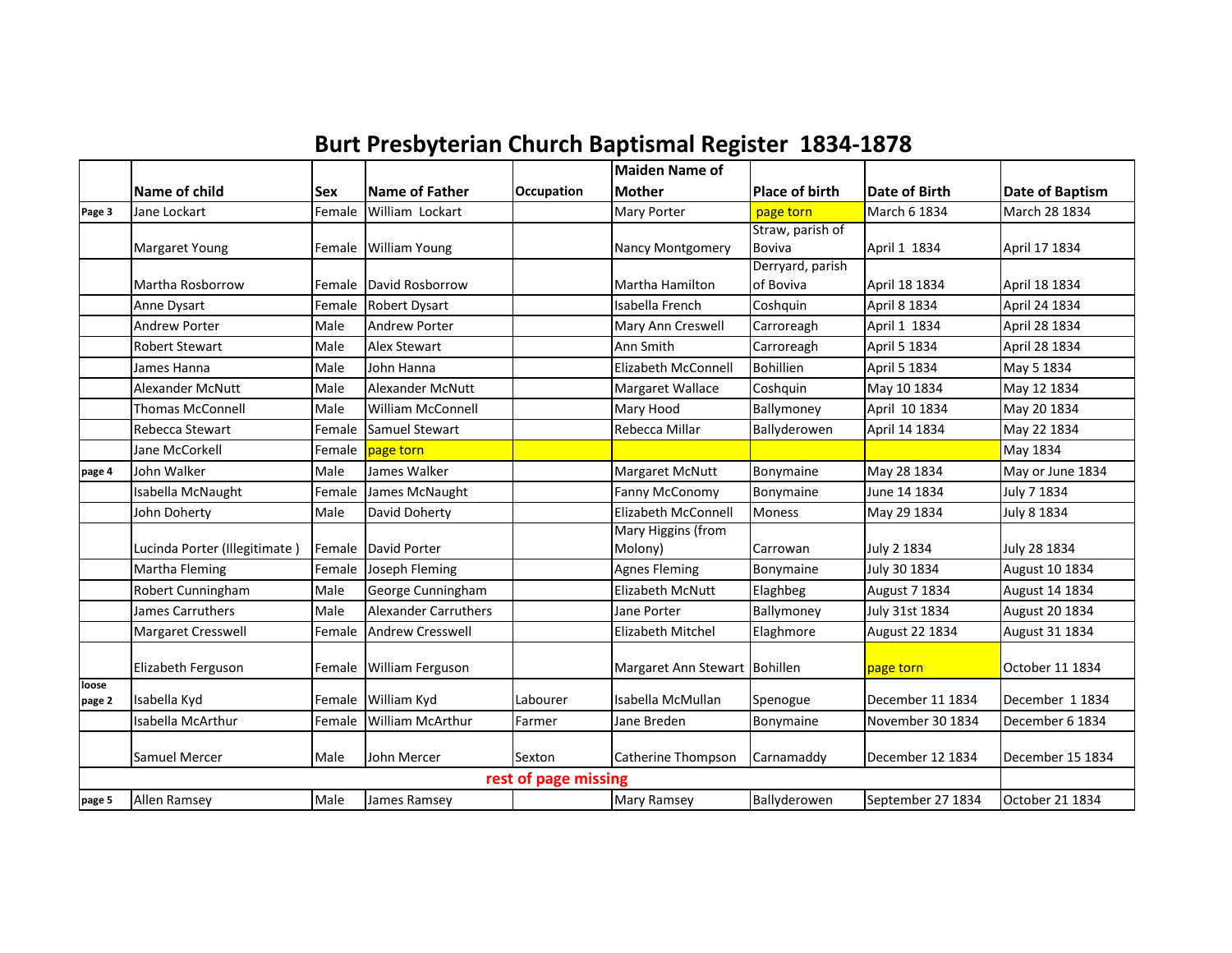|        | <b>Moses Carruthers</b>          | Male   | John Carruthers        |                                | Jane Carruthers         | Ballymoney                                               | September 17 1834 | October 24 1834  |
|--------|----------------------------------|--------|------------------------|--------------------------------|-------------------------|----------------------------------------------------------|-------------------|------------------|
|        |                                  |        |                        |                                |                         | Bogay, All Saints                                        |                   |                  |
|        | John Hanna                       | Male   | <b>Edward Hanna</b>    |                                | Margaret Burnside       | Parish                                                   | October 30 1834   | November 4 1834  |
|        | James Cook                       | Male   | James Cook             |                                | Rebecca Middleton       | Spenogue                                                 | November 16 1834  | November 30 1834 |
|        | <b>Richard Gilliland</b>         | Male   | Samuel Gilliland       |                                | Margaret Barr           | Moness                                                   | October 1 1834    | December 1 1834  |
|        | Martha Gilfillan                 | Female | James Gilfillan        |                                | Rebecca Thompson        | Carroreagh                                               | November 24 1834  | December 4 1834  |
|        | Joseph Moor                      | Male   | <b>William Moor</b>    |                                | <b>Margaret Mehaffy</b> | Toolette                                                 | December 5 1834   | December 19 1834 |
|        | John Mercer                      | Male   | John Mercer            |                                | Catherine Thompson      | Carnamaddy                                               | December 28 1834  | December 28 1834 |
|        | <b>Elizabeth Porter</b>          | Female | <b>William Porter</b>  |                                | Sarah Crawford          | Toolette                                                 | December 28 1834  | January 10 1835  |
|        | Alexander Dean                   | Male   | <b>William Dean</b>    |                                | Ann Price               | Dungiven                                                 | October 15 1834   | January 14 1835  |
| Page 6 | Catherine Georgina<br>Montgomery | Female | George Montgomery      | Officer of excise Mary Leatham |                         | <b>Bohillen</b>                                          | December 26 1834  | January 20 1835  |
|        | James Stewart                    | Male   | James Stewart          |                                | Catherine Ferguson      | Toolette                                                 | February 5 1835   | February 6 1835  |
|        | William James Wallace            | Male   | <b>Thomas Wallace</b>  |                                | Mary Burnside           | Coshquin                                                 | February 6 1835   | February 10 1835 |
|        | William Hunter Lyttle            | Male   | James Lyttle           |                                | Eleanor Lyttle          | Tullyheron, parish<br>of Killylagh near<br>Maghera       | February 14 1835  | February 27 1835 |
|        | Elizabeth Campbell               | Female | John Campbell          |                                | Martha McCracken        | Carroreagh                                               | February 10 1835  | March 12 1835    |
|        | <b>Nancy Canning</b>             | Female | <b>Samuel Canning</b>  |                                | Nancy Hogg              | Drumbarnett                                              | February 22 1835  | March 27 1835    |
|        | William Henry McConnell          | Male   | Alexander McConnell    |                                | Mary Gibson             | Castlehill                                               | March 27 1835     | April 6 1835     |
|        | Lilly Ann Thompson               |        | Female Alex Thompson   |                                | Mary Eliza Dean         | Parish of<br>Tullyaughnish<br>(Ramelton<br>Congregation) | March 29 1835     | April 7 1835     |
| page 7 | Jane McIlwain                    | Female | Joseph McIlwain        |                                | Elizabeth Mc Crea       | Coshquin                                                 | March 15 1835     | April 10 1835    |
|        | Margaret Wark                    | Female | Joseph Wark            |                                | Jane McAdoo             | Carroreagh                                               | April 22 1835     | April 24 1835    |
|        | Rebecca Edwards                  | Female | <b>Andrew Edwards</b>  |                                | Jane Hamilton           | Ballymoney                                               | April 23 1835     | April 30 1835    |
|        | Moses Thompson                   | Male   | John Thompson          |                                | Margaret McDowell       | Carroreagh                                               | May 1 1835        | May 3 1835       |
|        | <b>William Dysart</b>            | Male   | John Dysart            |                                | Ann Edwards             | <b>Uppr Galliagh</b>                                     | May 9 1835        | May 9 1835       |
|        | Mary Jane Porter                 | Female | <b>Robert Porter</b>   |                                | Mary Jane Allison       | Carnamaddy                                               | April 28 1835     | May 11 1835      |
|        | Eliza Ann McLaughlin             |        | Female John McLaughlin |                                | Mary McElhinny          | Ballyhasky parish<br>of All Saints                       | April 29 1835     | May 12 1835      |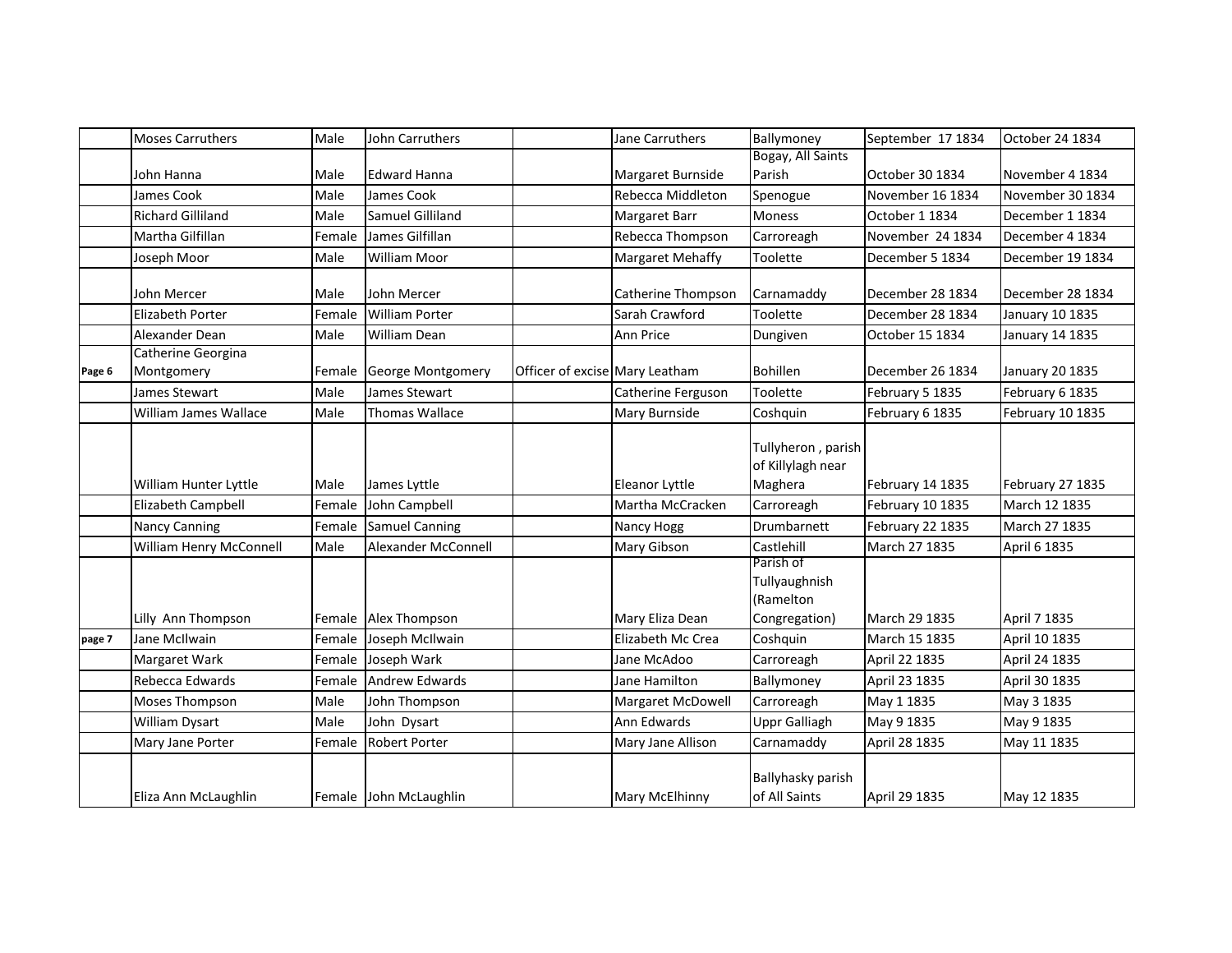|         | Mary Ann Ramsay            | Female | Allen Ramsay          |                     | Mary Johnston           | Ballyderowen                    | May 5th 1835      | June 2 1835          |
|---------|----------------------------|--------|-----------------------|---------------------|-------------------------|---------------------------------|-------------------|----------------------|
|         | Eliza Murray(Illegitimate) | Female | <b>Matthew Murray</b> | Servant             | <b>Biddy Doherty</b>    | Carroreagh                      | February 13 1832  | June 11 1835         |
| page 8  | Mary Ann Campbell          | Female | John Campbell         |                     | Mary Kerr               | Bonymaine                       | June 21 1835      | June 28 1835         |
|         | Thomas Edwards             | Male   | <b>Robert Edwards</b> |                     | Ann Jane Campbell       | Drumgowan                       | June 23 1835      | July 17 1835         |
|         | Margaret Logan             | Female | Samuel Logan          |                     | Jane Cook               | Templemoyle<br>Lower Fahan      | July 18 1835      | July 19 1835         |
|         | <b>Wallace McCorkell</b>   | Male   | Wm McCorkell          |                     | Mary Campbell           | Spenogue                        | July 1 1835       | <b>August 2 1835</b> |
|         | Nancy Gilfillan            | Female | Joseph Gilfillan      |                     | Martha Eccles           | Dundrain                        | July 31st 1835    | <b>August 7 1835</b> |
|         | James Kerr                 | Male   | <b>William Kerr</b>   |                     | Mary Jane Kerr          | Castlehill                      | August 17 1835    | August 24 1835       |
|         | Robert Wark                | Male   | Samuel Wark           |                     | Elizabeth Irwin         | Carroreagh                      | August 21 1835    | September 3 1835     |
|         | Sarah Thompson             | Female | <b>Henry Thompson</b> |                     | Isabella Wilson         | Spenogue                        | September 29 1835 | October 11 1835      |
|         | George Godfrey             | Male   | George Godfrey        |                     | Fanny Austin            | Spenogue                        | October 23 1835   | November 1 1835      |
| page 9  | Sarah Millar               | Female | John Millar           |                     | <b>Margaret Millar</b>  | Carroreagh                      | October 18 1835   | November 1 1835      |
|         |                            |        |                       | <b>Land Steward</b> |                         | Formerly Perth,<br>Scotland now |                   |                      |
|         | Jane Chalmers              |        | Female Peter Chalmers | to Mr Leatham       | <b>Ellen Spense</b>     | Moleny                          | October 28 1835   | November 12 1835     |
|         | <b>Thomas McElhinney</b>   | Male   | George McElhinney     |                     | Mary Downie             | Castlecooley                    | November 9 1835   | November 22 1835     |
|         | <b>Elizabeth Doherty</b>   | Female | David Doherty         |                     | Eliza McConnell         | <b>Moness</b>                   | October 11 1835   | November 24 1835     |
|         | James Arbuckle             | Male   | John Arbuckle         |                     | Ann McCorkell           | Ballyderowen                    | November 10 1835  | November 24 1835     |
|         | <b>Elizabeth Stewart</b>   | Female | James Stewart         |                     | Mary Lockart            | Toolette                        | November 8 1835   | November 27 1835     |
|         | <b>Ellen Glass</b>         | Female | <b>Andrew Glass</b>   |                     | <b>Elizabeth Porter</b> | Toolette                        | November 22 1835  | December 4 1835      |
|         | John Carmichael            | Male   | Alexander Carmichael  |                     | Mary Wark               | Carroreagh                      | September 25 1835 | December 14 1835     |
|         | Margaret Hanna             | Female | <b>Edward Hanna</b>   |                     | Margaret Burnside       | <b>Bogay</b>                    | December 13 1835  | December 22 1835     |
| page 10 | <b>William Fleming</b>     | Male   | John Fleming          |                     | <b>Eleanor Marshal</b>  | Carroreagh                      | December 10 1835  | December 22 1835     |
|         | John Godfrey               | Male   | <b>Thomas Godfrey</b> |                     | Elizabeth Hanna         | Ballyderowen                    | December 21 1835  | December 24 1835     |
|         | Rebecca McDowell           | Female | Charles McDowell      |                     | Mary Morrow             | Moness                          | December 15 1835  | December 31 1835     |
|         | Thomas Edwards             | Male   | Peter Edwards         |                     | Margaret McClintock     | Moleny                          | December 17 1835  | December 31 1835     |
|         | William Dysart             | Male   | Robert Dysart         |                     | Isabella French         | Coshquin                        | December 27 1835  | January 6 1836       |
|         | Margaret Thompson          | Female | John Thompson         |                     | Elisa Marshal           | Moness                          | December 27 1835  | January 14 1836      |
|         | Jane Porter                | Female | Andrew Porter         |                     | Mary Ann Creswell       | Carroreagh                      | January 6 1836    | January 19 1836      |
|         | Emma Simpson               | Female | Robert Simpson        |                     | Elisa Cunningham        | Dungiven                        | August 26 1835    | January 29 1836      |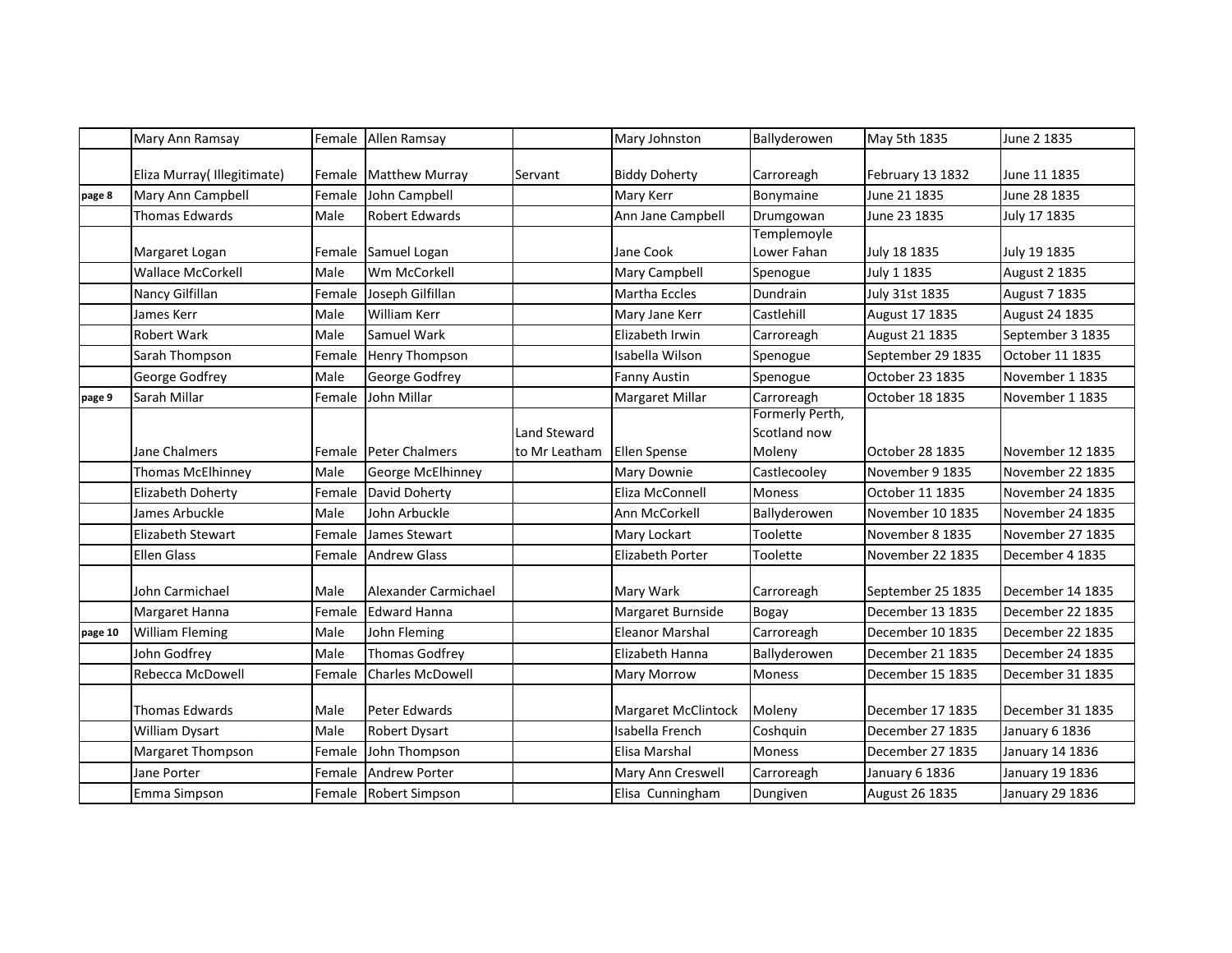|         | <b>Mary Slater</b>       | Female | <b>Thomas Slater</b>        | <b>Rachel Cresswell</b>           | Elaghmore                                      | January 16 1836  | February 2 1836      |
|---------|--------------------------|--------|-----------------------------|-----------------------------------|------------------------------------------------|------------------|----------------------|
| page 11 | William Gamble Porter    | Male   | Joseph Porter               | Hanna Ewing                       | Ballymoney                                     | January 23 1836  | February 4 1836      |
|         | Martha Patterson         | Female | <b>Patrick Patterson</b>    | Jane McNaught                     | <b>Moness</b>                                  | February 10 1836 | February 13 1836     |
|         | John Scott               | Male   | James Scott                 | Margaret McCarter                 | Bonymaine                                      | February 2 1836  | February 18 1836     |
|         | James Lindsay            | Male   | Alexander Lindsay           | Flora Mc Crea                     | Elaghmore                                      | February 17 1836 | February 23 1836     |
|         | <b>Ezekiel Breden</b>    | Male   | Ezekiel Breden              | <b>Margaret Thompson</b>          | Coshquin                                       | February 24 1836 | March 5 1836         |
|         | Ann Edwards Leslie       | Female | <b>Andrew Leslie</b>        | Jane Edwards                      | Grange                                         | March 8 1836     | March 7 1836         |
|         | Dorcas Macky             | Female | William Macky               | Margaret Adair                    | Spenogue                                       | March 4 1836     | March 15 1836        |
|         | John Downie              | Male   | Samuel Downie               | <b>Elizabeth Brook</b>            | Spenogue                                       | February 29 1836 | March 15 1836        |
|         | <b>Andrew Millar</b>     | Male   | David Millar                | Rebecca Donnell                   | Ballyderowen                                   | February 25 1836 | March 15 1836        |
| Page 12 | Mary Hay                 | Female | David Hay                   | Mary Dennison                     | <b>Bohillen Upr</b>                            | March 17 1836    | March 28 1836        |
|         | <b>Robert Canning</b>    | Male   | Alexander Canning           | Sarah Hogg                        | Drumbarnett                                    | March 7 1836     | March 28 1836        |
|         | Elizabeth Mc Elhinny     | Female | William McElhenny           | Martha Taylor                     | <b>Bohillen</b>                                | January 31 1836  | March 31 1836        |
|         | Ann Stewart              | Female | David Stewart               | <b>Margaret Glass</b>             | Toolette                                       | April 1 1836     | April 11 1836        |
|         | <b>Thomas Carruthers</b> | Male   | <b>Alexander Carruthers</b> | Jane Porter                       | Ballymoney                                     | March 21 1836    | April 11 1836        |
|         | David Rosborrow          | Male   | David Rosborrow             | Martha Hamilton                   | Derryard, parish<br>of Boviva near<br>Dungiven | February 22 1836 | April 29 1836        |
|         | Mary Jane Morrison       | Female | James Morrison              | Catharine Porter                  | Drumgowan                                      | March 25 1836    | May 5 1836           |
|         | <b>Andrew Gamble</b>     | Male   | John Gamble                 | Margaret McElhenny                | Spenogue                                       | May 5 1836       | May 8 1836           |
|         | Willliam Gilfillan       | Male   | Henry Gilfillan             | Sarah Young                       | Elaghmore                                      | June 6 1836      | June 9 1836          |
| Page 13 | Martha Cook              | Female | James Cook                  | Rebecca Middleton                 | Spenogue                                       | June 10 1836     | June 19 1836         |
|         | Matilda Starret          | Female | John Starret                | <b>Ruth Fisher</b>                | Drumgowan                                      | July 13 1836     | July 30 1836         |
|         | Sarah Porter             | Female | <b>Thomas Porter</b>        | Mary Duffy                        | Castlehill                                     | June 30 1836     | <b>August 5 1836</b> |
|         | Robert Creswell          | Male   | <b>Andrew Creswell</b>      | Elizabeth Mitchel                 | Elaghmore                                      | August 1 1836    | August 16 1836       |
|         | Mary Ann Carruthers      | Female | John Carruthers             | Jane Carruthers                   | Ballymoney                                     | August 12 1836   | August 17 1836       |
|         | Margaret McCorkell       | Female | James McCorkell             | Martha Fleming                    | Carnamaddy                                     | August 13 1836   | August 28 1836       |
|         | Elizabeth Montgomery     | Female | <b>Samuel Montgomery</b>    | Jane Curry (deceased) Londonderry |                                                | August 20 1836   | September 5 1836     |
|         | Mary Jane Godfrey        | Female | Samuel Godfrey              | Martha Lithgow                    | Toolette                                       | August 15 1836   | September 8 1836     |
|         | Mary Jane Walker         | Female | Robert Walker               | Elizabeth Campbell                | Carnamaddy                                     | August 11 1836   | September 11 1836    |
|         | James Walker             | Male   | James Walker                | Margaret McNutt                   | Bonymaine                                      | October 7 1836   | October 12 1836      |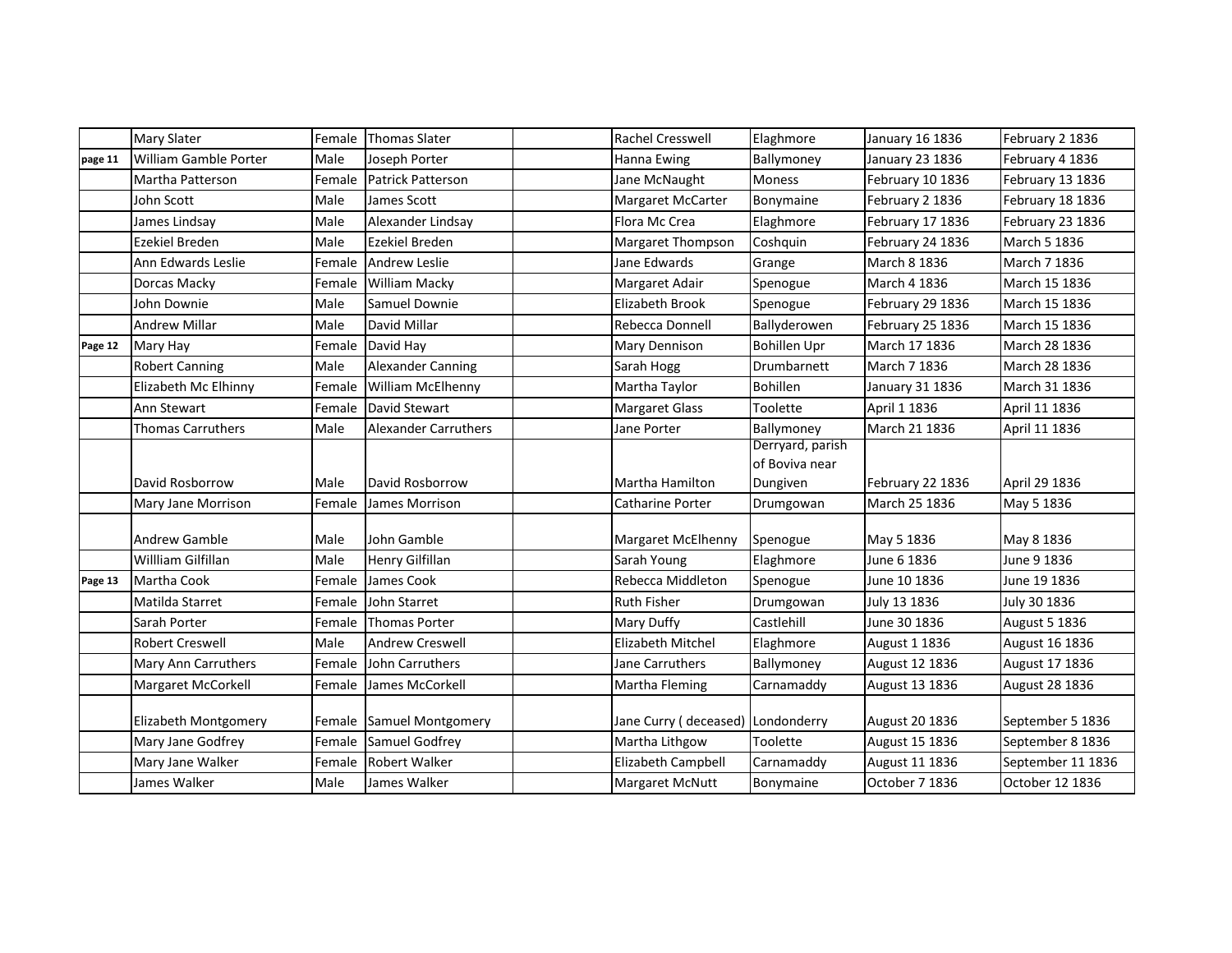| Page 14<br>top half |                                    |        |                         |        |                                   |               |                  |                  |
|---------------------|------------------------------------|--------|-------------------------|--------|-----------------------------------|---------------|------------------|------------------|
| of page             |                                    |        |                         |        |                                   |               |                  |                  |
| missing             | ? McDowell (page torn)             |        | Female Charles McDowell |        | <b>Mary Murray</b>                | <b>Moness</b> | October 3 1836   | page torn        |
|                     | James Millar                       | Male   | Joseph Millar           |        | Margaret Millar                   | Carroreagh    | <b>Monday?</b>   | page torn        |
|                     | Margaret Gilfillan                 | Female | <b>Henry Gilfillan</b>  | Farmer | Sarah Young                       | Elaghmore     | October 20 1836  | November 1 1836  |
|                     | Samuel Ewing                       | Male   | Alexander Ewing         |        | Jane Kincaid                      | Carnamaddy    | October 31 1836  | November 10 1836 |
| Page 15             | <b>Henry McNaught</b>              | Male   | Henry McNaught          |        | Hanna Wright                      | Bonymaine     | November 6 1836  | November 20 1836 |
|                     | Jane Moor                          | Female | <b>William Moor</b>     |        | <b>Margaret Mehaffy</b>           | Toolette      | October 24 1836  | November 21 1836 |
|                     | John Fleming                       | Male   | Joseph Fleming          |        | <b>Nancy Fleming</b>              | Bonymaine     | December 13 1836 | December 15 1836 |
|                     | Robert Gilfillan                   | Male   | Joseph Gilfillan        |        | <b>Martha Eccles</b>              | Dundrain      | December 1 1836  | December 20 1836 |
|                     | Samuel Thompson (born              |        |                         |        |                                   |               |                  |                  |
|                     | before parents were married ) Male |        | Alex Thompson           |        | Sarah McCool                      | now of Derry  | October 3 1836   | December 27 1836 |
|                     | <b>Elizabeth McNutt</b>            | Female | <b>Alexander McNutt</b> |        | Margaret Wallace                  | Coshquin      | December 14 1836 | January 13 1837  |
|                     | John Campbell                      | Male   | William Campbell        |        | Mary Briesland                    | Carnamaddy    | December 18 1836 | February 5 1837  |
|                     | Catharine Wallace                  | Female | <b>Thomas Wallace</b>   |        | Mary Burnside                     | Coshquin      | January 25 1837  | February 17 1837 |
|                     | Martha McConnel                    | Female | William McConnel        |        | Mary Hood                         | Ballymoney    | December 1 1836  | February 28 1837 |
| page 16             | John Wark                          | Male   | Samuel Wark             |        | Elisa Irwin                       | Carroreagh    | February 3 1837  | March 1 1837     |
|                     | <b>Holmes Wark</b>                 | Male   | James Wark              |        | Nancy Wark                        | Carroreagh    | February 9 1837  | March 2 1837     |
|                     | Rebecca Mercer                     | Female | John Mercer             |        | Catharine Thompson                | Carnamaddy    | March 17 1837    | March 19 1837    |
|                     | Jane Millar                        | Female | John Millar             |        | Margaret Millar                   | Carroreagh    | March 19 1837    | March 31 1837    |
|                     | John Gilfillan                     | John   | James Gilfillan         |        | Rebecca Thompson                  | Carroreagh    | March 20 1837    | March 31 1837    |
|                     | Sarah Godfrey                      | Female | John Godfrey            |        | Sarah Millar                      | Bonymaine     | March 24 1837    | April 7 1837     |
|                     | John Porter                        | Male   | <b>Robert Porter</b>    |        | Mary Jane Allison                 | Carnamaddy    | March 19 1837    | April 7 1837     |
|                     | Samuel Stewart                     | Male   | Alexander Stewart       |        | Ann Smith                         | Carroreagh    | April 25 1837    | May 15 1837      |
|                     | William James Gilfillan            | Male   | Samuel Gilfillan        |        | Margaret Barr                     | Moness        | February 9 1837  | May 21 1837      |
|                     | John Campbell                      | Male   | John Campbell           |        | Martha McCracken                  | Carroreagh    | April 13 1837    | May 22 1837      |
| Page 17             | John Walker                        | Male   | William Walker          |        | Rosanna Quigley                   | Elaghmore     | April 8 1837     | June 4 1837      |
|                     | Elizabeth Ramsay                   | Female | James Ramsay            |        | Mary Ramsay                       | Ballyderowen  | April 22 1837    | June 5 1837      |
|                     | <b>Edward Hanna</b>                | Male   | <b>Edward Hanna</b>     |        | Margaret Burnside                 | Bogay         | June 19 1837     | June 20 1837     |
|                     | William Ferguson                   | Male   | William Ferguson        |        | Margaret Ann Stewart Bohillen Upr |               | May 26 1837      | June 22 1837     |
|                     | Elisa Gamble                       | Female | <b>Robert Gamble</b>    |        | <b>Bess Knox</b>                  | Dungiven      | July 1 1837      | July 7 1837      |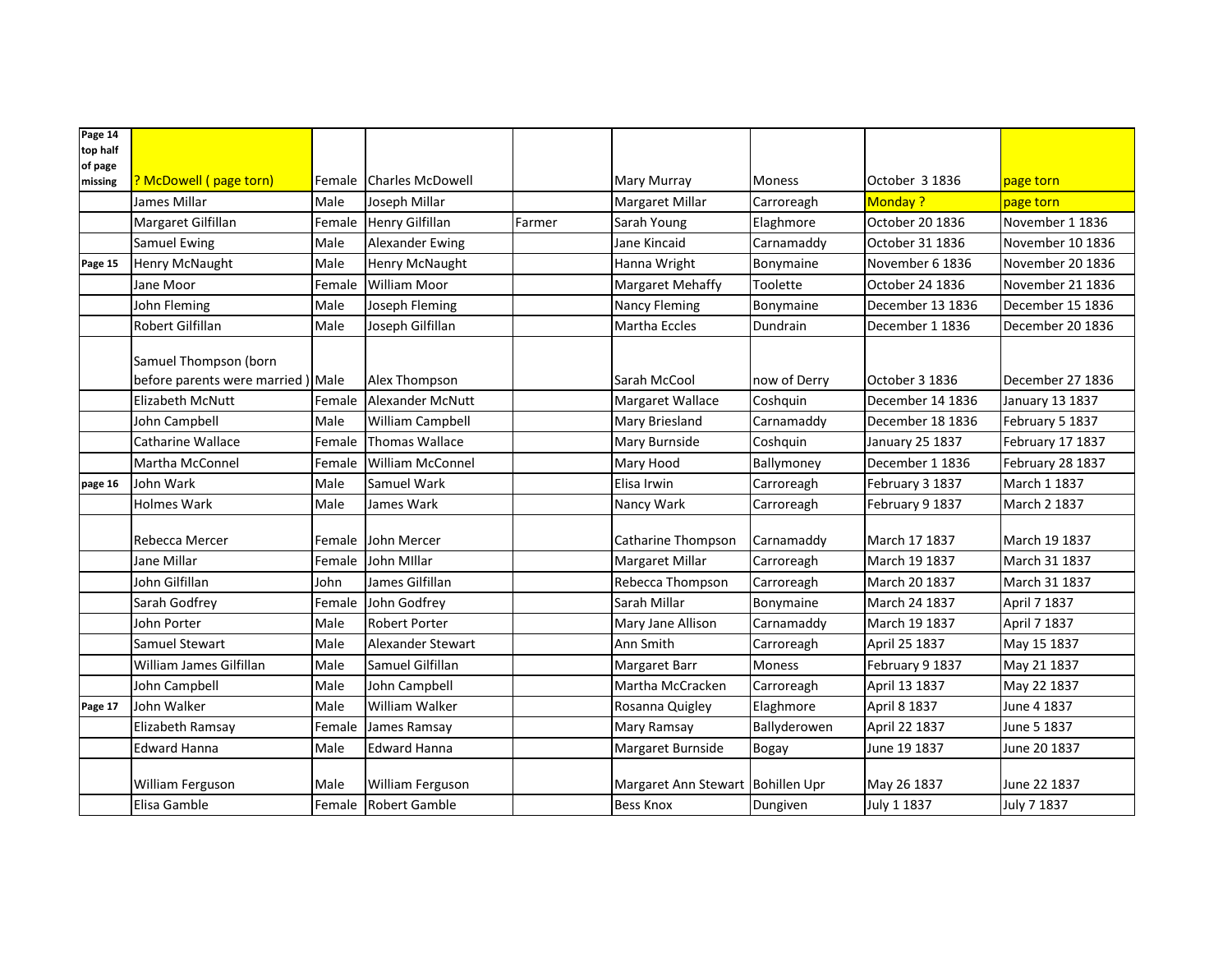|         | <b>Edward Hanna</b>            | Male   | Alexander Hanna          | Mary Jane Campbell        | Spenogue                                                  | June 28 1837         | July 9 1837          |
|---------|--------------------------------|--------|--------------------------|---------------------------|-----------------------------------------------------------|----------------------|----------------------|
|         | John Edwards                   | Male   | <b>Robert Edwards</b>    | Ann Jane Campbell         | Drumgowan                                                 | June 18 1837         | July 11 1837         |
|         | <b>Catharine Campbell</b>      | Female | John Campbell            | Mary Kerr                 | Bonymaine                                                 | June 13 1837         | July 14 1837         |
|         | Rebecca Harkin                 | Female | James Harkin             | Elisa Allison             | Drumgowan                                                 | July 7 1837          | July 18 1837         |
| page 18 | James Lockart                  | Male   | William Lockart          | <b>Mary Porter</b>        | Castlehill                                                | June 13 last         | <b>August 8 1837</b> |
|         | <b>Isabella McDowell</b>       | Female | Charles McDowell         | <b>Mary Murray</b>        | Moness                                                    | <b>August 8 1837</b> | September 4 1837     |
|         | Jane Lindsay                   | Female | Alex Lindsay             | Flora McCrea              | Elaghmore                                                 | September 7 1837     | September 21 1837    |
|         | John Porter                    | Male   | Andrew Porter            | Mary Ann Creswell         | Carroreagh                                                | October 4 1837       | October 13 1837      |
|         | <b>Gibson McConnel</b>         | Male   | Alex Mc Connel           | Mary Gibson               | Castlehill                                                | August 27 1837       | October 181837       |
|         | <b>Alexander Canning</b>       | Male   | <b>Samuel Canning</b>    | Nancy Hogg                | Drumbarnett                                               | October 11 1837      | November 10 1837     |
|         | Sarah Jane McLaughlin          | Female | Robert McLaughlin        | Sarah Ann Platt           | Bonymaine                                                 | November 13 1837     | November 23 1837     |
|         | Jane Thompson                  | Female | John Thompson            | <b>Elizabeth Marshal</b>  | Moness                                                    | August 11 1837       | November 24 1837     |
|         | <b>Robert McCrea McIlwaine</b> | Male   | <b>Richard McIlwaine</b> | Sarah Holmes              | Ballyderowen                                              | November 5 1837      | December 4 1837      |
|         | Robert Arbuckle                | Male   | John Arbuckle            | Jane McCorkell            | Ballyderowen                                              | November 16 1837     | December 14 1837     |
| page 19 | Andrew Stewart                 | Male   | James Stewart            | Mary Lockart              | Toolette                                                  | November 27 1837     | December 15 1837     |
|         | Sarah Porter                   | Female | William Porter           | Sarah Crawford            | Toolette                                                  | December 2 1837      | December 15 1837     |
|         | Sarah McCrea McIlwaine         | Female | Joseph McIlwaine         | <b>Elizabeth McCrea</b>   | Coshquin                                                  | October 26 1837      | December 17 1837     |
|         | Mary Jane Kerr                 | Female | <b>William Kerr</b>      | Mary Jane Kerr            | Castlehill                                                | December 17 1837     | December 25 1837     |
|         | Jane McNaught                  | Female | James McNaught           | Fanny McConomy            | Bonymaine                                                 | January 5 1838       | January 7 1838       |
|         | Jane Ewing                     | Female | Alexander Ewing          | Jane Kinkead              | Carnamaddy                                                | December 29 1837     | January 21 1838      |
|         | <b>Andrew Peoples</b>          | Male   | George Peoples           | Matilda McClintock        | Carroreagh                                                | January 20 1838      | January 30 1838      |
| twin    | John McMains                   | Male   | <b>Matthew McMains</b>   | Elizabeth McCon           | <b>Ballyhonsy Myroe</b><br>parish of Tamlaght<br>Finlagan | January 20 1838      | February 8 1838      |
| twin    | <b>Samuel McMains</b>          | Male   | <b>Matthew McMains</b>   | Elizabeth McCon           | <b>Ballyhonsy Myroe</b><br>parish of Tamlaght<br>Finlagan | January 20 1838      | February 8 1838      |
|         | Sarah Doherty                  | Female | David Doherty            | <b>Elizabeth McConnel</b> | <b>Moness</b>                                             | November 11 1837     | February 12 1838     |
| page 20 | Martha McCorkell               | Female | Joseph McCorkell         | Rebecca McCorkell         | Carroreagh                                                | February 17 1838     | February 22 1838     |
|         | Jane Scott                     | Female | James Scott              | Margaret McCarter         | Bonymaine                                                 | February 18 1838     | February 22 1838     |
|         | Alexander Dysart               | Male   | Robert Dysart            | Isabella French           | Coshquin                                                  | March 20 1838        | March 23 1838        |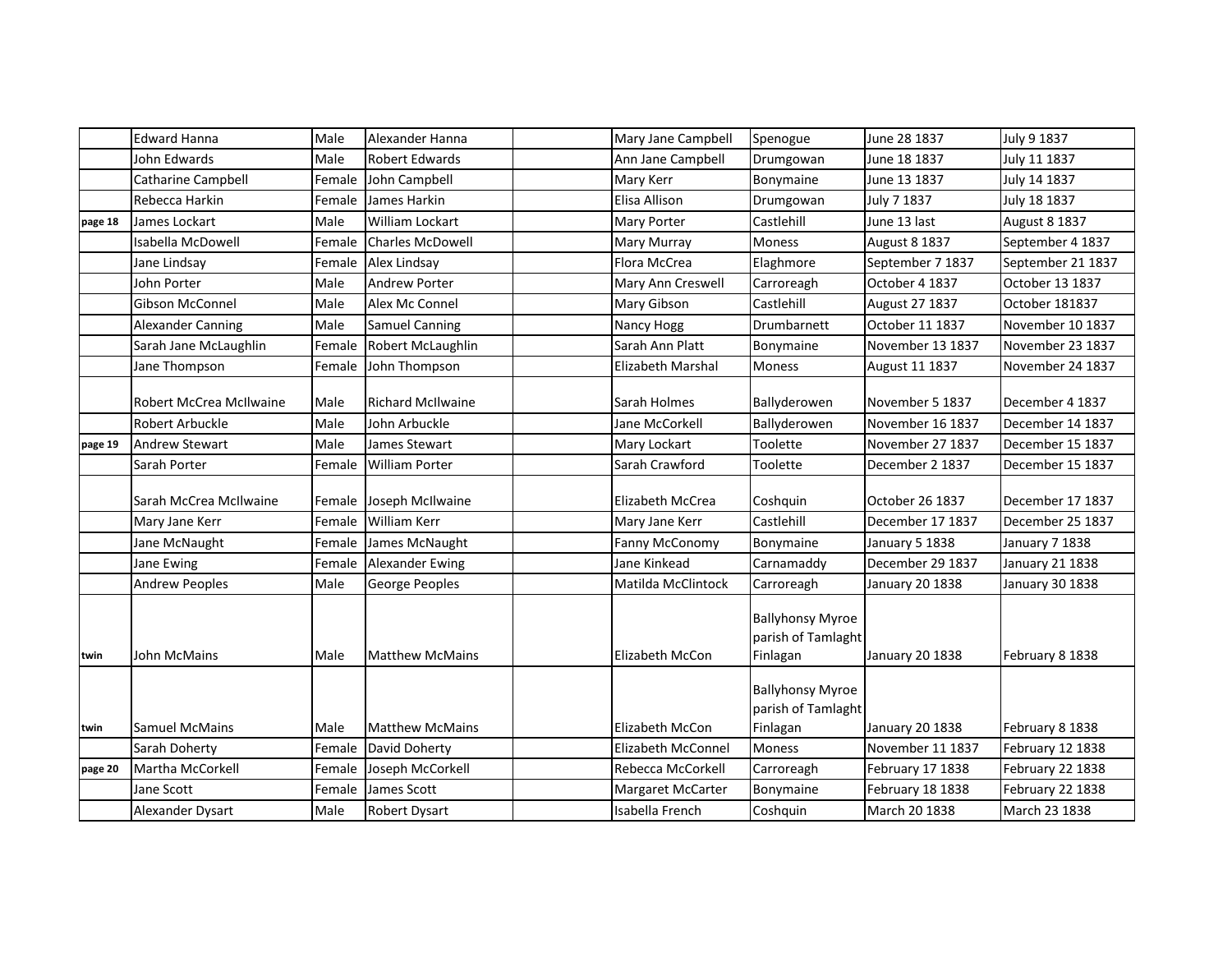|         | Rachel Matilda Ramsey        | Female | Allen Ramsay                | Mary Johnston              | Ballyderowen                  | April 5 1838      | April 6 1838      |
|---------|------------------------------|--------|-----------------------------|----------------------------|-------------------------------|-------------------|-------------------|
|         | <b>Edward Hanna Godfrey</b>  | Male   | <b>Thomas Godfrey</b>       | Elizabeth Hanna            | Ballyderowen                  | March 28 1838     | April 6 1838      |
|         | <b>Elizabeth Slater</b>      | Female | <b>Thomas Slater</b>        | <b>Rachel Cresswell</b>    | Elaghmore                     | April 9 1838      | May 2 1838        |
|         | Priscilla Canning            | Female | <b>Alex Cannning</b>        | Sarah Hogg                 | Drumbarnett                   | April 18 1838     | May 7 1838        |
|         | <b>Catharine Ann Fleming</b> | Female | John Fleming                | <b>Eleanor Marshal</b>     | Carroreagh                    | April 12 1838     | May 7 1838        |
|         | <b>Marshal McElhinny</b>     | Male   | George McElhinny            | Mary Downie                | Castlecooley                  | May 10 1838       | May 24 1838       |
| page 21 | <b>Gilmore Glass</b>         | Male   | <b>Andrew Glass</b>         | Elizabeth Porter           | Toolette                      | May 18 1838       | May 25 1838       |
|         | Rebecca Thompson             | Female | Henry Thompson              | Isabella Wilson            | Spenogue                      | May 17 1838       | May 30 1838       |
|         | John Porter                  | Male   | <b>Andrew Porter</b>        | Elizabeth Wark             | Carroreagh                    | June 2 1838       | June 5 1838       |
|         | John Porter                  | Male   | <b>Robert Porter</b>        | Mary Jane Allison          | Carnamaddy                    | May 28 1838       | June 7 1838       |
|         | <b>William Cook</b>          | Male   | James Cook                  | Rebecca Middleton          | Spenogue                      | May 28 1838       | June 10 1838      |
|         | Margaret Jane Creswell       | Female | James Creswell              | Sarah McConnell            | Carroreagh                    | January 14 1838   | June 18 1838      |
|         | Margaret Murray(illegitimate |        |                             | Margaret Orr a widow       |                               |                   |                   |
|         |                              |        | Female Matthew Murray       | McKimm                     | Carroreagh                    | May 22 1838       | July 19 1838      |
|         | Robert Hanna                 | Male   | John Hanna                  | <b>Elizabeth McConnell</b> | <b>Bohillen</b>               | July 21 1838      | July 21 1838      |
|         | Sarah Millar                 | Female | David Millar                | Rebecca Donnell            | Ballyderowan                  | August 24 1838    | August 27 1838    |
|         | James Stewart                | Male   | Samuel Stewart              | Rebecca Millar             | Ballyderowan                  | August 23 1838    | August 27 1838    |
|         | <b>Ann Carruthers</b>        | Female | <b>Alexander Carruthers</b> | Jane Porter                | Castlehill                    | August 5 1838     | August 29 1838    |
|         | Elizabeth Donaldson          | Female | John Donaldson              | Ann Campbell               | Spenogue                      | August 5 1838     | September 2 1838  |
|         | Rebecca Orr                  | Female | James Orr                   | Jane Orr                   | Boneymaine                    | August 27 1838    | September 6 1838  |
|         | John Robison                 | Male   | John Robison                | Elizabeth Lockart          | Toolette                      | September 1 1838  | September 21 1838 |
|         | Ann Dysart Bryson            | Female | John Bryson                 | Jane Grey                  | Molenan                       | September 21 1838 | September 25 1838 |
|         |                              |        |                             |                            | Derryard, near                |                   |                   |
|         | Rebecca Rosborrow            | Female | David Rosborrow             | Martha Hamilton            | Dungiven                      | August 16 1838    | September 29 1838 |
|         | Samuel Wark                  | Male   | Joseph Wark                 | Jane McAdoo                | Carroreagh                    | October 14 1838   | October 31 1838   |
| page 22 | Joseph Stewart               | Male   | James Stewart               | Catharine Ferguson         | Toolette                      | October 8 1838    | November 2 1838   |
|         |                              |        |                             |                            | Parish of                     |                   |                   |
|         |                              |        |                             |                            | Altamullan,<br>Termonamongan, |                   |                   |
|         | Rebecca Huey                 |        | Female James Huey           | Dorcas Young               | Killeter                      | October 11 1838   | November 4 1838   |
|         | Matilda Creswell             | Female | <b>Henry Creswell</b>       | Elizabeth Moran            | Ballyderowen                  | November 18 1838  | November 19 1838  |
|         | <b>Elizabeth Creswell</b>    | Female | <b>Henry Creswell</b>       | Elizabeth Moran            | Ballyderowen                  | November 18 1838  | November 19 1838  |
|         | David Campbell               | Male   | <b>Robert Campbell</b>      | Mary McCorkell             | Ballyderowen                  | November 19 1838  | December 9 1838   |
|         | John Gilfillan               | Male   | Joseph Gilfillan            | <b>Martha Eccles</b>       | Dundrain                      | November 4 1838   | December 13 1838  |
|         |                              |        |                             |                            |                               |                   |                   |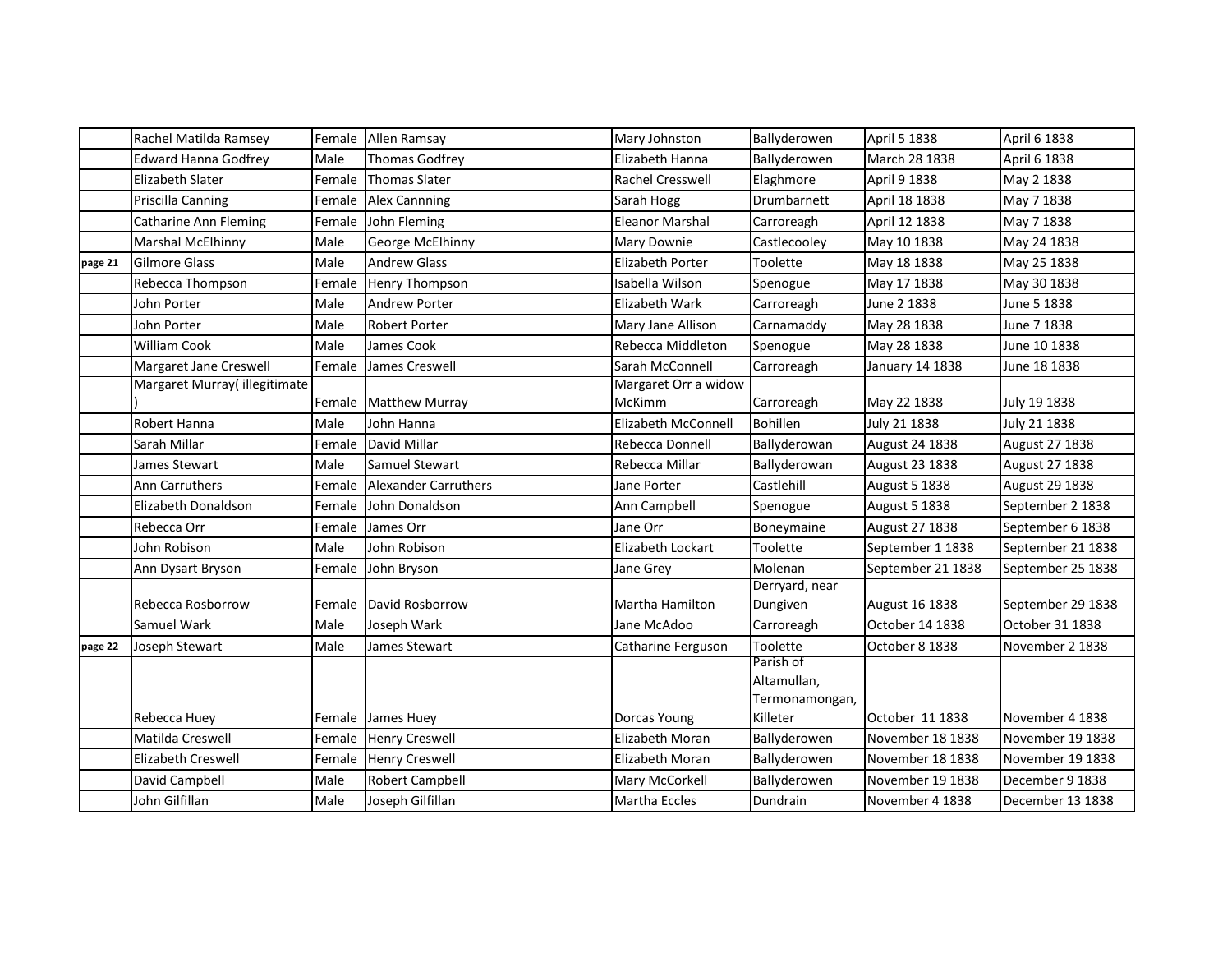|         | Fanny Godfrey             | Female | Samuel Godfrey          | Martha Lithgow           | Ballyderowen                                                            | November 24 1838 | December 16 1838 |
|---------|---------------------------|--------|-------------------------|--------------------------|-------------------------------------------------------------------------|------------------|------------------|
|         | <b>Henry Williams</b>     | Male   | Thomas Williams         | Mary Wallace             | Lisfannon                                                               | December 23 1838 | December 30 1838 |
|         | Ann Hanna                 | Female | <b>Edward Hanna</b>     | Margaret Burnside        | Bogay                                                                   | January 7 1839   | January 18 1839  |
|         | John McElhinny            | Male   | <b>Henry McElhinny</b>  | Mary McElhinny           | Bohillen                                                                | January 19 1839  | January 29 1839  |
| Page 23 | Amelia Witherow           | Female | James Witherow          | <b>Esther Porter</b>     | Elaghmore                                                               | January 10 1839  | January 25 1839  |
|         | Mary Creswell             | Female | <b>Andrew Creswell</b>  | <b>Elizabeth Mitchel</b> | Elaghmore                                                               | December 17 1838 | January 25 1839  |
|         | <b>Thomas Peoples</b>     | Male   | George Peoples          | Matilda McClintock       | Carroreagh                                                              | January 28 1839  | February 1 1839  |
|         | <b>William McCorkell</b>  | Male   | Andrew McCorkell        | Eliza Hogg               | Carroreagh                                                              | January 14 1839  | February 1 1839  |
|         | Isabella James            | Female | <b>William James</b>    | Jane McGilton            | Derry                                                                   | January 12 1839  | February 1 1839  |
|         | Isabella Starret          | Female | John Starret            | Ruth Fisher              | Derrygowan                                                              | January 30 1839  | February 7 1839  |
|         | William James Fleming     | Male   | Joseph Fleming          | <b>Nancy Fleming</b>     | Boneymaine                                                              | February 20 1839 | March 5 1839     |
|         | William James Creswell    | Male   | James Creswell          | Sarah Cather             | <b>Moness</b>                                                           | March 1 1839     | March 12 1839    |
|         | <b>Margaret Patterson</b> | Female | <b>Robert Patterson</b> | Martha Creswell          | Boneymaine                                                              | March 3 1839     | March 19 1839    |
| Page 24 | <b>Archibald Walker</b>   | Male   | William Walker          | Rosanna Quigly           | Elaghmore                                                               | March 2 1839     | April 7 1839     |
|         | Elisa Morrison            | Female | James Morrison          | Catharine Porter         | Drumgowan                                                               | March 8 1839     | April 15 1839    |
|         | William Walker            | Male   | <b>Robert Walker</b>    | Elizabeth Campbell       | Carnamaddy                                                              | March 30 1839    | April 28 1839    |
|         | Jane Edwards              | Female | <b>Robert Edwards</b>   | Anne Jane Campbell       | Drumgowan                                                               | April 14 1839    | April 29 1839    |
|         | Jane Thompson             | Female | John Thompson           | Rachel Campbell          | Carroreagh                                                              | April 4 1839     | May 3 1839       |
|         | James Millar              | Male   | John Millar             | Margaret Millar          | Carroreagh                                                              | May 2 1839       | May 3 1839       |
|         | <b>Robert Downie</b>      | Male   | Samuel Downie           | Elizabeth Brook          | Spenogue                                                                | March 16 1839    | May 4 1839       |
|         | John Barry Cameron        | Male   | John Cameron            | Janet Ormock?            | Glasgow (on a<br>visit at Mr Thomas<br>Barry's of Grange   April 2 1839 |                  | May 6 1839       |
| Page 25 | Elisa McDonald            | Female | Daniel McDonald         | Eleanor Rowan            | paupers)                                                                | May 2 1839       | May 7 1839       |
|         | Robery Lindsay            | Male   | Alexander Lindsay       | Flora McCrea             | Elaghmore                                                               | April 23 1839    | May 13 1839      |
|         | <b>William King</b>       | Male   | David King              | Jane Delap               | Coshquin                                                                | April 12 1839    | May 17 1839      |
|         | Alexander Thompson        | Male   | John Thompson           | Margaret McDowell        | Carroreagh                                                              | May 22 1839      | May 26 1839      |
|         | Samuel Campbell           | Male   | John Campbell           | Mary Kerr                | Bonymaine                                                               | May 5 1839       | June 3 1839      |
|         | Thomas Doherty            | Male   | David Doherty           | Elizabeth McConnell      | <b>Moness</b>                                                           | April 29 1839    | June 7 1839      |
|         | Alexander Walker          | Male   | James Walker            | <b>Margaret McNutt</b>   | Bonymaine                                                               | May 11 1839      | June 7 1839      |
|         | Joseph Marshal            | Male   | Samuel Marshal          | Amelia Caldwell          | Carroreagh                                                              | May 13 1839      | June 7 1839      |
| Page 26 | <b>Margaret Glass</b>     | Female | <b>Andrew Glass</b>     | Elisa Porter             | Toolette                                                                | June 9 1839      | June 17 1839     |
|         | Joseph Porter McCorkell   | Male   | James McCorkell         | Martha Fleming           | Carnamaddy                                                              | June 26 1839     | July 7 1839      |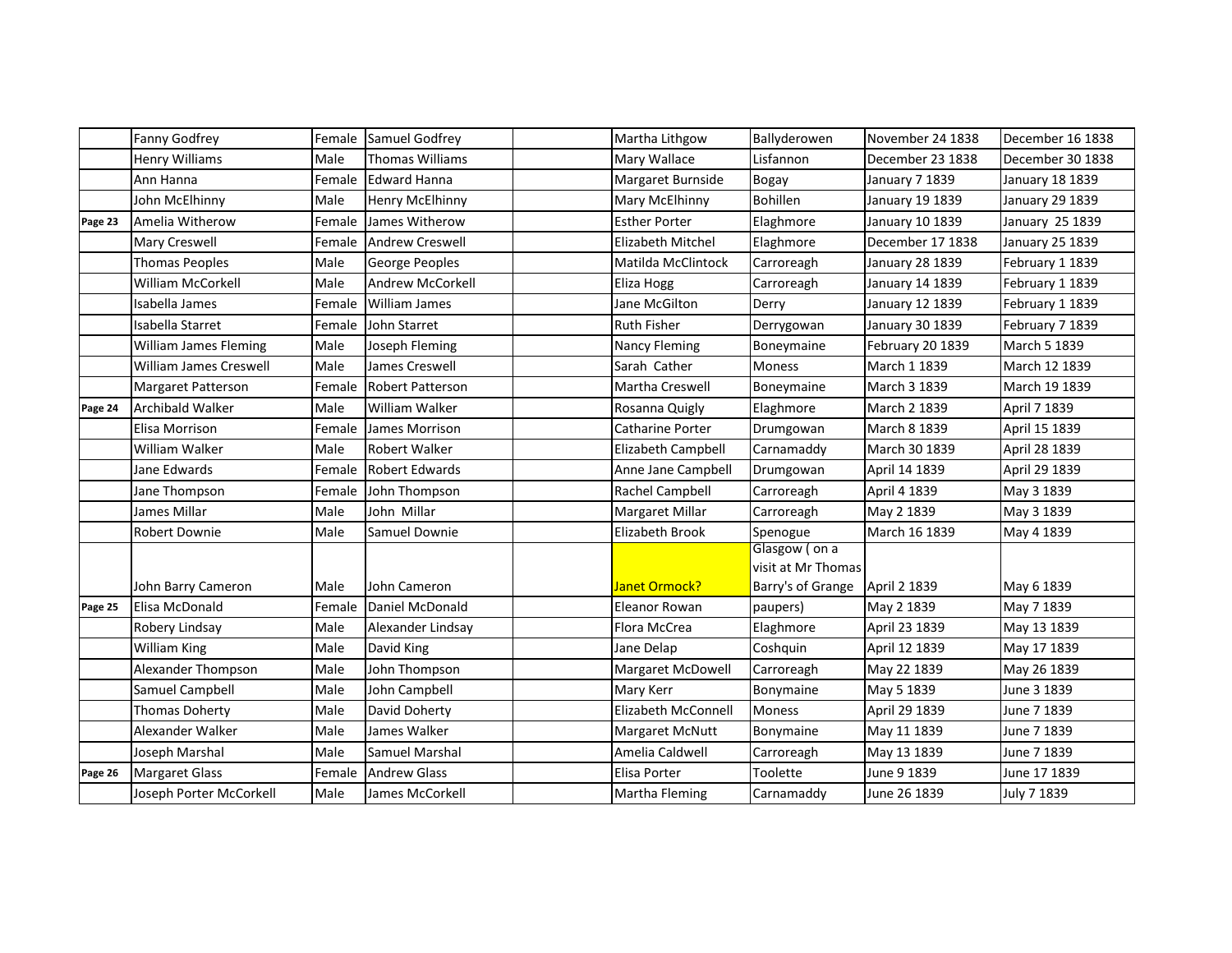|                                     | James Carruthers         | Male   | John Carruthers                                 |                                         | Jane Carruthers      | Ballymoney                                         | June 23 1839      | July 9 1839          |
|-------------------------------------|--------------------------|--------|-------------------------------------------------|-----------------------------------------|----------------------|----------------------------------------------------|-------------------|----------------------|
|                                     | Samuel Edwards           | Male   | Peter Edwards                                   |                                         | Margaret McClintock  | Molany                                             | June 20 1839      | July 9 1839          |
|                                     | <b>Thomas Canning</b>    | Male   | <b>Robert Canning</b>                           |                                         | Jane Kirk            | Coshquin                                           | June 10 1839      | July 12 1839         |
|                                     | James McNutt             | Male   | <b>Alex McNutt</b>                              | Day Labourer                            | Margaret Wallace     | Coshquin                                           | July 13 1839      | <b>August 2 1839</b> |
|                                     | David Anderson           | Male   | David Anderson                                  | Land Steward<br>to Mr Samuel<br>Leatham | <b>Ellen Dickson</b> | Native of Arbroath<br>County of Forfar<br>Scotland | August 11 1839    | August 23 1839       |
|                                     | James Campbell           | Male   | John Campbell                                   | Weaver                                  | Martha McCracken     | Carroreagh                                         | August 15 1839    | August 26 1839       |
| page 27<br>bottom<br>1/2<br>missing | Elisa McCorkell          | Female | John McCorkell                                  |                                         | Rebecca Thompson     | Carnamaddy                                         | September 10 1839 | September 12 1839    |
|                                     | <b>Elizabeth Wallace</b> | Female | James Wallace                                   | Labourer                                | Sarah Walker         | Coshquin                                           | September 16 1839 | September 27 1839    |
|                                     | Mary Jane Ramsay         | Female | John Ramsay                                     | Blacksmith                              | Rebecca Burnside     | Ballyderowen                                       | ? Page torn       | October 3 1839       |
|                                     |                          |        |                                                 | Page torn Nov/Dec 1839 missing          |                      |                                                    |                   |                      |
| Page 28                             |                          |        |                                                 |                                         |                      |                                                    |                   |                      |
| top 1/2<br>missing                  | James McCorkell          | Male   | James McCorkell                                 |                                         | Mary Ann Adams       | <b>Page torn</b>                                   | November 4 1839   | January 2 1840       |
|                                     | Margaret McDowell        | Female | Alexander McDowell                              |                                         | Madeline Graham      | Bonymaine                                          | December 20 1839  | January 16 1840      |
|                                     | <b>Margaret Scott</b>    | Female | James Scott                                     |                                         | Margaret McArthur    | Bonymaine                                          | December 18 1839  | January 16 1840      |
| page 29                             | Rebecca Porter           | Female | <b>Andrew Porter</b>                            |                                         | Mary Ann Creswell    | Carnamaddy                                         | January 22 1840   | January 27 1840      |
|                                     | Elizabeth Wallace        | Female | <b>Thomas Wallace</b>                           | Day Labourer                            | Mary Burnside        | Coshquin                                           | January 17 1840   | February 6 1840      |
|                                     | Jane Dysart              | Female | the late) James Dysart<br>Of Mobile Alabama USA |                                         | Sarah McKeevor       | now residing in<br>Gallagh                         | December 25 1839  | February 13 1840     |
|                                     | Mary Jane Gilliland      | Female | Samuel Gilliland                                | Day Labourer                            | Margaret Barr        | Carroreagh                                         | January 17 1840   | February 17 1840     |
|                                     | Margaret Stewart         | Female | Alexander Stewart                               |                                         | Ann Smith            | late of Carroreagh<br>now Thomas St.<br>Derry      | December 23 1839  | February 21 1840     |
|                                     | Alexander Cooke          | Male   | James Cooke                                     | Day Labourer                            | Rebecca Middleton    | Spenogue                                           | February 14 1840  | February 23 1840     |
|                                     | Mary Thompson            | Female | John Thompson                                   | Farmer                                  | Elizabeth Marshal    | <b>Moness</b>                                      | November 19 1839  | March 3 1840         |
|                                     | Mary Jane Stewart        |        | Female James Stewart                            | Carpenter                               | Mary Lockart         | Toolette                                           | February 2 1840   | March ? 1840         |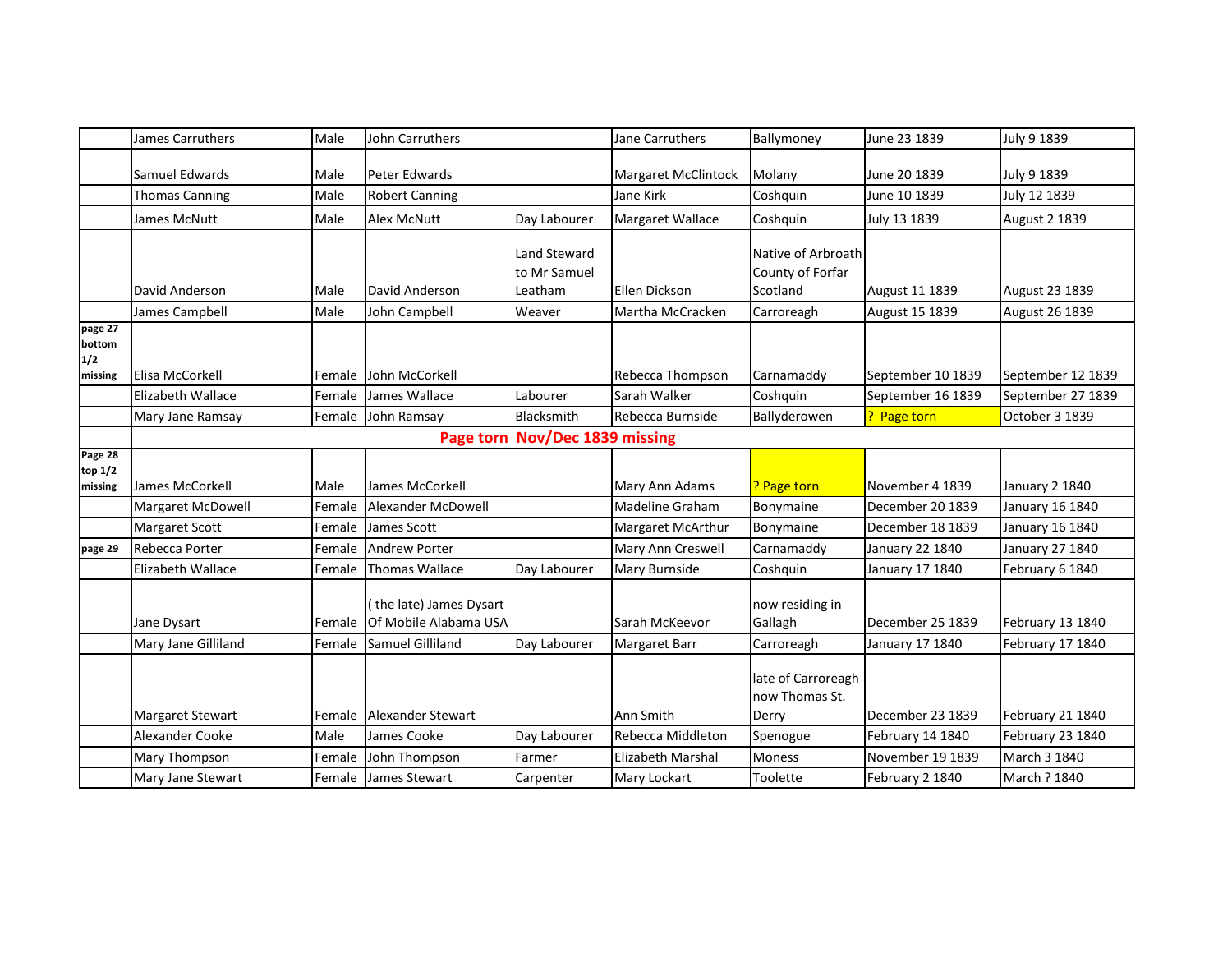|         |                               |        |                          | Carpenter &  |                                   |                      |                           |                   |
|---------|-------------------------------|--------|--------------------------|--------------|-----------------------------------|----------------------|---------------------------|-------------------|
| page 30 | John Porter                   | Male   | John Porter              | Farmer       | Mary Glen                         | Elaghbeg             | February 10 1840          | March 27 1840     |
|         | Andrew Gilfillan (born before |        |                          |              |                                   |                      |                           |                   |
|         | marriage)                     | Male   | James Gilfillan          |              | Rebecca Thompson                  | Bonymaine            | April 5 1840              | April 17 1840     |
|         | Andrew Ferguson               | Male   | William Ferguson         | Farmer       | Margaret Ann Stewart Bohillen Upr |                      | April 4 1840              | May 19 1840       |
|         | Margery Jane Fulton           |        |                          |              |                                   |                      |                           |                   |
|         | McElhinny                     | Female | Samuel McElhinny         |              | Margery Fulton                    | <b>Bohillen Upr</b>  | April 12 1840             | May 20 1840       |
|         | Martha Porter                 | Female | <b>Robert Porter</b>     |              | Mary Jane Allison                 | Carnamaddy           | April 20 1840             | May 21 1840       |
|         | <b>Andrew Creswell</b>        | Male   | <b>Henry Cresswell</b>   |              | Elizabeth Moran                   | Ballyderowen         | May 16 1840               | May 22 1840       |
|         | Mary McElhinny                | Female | George McElhinny         |              | Mary Downie                       | Castlecooley         | May 1 1840                | June 5 1840       |
|         | <b>Matthew Edwards</b>        | Male   | <b>Robert Edwards</b>    |              | Ann Jane Campbell                 | Drumgowan            | <b>Friday ? Page torn</b> | June 15 1840      |
| page 31 | Joseph Peoples                | Male   | George Peoples           | Farmer       | Matilda McClintock                | Carroreagh           | June 5 1840               | June 16 1840      |
|         |                               |        |                          |              |                                   | Belleny parish of    |                           |                   |
|         | <b>Esther Porter</b>          | Female | <b>William Porter</b>    | Farmer       | Sarah Crawford                    | Fahan                | June 26 1840              | July 24 1840      |
|         | <b>William Witherow</b>       | Male   | James Witherow           | Farmer       | <b>Esther Porter</b>              | Elaghmore            | July 23 1840              | July 29 1840      |
|         | Elizabeth Robeson             | Female | John Robeson             | Farmer       | Elizabeth Lockart                 | <b>Bohillen Upr</b>  | March 19 1840             | August 7 1840     |
|         | <b>Robert Patterson</b>       | Male   | <b>Patrick Patterson</b> | Farmer       | Jane McNaught                     | <b>Moness</b>        | July 28 1840              | August 8 1840     |
|         | Henry McElhinny               | Male   | <b>Henry McElhinny</b>   | Day Labourer | Mary McElhinny                    | <b>Bohillen</b>      | July 31 1840              | August 20 1840    |
|         | David Creswell                | Male   | James Creswell           | Labourer     | Sarah McConnel                    | Carroreagh           | June 7 1840               | August 30 1840    |
|         |                               |        |                          |              |                                   | Creggan parish of    |                           |                   |
|         | <b>Robert Canning</b>         | Male   | James Canning            | Day Labourer | Nancy Hogg                        | Templemore           | August 31 1840            | September 27 1840 |
| page 32 | John Millar                   | Male   | Joseph Millar            | Farmer       | Margaret Millar                   | Carroreagh           | October 20 1840           | October 27 1840   |
|         | Alexander Gilfillan           | Male   | Joseph Gilfillan         | Farmer       | Martha Eccles                     | Dundrain             | October 16 1840           | November 2 1840   |
|         | <b>Mary Marshal</b>           | Female | <b>Samuel Marshal</b>    | Farmer       | Amelia Caldwell                   | Carroreagh           | November 6 1840           | December 4 1840   |
|         | <b>Elizabeth Fleming</b>      | Female | John Fleming             | Day Labourer | Alicia Marshal                    | Carroreagh           | November 19 1840          | December 5 1840   |
|         | David Hanna                   | Male   | Alex Hanna               | Day Labourer | Mary Jane Campbell                | Spenogue             | December 4 1840           | December 5 1840   |
|         | Andrew Dysart                 | Male   | <b>Robert Dysart</b>     | Farmer       | Isabella French                   | Coshquin             | November 26 1840          | December 9 1840   |
|         | Jane Orr                      | Female | James Orr                | Day Labourer | Jane Orr                          | Bonemaine            | November 25 1840          | December 12 1840  |
|         | George Dickson Anderson       | Male   | David Anderson           | Land Steward | Ellen Dickson                     | <b>Milltown Burt</b> | November 28 1840          | December 31 1840  |
| page 33 | Mary Ann Rollston             | Female | John Rollston            | Farmer       | Martha Allison                    | Bonemaine            | December 13 1840          | January 1 1841    |
|         | Elisa Mary Creswell           | Female | Joseph Creswell          | Farmer       | Mary Stephenson                   | Carroreagh           | December 15 1840          | January 5 1841    |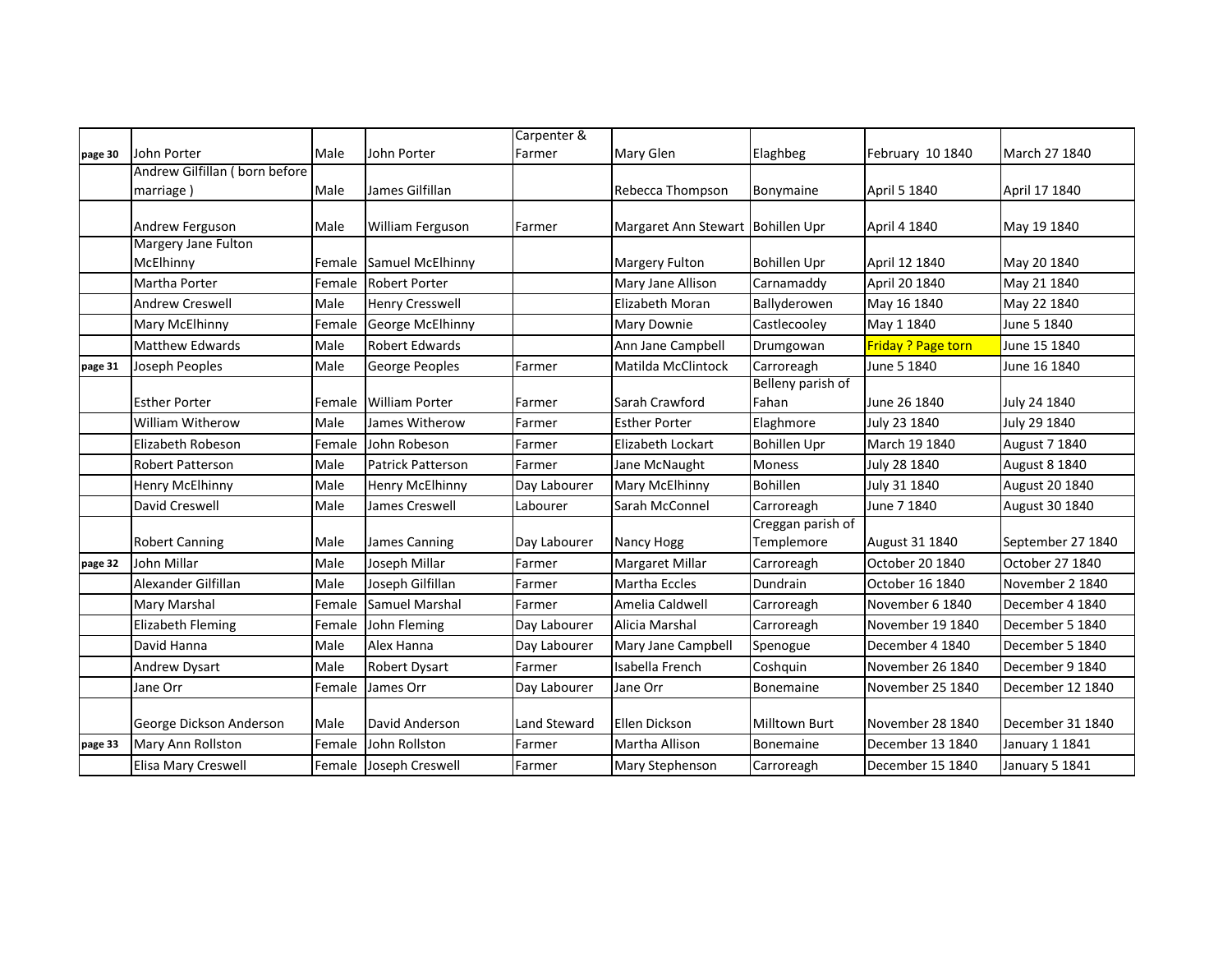|                   |                             |        |                          |              |                           | Drumbarnett                       |                   |                  |
|-------------------|-----------------------------|--------|--------------------------|--------------|---------------------------|-----------------------------------|-------------------|------------------|
|                   |                             |        |                          |              |                           | parish of                         |                   |                  |
|                   | <b>Eileen Canning</b>       | Female | <b>Alexander Canning</b> | Farmer       | Sarah Hogg                | Taughboyne                        | December 8 1840   | January 8 1841   |
|                   | Susannah Doherty            | Female | David Doherty            | Day Labourer | Elizabeth McConnell       | <b>Moness</b>                     | December 9 1840   | January 30 1841  |
|                   |                             |        | Samuel Hay of            |              |                           | Now resident of                   |                   |                  |
|                   | Samuel Hay                  | Female | Portlough                | Day Labourer | Mary Ann Blee             | Spenogue                          | October 28 1840   | January 30 1841  |
|                   | Margaret Gilfillan          | Female | Sarah Young              | Farmer       | Sarah Young               | Elaghmore                         | January 28 1841   | February 1 1841  |
|                   | David Millar                | Male   | David Millar             | Farmer       | Rebecca Donnell           | Ballyderowen                      | February 22 1841  | February 26 1841 |
|                   | James Ramsay                | Male   | Allen Ramsay             | Farmer       | Mary Johnston             | Ballyderowen                      | December 25 1840  | February 26 1841 |
| page 34<br>double | William Campbell            | Male   | <b>Richard Campbell</b>  | Weaver       | Mary McCorkell            | Ballyderowen                      | January 15 1841   | February 26 1841 |
|                   | Samuel Curry                | Male   | David Curry              | Labourer     | Mary McAlister            | Tumack                            | January 27 1841   | February 28 1841 |
|                   | Joseph Creswell             | Male   | James Creswell           | Farmer       | Sarah Cather              | <b>Moness</b>                     | February 23 1841  | March 11 1841    |
|                   | <b>Esther McCorkell</b>     | Female | John McCorkell           | Day Labourer | Rebecca Thompson          | Carnamaddy                        | February 11 1841  | March 14 1841    |
|                   | Elizabeth Walker            | Female | Alexander Walker         | shoemaker    | Mary Walker               | Elaghmore                         | February 12 1841  | March 22 1841    |
|                   | Rebecca Thompson            | Female | John Thompson            | Farmer       | Rachel Campbell           | Carroreagh                        | March 3 1841      | March 23 1841    |
|                   | Margaret McCorkell          | Female | Joseph McCorkell         | Weaver       | Rebecca McCorkell         | Carroreagh                        | March 12 1841     | March 23 1841    |
|                   |                             |        |                          |              |                           | Bogay parish of All               |                   |                  |
|                   | Alexander Hanna             | Male   | <b>Edward Hanna</b>      | Farmer       | Margaret Burnside         | <b>Saints</b>                     | March 13 1841     | April 2 1841     |
|                   | Ann Platt                   | Female | <b>Alex Platt</b>        | Day Labourer | <b>Elizabeth Creswell</b> | Elaghmore                         | March 27 1841     | April 6 1841     |
|                   | Ann Smith                   |        | Female James Smith       | Day Labourer | Mary McDonald             | Mahrybeg parish<br>of Upr Fahan   | March 22 1841     | April 8 1841     |
|                   | John McNutt                 | Male   | Alex McNutt              | Carpenter    | <b>Margaret Curry</b>     | Carroreagh                        | September 26 1840 | April 12 1841    |
|                   |                             |        |                          | miller and   |                           |                                   |                   |                  |
|                   | John Moran                  | Male   | John Moran               | Carpenter    | Isabella McLaughlin       | Drumhaggart                       | April 2 1841      | April 19 1841    |
|                   | <b>Alexander Carruthers</b> | Male   | Alexander Carruthers     | Weaver       | Jane Porter               | Castlehill                        | April 24 1841     | April 30 1841    |
|                   | <b>Andrew Fleming</b>       | Male   | Joseph Fleming           | Day Labourer | <b>Nancy Fleming</b>      | <b>Bonemaine</b>                  | April 24 1841     | May 14 1841      |
| Page 35<br>double | William Lindsay             | Male   | Alex Lindsay             | Farmer       | Flora McCrea              | Elaghmore                         | May 13 1841       | May 21 1841      |
|                   | Margaret McCorkell          | Female | James McCorkell          | Farmer       | Mary Ann Adams            | Dundrain parish of<br><b>Burt</b> | May 3 1841        | June 6 1841      |
|                   | Matilda Jane Parker         | Female | <b>Andrew Parker</b>     | Labourer     | Ann Arbuckle              | Elaghbeg                          | May 1 1841        | June 28 1841     |
|                   | William Robison             | Male   | John Robison             | Labourer     | Jane Kincaid              | Elaghbeg                          | May 31 1841       | June 28 1841     |
|                   | William Wright              | Male   | James Wright             | Blacksmith   | Nancy Colhoun             | <b>Bonemaine</b>                  | June 28 1841      | July 2 1841      |
|                   | Margaret Campbell           |        |                          |              |                           | Bonemaine                         | June 23 1841      | July 2 1841      |
|                   |                             | Female | John Campbell            | Labourer     | Mary Kerr                 |                                   |                   |                  |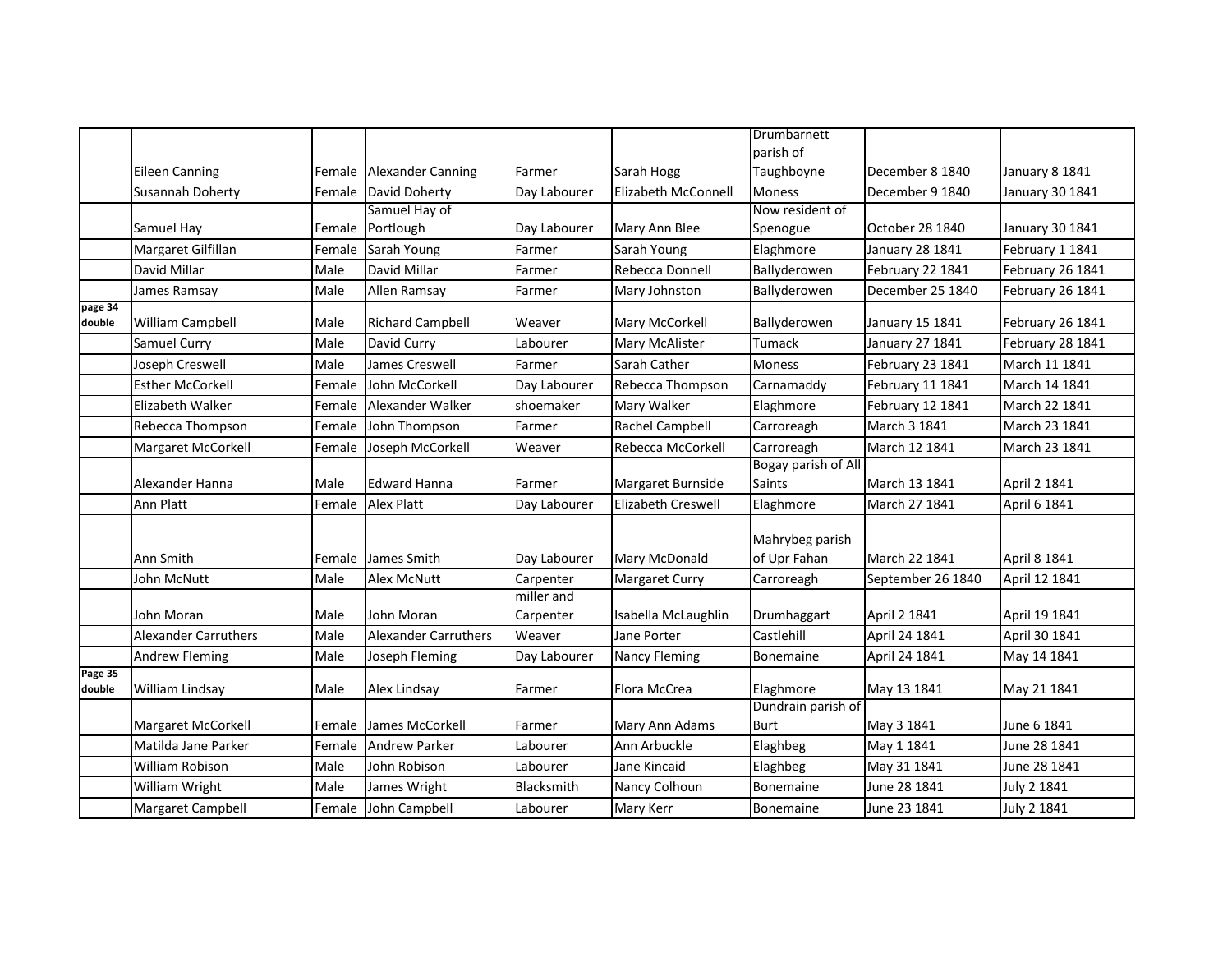|                         |                                                                                 |                                                    |                                                                                                                                                   |                                                        | <b>Ballougry</b> , Upper                                                           |                                                                                                    | July 21 1841                                                                                       |
|-------------------------|---------------------------------------------------------------------------------|----------------------------------------------------|---------------------------------------------------------------------------------------------------------------------------------------------------|--------------------------------------------------------|------------------------------------------------------------------------------------|----------------------------------------------------------------------------------------------------|----------------------------------------------------------------------------------------------------|
|                         |                                                                                 |                                                    |                                                                                                                                                   |                                                        |                                                                                    |                                                                                                    | July 21 1841                                                                                       |
|                         |                                                                                 |                                                    |                                                                                                                                                   |                                                        |                                                                                    |                                                                                                    | July 26 1841                                                                                       |
|                         |                                                                                 |                                                    |                                                                                                                                                   |                                                        |                                                                                    |                                                                                                    | August 14 1841                                                                                     |
| Elisa Jane McIlwain     |                                                                                 |                                                    |                                                                                                                                                   | Sarah Holmes                                           |                                                                                    |                                                                                                    | August 17 1841                                                                                     |
| <b>William Cowan</b>    |                                                                                 | James Cowan                                        | Labourer                                                                                                                                          |                                                        |                                                                                    |                                                                                                    | August 23 1841                                                                                     |
|                         |                                                                                 |                                                    |                                                                                                                                                   |                                                        | Drumadoey parish                                                                   |                                                                                                    |                                                                                                    |
| William Wallace         | Male                                                                            | James Wallace                                      | Labourer                                                                                                                                          | Sarah Walker                                           | of Fahan                                                                           | August 15 1841                                                                                     | August 27 1841                                                                                     |
| James McNutt            | Male                                                                            | <b>John McNutt</b>                                 | Farmer                                                                                                                                            | Susanna Scott                                          | Elaghbeg                                                                           | August 16 1841                                                                                     | September 17 1841                                                                                  |
| Jane McConnell          | Female                                                                          | David McConnell                                    | Labourer                                                                                                                                          | Sarah McConnell                                        | Elaghmore                                                                          | June 20 1841                                                                                       | September 19 1841                                                                                  |
| Mary Ann Walker         | Female                                                                          | William Walker                                     | Day Labourer                                                                                                                                      | Rosanna Quigly                                         | Elaghmore                                                                          | September 13 1841                                                                                  | September 28 1841                                                                                  |
| Rachel Colhoun          | Female                                                                          | James Colhoun                                      | Labourer                                                                                                                                          | Rebecca Elliot                                         | Elaghmore                                                                          | September 20 1841                                                                                  | September 29 1841                                                                                  |
| Ann McNaught            | Female                                                                          |                                                    | Labourer                                                                                                                                          | Fanny McConomy                                         | Whitehouse<br>parish of Killea                                                     | September 6 1841                                                                                   | October 6 1841                                                                                     |
| William Burnside Ramsay | Male                                                                            | John Ramsay                                        | Blacksmith                                                                                                                                        | Rebecca Burnside                                       | parish of ? NR                                                                     | October 12 1841                                                                                    | October 27 1841                                                                                    |
| Rebecca Witherow        | Female                                                                          | James Witherow                                     | Farmer                                                                                                                                            | <b>Esther Porter</b>                                   | Elaghmore                                                                          | October 1 1841                                                                                     | October 27 1841                                                                                    |
| Sarah Patterson         | Female                                                                          | John Patterson                                     | Day Labourer                                                                                                                                      | Elizabeth Burnside                                     | Tumack                                                                             | November 10 1841                                                                                   | November 26 1841                                                                                   |
| John McDowell           | Male                                                                            | <b>Charles McDowell</b>                            | Labourer                                                                                                                                          | Mary Murray                                            | Moness                                                                             | October 27 1841                                                                                    | November 27 1841                                                                                   |
| Samuel McElhinny        | Male                                                                            | Samuel McElhinny                                   | Farmer                                                                                                                                            | Margery Fulton                                         | <b>Bohillen Upr</b>                                                                | November 1 1841                                                                                    | November 30 1841                                                                                   |
| William John Smith      | Male                                                                            | <b>Timothy Smith</b>                               | Labourer                                                                                                                                          | Nancy Parker                                           | Skeog                                                                              | November 19 1841                                                                                   | December 7 1841                                                                                    |
| <b>Mary Peoples</b>     | Female                                                                          | George Peoples                                     | Farmer                                                                                                                                            | Matilda McClintock                                     | Carroreagh                                                                         | December 8 1841                                                                                    | December 28 1841                                                                                   |
| Joseph McIlwaine        | Male                                                                            | Joseph McIlwaine                                   | Farmer                                                                                                                                            | Elizabeth McCrea                                       | Coshquin                                                                           | November 13 1841                                                                                   | January 5 1842                                                                                     |
| Margaret Godfrey        | Female                                                                          | <b>Thomas Godfrey</b>                              | Farmer                                                                                                                                            | Elizabeth Hanna                                        | Ballyderowen                                                                       | December 19 1841                                                                                   | January 7 1842                                                                                     |
| James Kyd               | Male                                                                            | William Kyd                                        | Day Labourer                                                                                                                                      | Isabella McMullan                                      | Coshquin                                                                           | December 28 1841                                                                                   | January 9 1842                                                                                     |
| Alexander Gilfillan     | Male                                                                            | <b>Henry Gilfillan</b>                             | Farmer                                                                                                                                            | Sarah Young                                            | Elaghmore                                                                          | January 7 1842                                                                                     | <b>January 28 1842</b>                                                                             |
| Robert Alexnder Ewing   | Male                                                                            | Alexander Ewing                                    | Farmer                                                                                                                                            | Jane Kinkaid                                           | Carnamaddy                                                                         | January 15 1842                                                                                    | February 6 1842                                                                                    |
| Alexander Marshal Wark  | Male                                                                            | Joseph Wark                                        | <b>Black</b><br>&Whitesmith                                                                                                                       | Jane McAdoo                                            | Carroreagh                                                                         | January 19 1842                                                                                    | February 9 1842                                                                                    |
| John McMullan           | Male                                                                            | John McMullan                                      | <b>Butler at Burt</b><br>House                                                                                                                    | Elisa Britton                                          | Spenogue                                                                           | February 22 1842                                                                                   | February 24 1842                                                                                   |
| William Campbell        | Male                                                                            | John Campbell                                      | Labourer                                                                                                                                          | Martha McCracken                                       | Carroreagh                                                                         | January 19 1842                                                                                    | February 28 1842                                                                                   |
|                         | John Burnside<br>John Canning<br><b>Elizabeth Creswell</b><br>Margaret Williams | Male<br>Male<br>Female<br>Female<br>Female<br>Male | <b>William Burnside</b><br><b>Robert Canning</b><br><b>Andrew Creswell</b><br><b>Thomas Williams</b><br><b>Richard McIlwain</b><br>James McNaught | Labourer<br>Labourer<br>Labourer<br>Labourer<br>Farmer | Ann McNutt<br>Jane Kirk<br>Elizabeth Mitchell<br>Mary Wallace<br>Mary Ann Garrigal | Liberties, Derry<br>Coshquin<br>Elaghmore<br>Lisfannon<br>Ballyderowen<br>Coshquin<br>Altaghaderry | June 28 1841<br>July 13 1841<br>July 13 1841<br>August 11 1841<br>August 10 1841<br>August 16 1841 |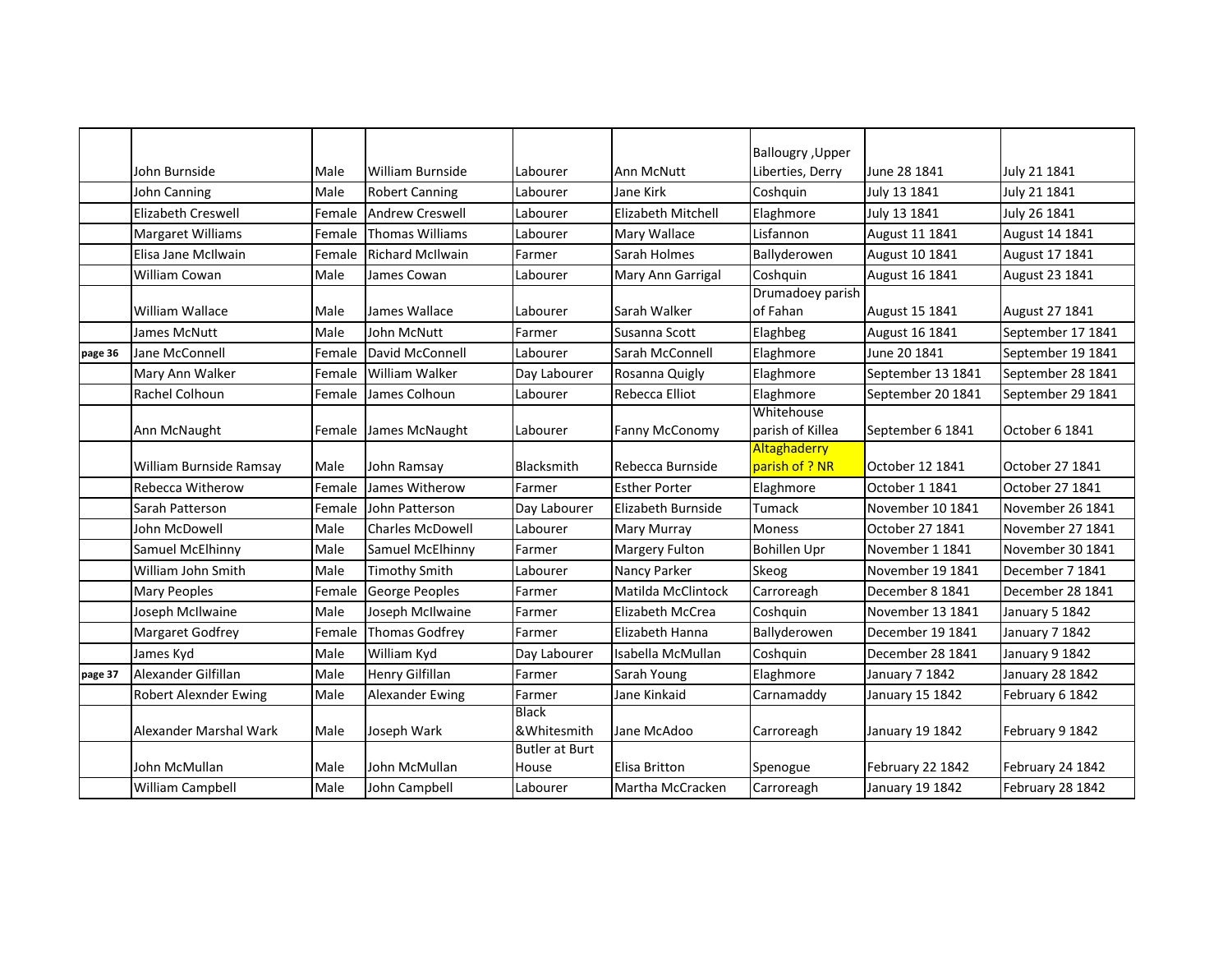|         | <b>William Curry</b>      | Male   | <b>Charles Curry</b>    | Labourer     | Margaret Carruthers                 | Carroreagh                       | January 4 1842    | February 28 1842     |
|---------|---------------------------|--------|-------------------------|--------------|-------------------------------------|----------------------------------|-------------------|----------------------|
|         |                           |        |                         |              |                                     | Drumadoey parish                 |                   |                      |
|         | Mary Jane White           | Female | James White             | Labourer     | <b>Mary Eagliton</b>                | of Fahan                         | March 6 1842      | March 17 1842        |
|         | John McDowell             | Male   | Alexander McDowell      | Servant      | <b>Madeline Graham</b>              | Bonemaine                        | February 15 1842  | March 17 1842        |
|         | Samuel Walker             | Male   | James Walker            | Weaver       | Margaret McNutt                     | Coshquin                         | February 28 1842  | March 17 1842        |
|         | John Cook                 | Male   | James Cook              | Labourer     | Rebecca Middleton                   | Spenogue                         | February 28 1842  | March 20 1842        |
|         | Margaret Walker           | Female | Robert Walker           | Labourer     | Elizabeth Campbell                  | Carnamaddy                       | February 1 1842   | April 3 1842         |
|         |                           |        | John Thompson           |              |                                     |                                  |                   |                      |
|         | John Thompson             | Male   | (deceased)              | Farmer       | Elisa Marshal                       | <b>Moness</b>                    | April 4 1842      | April 15 1842        |
|         | Joseph Alexander McNutt   | Male   | <b>William McNutt</b>   | Farmer       | Jane Brown                          | Carnshannagh,<br>parish of Fahan | April 9 1842      | April 18 1842        |
|         | Joseph Rollston           | Male   | John Rollston           | Farmer       | Martha Allison                      |                                  | March 31 1842     | April 21 1842        |
|         |                           | Female |                         | Labourer     |                                     | Spenog<br><b>Bohillen</b>        | March 29 1842     | April 23 1842        |
| page 38 | Ann Jane McElhinny        |        | Henry McElhinny         |              | Mary McElhinny<br>Elizabeth Lockart |                                  |                   |                      |
|         | James Robison             | Male   | James Robison           | Farmer       |                                     | Upr Bohillen                     | March 19 1842     | April 26 1842        |
|         | Margaret McArthur         | Female | <b>William McArthur</b> | Farmer       | Jane Breden                         | Bonemaine                        | March 29 1842     | April 28 1842        |
|         | <b>Elizabeth Wallace</b>  | Female | <b>William Wallace</b>  | Labourer     | Elisa Gibson                        | Bonemaine                        | April 30 1842     | May 4 1842           |
|         | James Horner              | Male   | Samuel Horner           | Labourer     | Rebecca Laird                       | Elaghmore                        | May 20 1842       | May 26 1842          |
|         | John Martin               | Male   | James Martin            | Whitesmith   | Mary Ann Deeny                      | Carroreagh                       | May 2 1842        | May 28 1842          |
|         | <b>Margaret McNutt</b>    | Female | <b>Alexander McNutt</b> | Day Labourer | Margaret Wallace                    | Coshquin                         | May 21 1842       | May 31 1842          |
|         | Jane Carruthers           | Female | <b>John Carruthers</b>  | Day Labourer | Jane Carruthers                     | Ballymoney                       | April 22 1842     | June 9 1842          |
|         | <b>Dorcas Mc Corkell</b>  | Female | William McCorkell       | Day Labourer | Mary Campbell                       | Carnamaddy                       | May 2 1842        | June 12 1842         |
|         | <b>William Marshal</b>    | Male   | Samuel Marshal          | Farmer       | Amelia Caldwell                     | Carroreagh                       | May 12 1842       | June 17 1842         |
|         | Agnes Stewart             | Female | James Stewart           | Carpenter    | Mary Jane Lockart                   | Toolette                         | May 17 1842       | June 20 1842         |
|         | <b>Archibald Creswell</b> | Male   | James Creswell          | Farmer       | Sarah Cather                        | <b>Moness</b>                    | June 20 1842      | July 1 1842          |
|         | Margaret Macky            | Female | James Macky             |              | Isabella Brown                      | Coshquin                         | June 15 1842      | July 19 1842         |
|         | William Lindsay           | Male   | Alexander Lindsay       | Farmer       | Flora McCrea                        | Elaghmore                        | July 14 1842      | <b>August 2 1842</b> |
|         | Elisa Mercer              | Female | John Mercer             | Sexton       | <b>Catharine Therups</b>            | Carnamaddy                       | July 29 1842      | <b>August 2 1842</b> |
| page 39 | <b>Andrew Stewart</b>     | Male   | James Stewart           | Farmer       | Catharine Ferguson                  | Toolette                         | July 23 1842      | August 29 1842       |
|         | Elizabeth McCorkell       | Female | James McCorkell         | Labourer     | Martha Fleming                      | Spenog                           | September 14 1842 | September 15 1842    |
|         | Jane Porter               | Female | <b>Andrew Porter</b>    | Farmer       | Jane Leslie                         | Carrowan                         | August 30 1842    | September 21 1842    |
|         | Matilda Doherty           | Female | David Doherty           | Labourer     | <b>Elizabeth McConnell</b>          | Moness                           | August 19 1842    | November 6 1842      |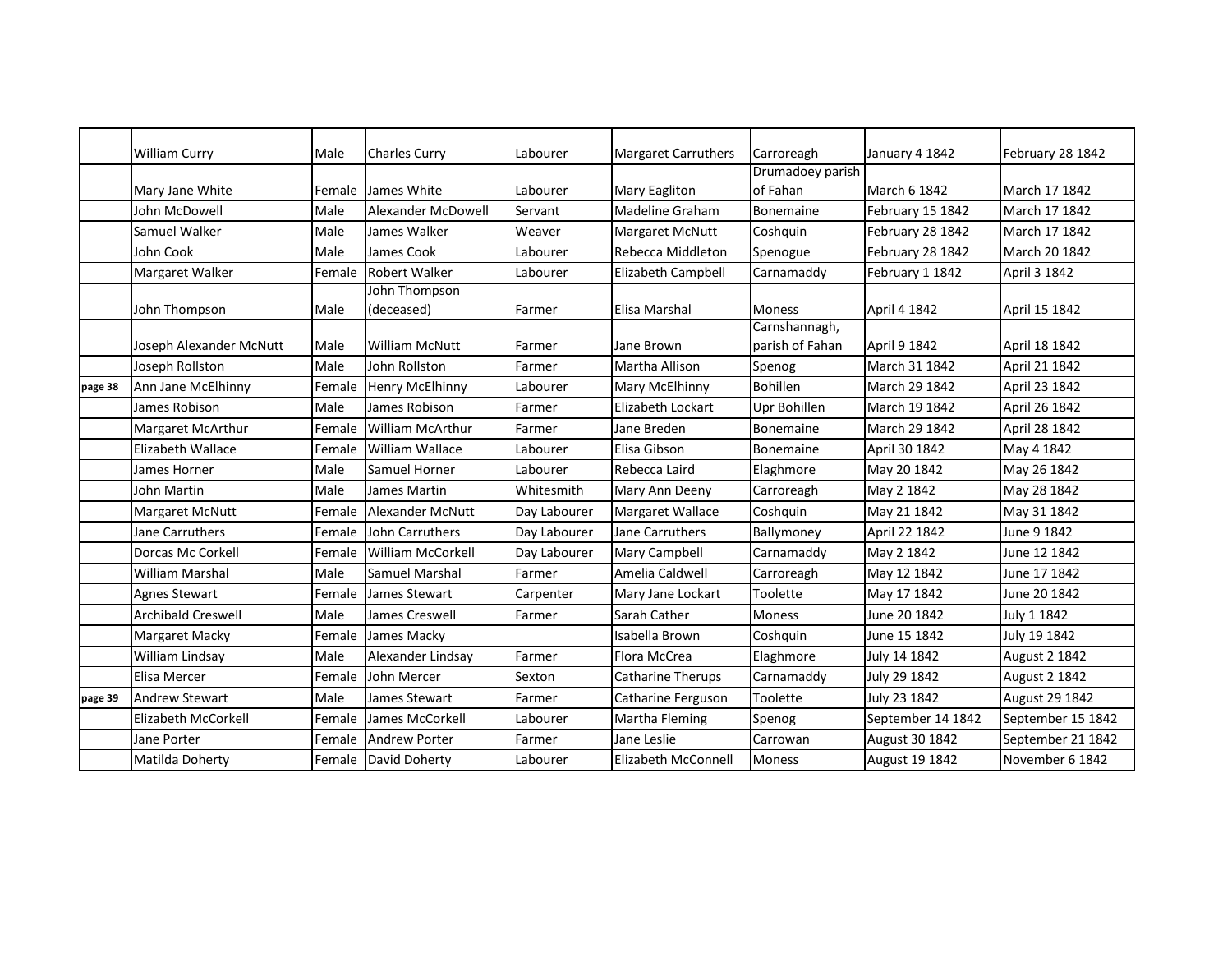|         |                                                    |        |                          |              |                           | lately returned                   |                  |                  |
|---------|----------------------------------------------------|--------|--------------------------|--------------|---------------------------|-----------------------------------|------------------|------------------|
|         |                                                    |        |                          |              |                           | from Philadelphia,                |                  |                  |
|         |                                                    |        |                          |              |                           | America now in                    |                  |                  |
|         | Mary Graham Campbell                               | Female | Joseph Campbell          | Labourer     | Eleanor Graham            | Bonemaine, Burt                   | June 27 1842     | November 20 1842 |
|         | John Curry                                         | Male   | David Curry              | Labourer     | Margaret Mc Allister      | Tumack, Lisfannon November 7 1842 |                  | November 29 1842 |
|         | Rebecca Thompson                                   | Female | John Thompson            | Labourer     | Margaret McDowell         | Carroreagh                        | December 1 1842  | December 4 1842  |
|         |                                                    |        |                          |              |                           | Drumhaggart                       |                  |                  |
|         | Elizabeth Wilson                                   | Female | <b>Samuel Wilson</b>     | Labourer     | Margaret Hagan            | parish of Muff                    | November 23 1842 | December 11 1842 |
|         | Mary Thompson                                      | Female | Alex Thompson            | Farmer       | Margaret McKimm           | Spenog                            | December 22 1842 | December 25 1842 |
|         | <b>Elizabeth Mary King</b>                         | Female | David King               | Labourer     | Jane Dunlap               | Coshquin                          | November 22 1842 | January 4 1843   |
|         | Ellen Porter                                       | Female | <b>Robert Porter</b>     | Farmer       | Mary Jane Allison         | Carnamaddy                        | December 30 1842 | January 26 1843  |
|         | Ann Jane McKim                                     | Female | Alex McKim               | land steward | Mary Ann Stuart           | Spenog                            | January 23 1843  | February 9 1843  |
|         | <b>Matthew Patterson</b>                           | Female | <b>Robert Patterson</b>  | Labourer     | Martha Orr                | Bonemaine                         | January 27 1843  | February 9 1843  |
| page 40 | James Platt                                        | Male   | <b>Henry Platt</b>       | Labourer     | <b>Elizabeth Creswell</b> | Elaghmore                         | January 28 1843  | February 21 1843 |
|         |                                                    |        |                          |              |                           | Bogay parish of                   |                  |                  |
|         | William Hanna                                      | Male   | <b>Edward Hanna</b>      | Farmer       | Margaret Burnside         | Taughboyne                        | December 14 1842 | February 25 1843 |
|         | Mary Patterson                                     | Female | <b>Patrick Patterson</b> | Farmer       | Jane McNaught             | Moness                            | February 3 1843  | March 6 1843     |
|         | <b>Robert Gilliland</b>                            | Male   | Samuel Gilliland         | Labourer     | Margaret Barr             | Carroreagh                        | February 17 1843 | March 7 1843     |
|         |                                                    |        |                          |              |                           |                                   |                  |                  |
|         | James Shannon (Illegitimate)<br>Margaret Callaghan | Male   | James Shannon            |              | Sarah Orr                 | Carroreagh                        | October 27 1842  | March 9 1843     |
|         | (Illegitimate)                                     | Female | James Callaghan          |              | Jane Blee                 | <b>Bonemaine</b>                  | December 27 1842 | March 9 1843     |
|         | Jane Creswell                                      | Female | Joseph Creswell          | Farmer       | Martha Stephenson         | Carroreagh                        | March 9 1843     | March 23 1843    |
|         | John Delap                                         | Male   | John Delap               | Weaver       | Jane Wilson               | Bonemaine                         | March 30 1843    | March 31 1843    |
|         | John Ferguson                                      | Male   | William Ferguson         | Farmer       | Margaret Ann Stuart       | Upr Bohillen                      | April 2 1843     | April 15 1843    |
|         | George Peoples                                     | Male   | George Peoples           | Farmer       | Matilda McClintock        | Carroreagh                        | May 9 1843       | May 23 1843      |
|         | <b>Mary Scott</b>                                  | Female | James Scott              |              | Margaret McCarter         | <b>Bonemaine</b>                  | April 10 1843    | May 24 1843      |
|         |                                                    |        |                          |              |                           | Bellany parish of                 |                  |                  |
|         | Mary Jane Porter                                   | Female | <b>William Porter</b>    | Farmer       | Sarah Crawford            | Fahan                             | April 25 1843    | May 29 1843      |
|         | Mary Jane Millar                                   | Female | Joseph Millar            | Farmer       | Margaret Millar           | Carroreagh                        | May 22 1843      | June 8 1843      |
|         | Elizabeth McKimm                                   | Female | John McKimm              | Labourer     | Jane Jamison              | Carroreagh                        | May 22 1843      | June 9 1843      |
| Page 41 | <b>Henry Creswell</b>                              | Male   | James Creswell           | Labourer     | Sarah McConnell           | Carroreagh                        | May 9 1843       | June 9 1843      |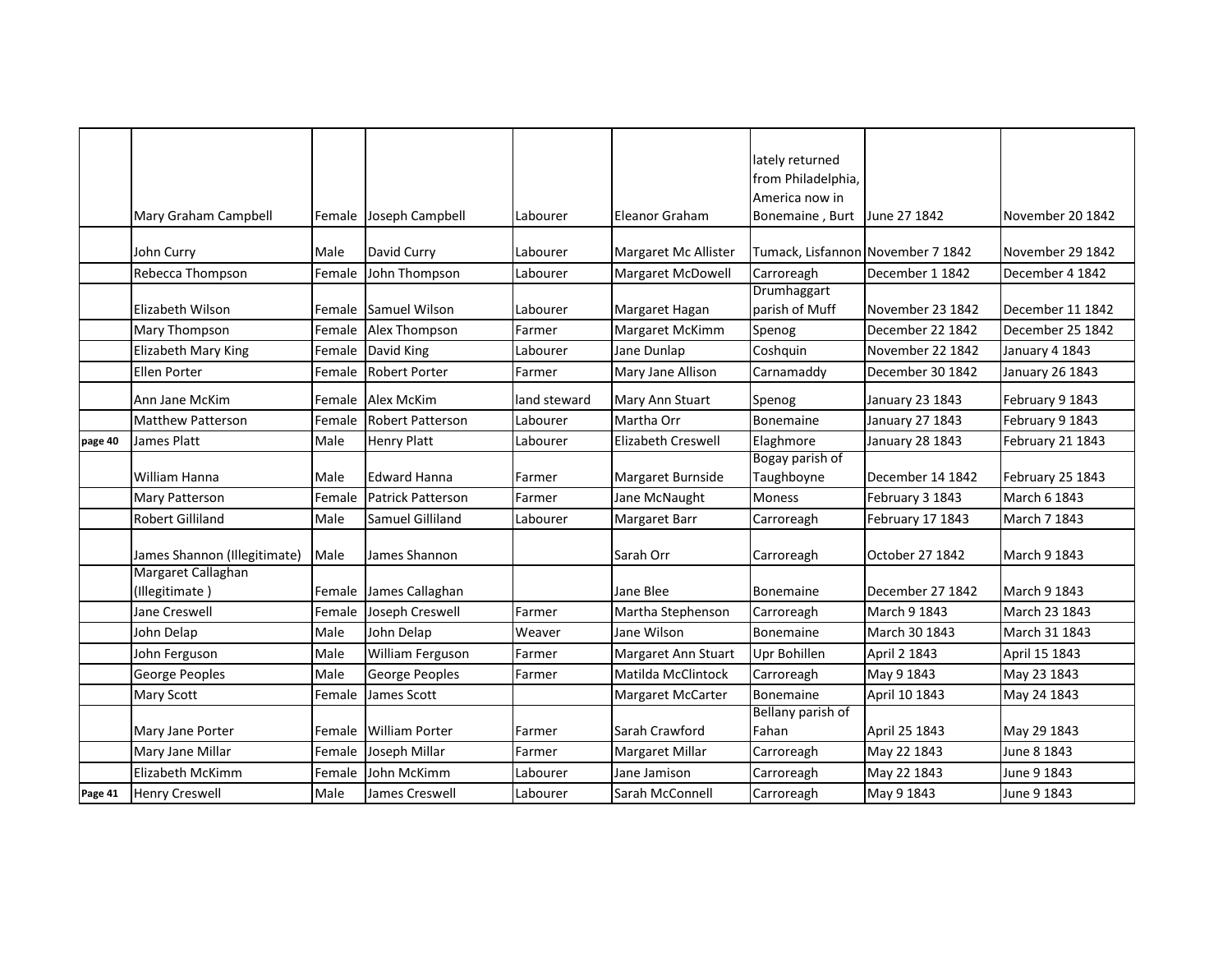|         | Prudence Ann Morrison      | Female | James Morrison          | Farmer       | <b>Catharine Porter</b> | Drumgowan                                | April 27 1843     | June 12 1843      |
|---------|----------------------------|--------|-------------------------|--------------|-------------------------|------------------------------------------|-------------------|-------------------|
|         | Elisa Canning              | Female | <b>Samuel Canning</b>   | Labourer     | Nancy Hogg              | Carroreagh                               | May 26 1843       | June 25 1843      |
|         | James Stuart McCorkell     | Male   | John McCorkell          | Day Labourer | Rebecca Thompson        | Carnamaddy                               | June 1 1843       | June 25 1843      |
|         | Samuel Alexander Curry     |        | Samuel Curry            |              |                         |                                          |                   |                   |
|         | (Illegitimate)             | Male   | (deceased)              | Labourer     | Sarah McNaught          | <b>Bonemaine</b>                         | May 1 1843        | June 30 1843      |
|         | <b>Andrew Porter</b>       | Male   | <b>Andrew Porter</b>    | Farmer       | Mary Ann Creswell       | Carroreagh                               | June 27 1843      | July 18 1843      |
|         | <b>William Millar</b>      | Male   | David Millar            | Farmer       | Rebecca Donnell         | Ballyderowen                             | July 17 1843      | July 27 1843      |
|         | William Porter             | Male   | John Porter             | Carpenter    | Mary Glenn              | Elaghbeg                                 | June 20 1843      | July 28 1843      |
|         | Thomas Wilson              | Male   | William Wilson          | Labourer     | Cherry? Lynch           | Carroreagh                               | July 16 1843      | August 7 1843     |
| twin    | Joseph Gilfillan           | Male   | Joseph Gilfillan        | Farmer       | Mary Eccles             | Dundrain                                 | August 4 1843     | August 8 1843     |
| twin    | Elisa Gilfillan            | Female | Joseph Gilfillan        | Farmer       | Mary Eccles             | Dundrain                                 | August 4 1843     | August 8 1843     |
|         | Martha Rollston            | Female | John Rollston           | Farmer       | Martha Allison          | Spenog                                   | August 4 1843     | August 8 1843     |
|         | John Campbell              | Male   | John Campbell           | Day Labourer | Mary Kerr               | Bonemaine                                | September 17 1843 | September 21 1843 |
|         | Sarah Wright               | Female | James Wright            | Whitesmith   | Nancy Colhoun           | Bonemaine                                | September 3 1843  | September 21 1843 |
|         | James Wallace              | Male   | James Wallace           | Labourer     | Sarah Walker            | Ballymagrorty                            | September 8 1843  | September 25 1843 |
| page 42 | <b>Elizabeth McIlhinny</b> | Female | Samuel McIlhinny        | Farmer       | Mary Fulton             | Upr Bohillen                             | September 17 1843 | October 3 1843    |
|         | Catharine Macky            | Female | James Macky             | Farmer       | Isabella Brown          | Coshquin                                 | July 30 1834      | October 14 1843   |
|         | Charles Kyd                | Male   | James Kyd               | Labourer     | Mary McLaughlin         | Coshquin                                 | September 18 1843 | October 14 1843   |
|         | Robert Ramsay              | Male   | John Ramsay             | Blacksmith   | Rebecca Burnside        | Altaughaderry<br>parish of Killea        | October 13 1843   | October 25 1843   |
|         | Sarah McCracken            | Female | Thomas McCracken        | Farmer       | Priscilla Hogg          | Carroreagh                               | October 22 1843   | October 27 1843   |
|         | James Kyd                  | Male   | Gabriel Kyd             | Labourer     | Margaret Deeny          | Ballymagrorty<br>parish of<br>Templemore | October 10 1843   | November 6 1843   |
|         | <b>Richard McDowell</b>    | Male   | <b>Charles McDowell</b> | Labourer     | Mary Murray             | Moness                                   | October 21 1843   | November 7 1843   |
|         | <b>William Witherow</b>    | Male   | James Witherow          | Farmer       | <b>Esther Porter</b>    | Elaghmore                                | November 7 1843   | November ? 1843   |
|         | Jane Stuart                | Female | <b>Andrew Stuart</b>    | Carpenter    | Fanny Ann Stuart        | Toolette                                 | November 10 1843  | November 27 1843  |
|         | Mary Ann Carruthers        | Female | <b>Alex Carruthers</b>  | Labourer     | Jane Porter             | Castlehill , Grange                      | October 12 1843   | January 18 1844   |
|         | Margaret Marshal           | Female | Samuel Marshal          | Farmer       | Amelia Caldwell         | Carroreagh                               | January 3 1844    | January 19 1844   |
|         | William Walker             | Male   | William Walker          | Labourer     | Rosanna Quigly          | Carnamoyle parish<br>of Muff             | December 22 1843  | January 22 1844   |
|         | John Wallace               | Male   | William Wallace         | Labourer     | Elisa Gibson            | Drumadooey<br>parish of Fahan            | January 19 1844   | January 22 1844   |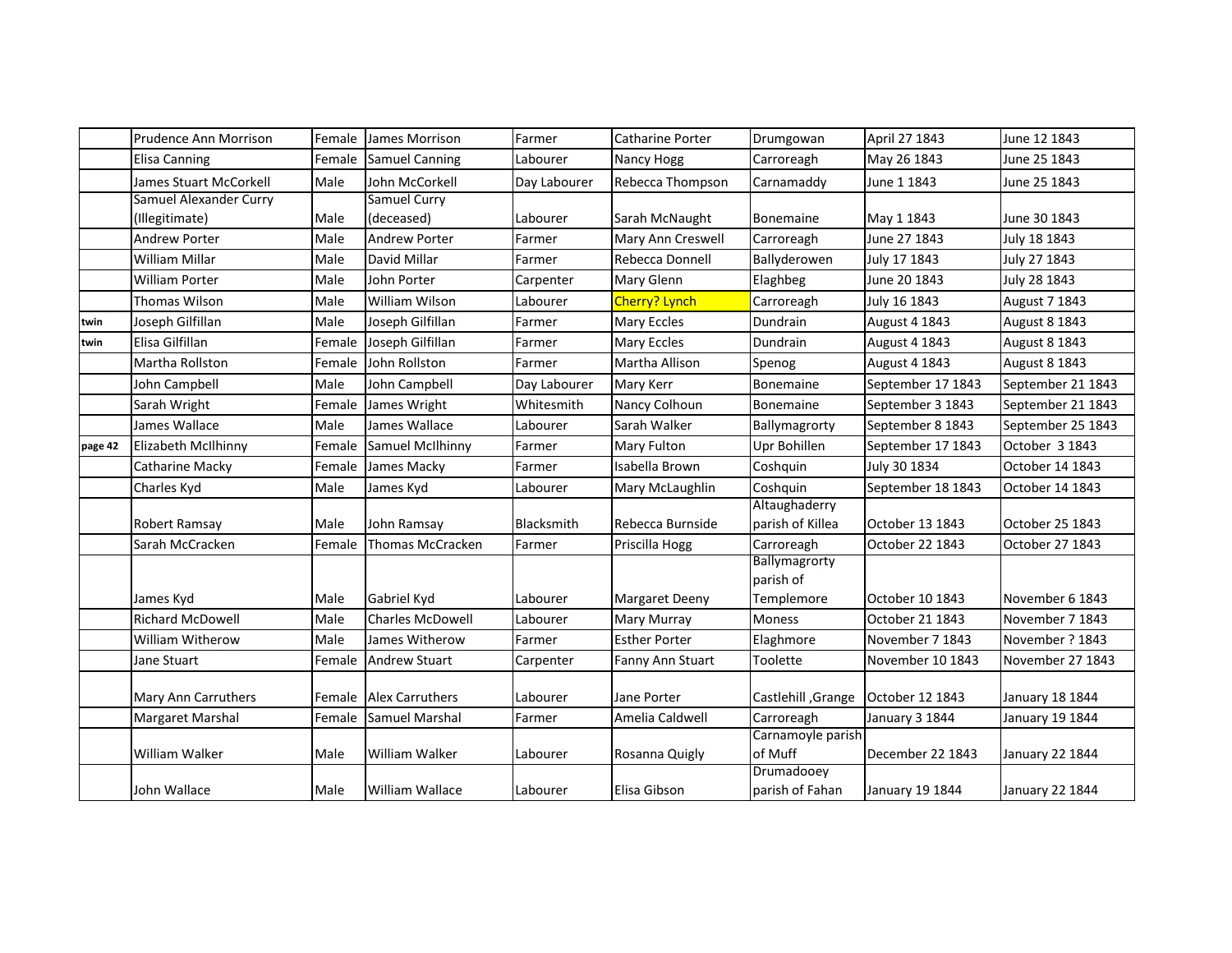|         |                                 |        |                          |                       |                                        | Ballougry parish of   |                  |                        |
|---------|---------------------------------|--------|--------------------------|-----------------------|----------------------------------------|-----------------------|------------------|------------------------|
|         | Joseph Burnside                 | Male   | <b>William Burnside</b>  | Labourer              | Ann McNutt                             | Templemore            | December 27 1843 | <b>January 24 1844</b> |
| Page 43 | Patrick McIlhinny               | Male   | <b>Henry McIlhinny</b>   | Labourer              | Mary McIlhinny                         | <b>Bohillen Lower</b> | December 16 1843 | February 10 1844       |
|         |                                 |        |                          |                       |                                        |                       |                  |                        |
|         | <b>Charles Holmes McIlwaine</b> | Male   | <b>Richard McIlwaine</b> | Farmer                | Sarah Holmes                           | Ballyderowan          | February 9 1844  | February 13 1844       |
|         | Ann Elisa Glass                 | Female | <b>Andrew Glass</b>      | Farmer                | <b>Elisa Porter</b>                    | Toolette              | February 13 1844 | February 19 1844       |
|         | Elizabeth Motherell             | Female | <b>Samuel Motherell</b>  | Farmer                | Letitia Leatham                        | <b>Bohillen Upr</b>   | January 14 1844  | February 29 1844       |
|         | Anna Maria Ewing                | Female | <b>Alex Ewing</b>        | Farmer                | Jane Kincaid                           | Carnamaddy            | March 1 1844     | March 24 1844          |
| twin    | Margaret Ann Downie             | Female | Samuel Downie            | Labourer              | <b>Elizabeth Beattie</b>               | Spenog                | March 20 1844    | March 25 1844          |
| twin    | Samuel Downie                   | Male   | Samuel Downie            | Labourer              | <b>Elizabeth Beattie</b>               | Spenog                | March 20 1844    | March 25 1844          |
|         | Mary Ann Robison                | Female | John Robison             | Farmer                | Elizabeth Lockart                      | <b>Bohillen Upr</b>   | January 31 1844  | April 6 1844           |
|         | Samuel Hanna                    | Male   | Alex Hanna               | Labourer              | Mary Jane Campbell                     | Spenogue              | April 4 1844     | April 7 1844           |
|         | Mary Ann Ramsay                 | Female | Allen Ramsay             | Farmer                | Mary Johnston                          | Ballyderowan          | March 6 1844     | April 15 1844          |
|         | Margaret Patterson              | Female | John Patterson           | Labourer              | Eliza Burnside                         | Tumack                | January 6 1844   | April 15 1844          |
|         |                                 |        | Thomas Sanderson         |                       | Mary Wharton                           |                       |                  |                        |
|         |                                 |        | (originally from         |                       | (formerly resident of                  | The Burrow parish     |                  |                        |
|         | Thomas Sanderson                | Male   | Haddington Scotland)     | <b>Excise Officer</b> | Carlisle)                              | of All Saints         | May 1 1844       | May 11 1844            |
|         | David Walker                    | Male   | <b>Robert Walker</b>     | Labourer              | Elizabeth Campbell                     | Carnamaddy            | April 21 1844    | May 14 1844            |
|         |                                 |        |                          |                       |                                        | Castruse parish of    |                  |                        |
|         | Sarah Eliza Hogg                | Female | <b>Robert Hogg</b>       | Labourer              | Mary Ann Wilson                        | Taughboyne            | March 24 1844    | May 23 1844            |
|         | Ann McCorkell                   | Female | Joseph McCorkell         | Weaver                | Rebecca McCorkell                      | Carroreagh            | May 12 1844      | May 23 1844            |
| Page 44 | Andrew Thompson                 | Male   | John Thompson            | Farmer                | Rachel Campbell                        | Carroreagh            | April 11 1844    | May 23 1844            |
|         | Sarah Jane Martin               | Female | James Martin             | Whitesmith            | Mary Ann Deeny                         | Carroreagh            | April 9 1844     | May 23 1844            |
|         | Samuel Cook                     | Male   | James Cook               | Labourer              | Rebecca Middleton                      | Spenog                | March 28 1844    | May 30 1844            |
|         | John Creswell                   | Male   | <b>Henry Creswell</b>    | Farmer                | Elizabeth Moran                        | Ballyderowen          | July 6 1844      | July 16 1844           |
|         | <b>Robert Canning</b>           | Male   | <b>Robert Canning</b>    | Labourer              | Jane Kirk                              | Coshquin              | May 5 1844       | July 19 1844           |
|         | James Delap                     | Male   | John Delap               | Labourer              | Jane Wilson                            | <b>Bonemaine</b>      | June 24 1844     | July 19 1844           |
|         |                                 |        |                          |                       |                                        |                       |                  |                        |
|         | Elizabeth Curry                 | Female | <b>Charles Curry</b>     | Labourer              | Margaret Carruthers                    | Carroreagh            | June 6 1844      | July 19 1844           |
|         |                                 |        |                          |                       |                                        |                       | June 11 1844     |                        |
|         | Ann Cowan                       | Female | James Cowan              | Labourer              | Mary Ann McGarrigle<br>Martha Creswell | Coshquin              |                  | July 19 1844           |
|         | <b>Andrew Stuart</b>            | Male   | John Stuart              | Farmer                |                                        | <b>Bohillen Upr</b>   | December 26 1840 | July 26 1844           |
|         | George Stuart                   | Male   | John Stuart              | Farmer                | Martha Creswell                        | <b>Bohillen Upr</b>   | April 10 1844    | July 26 1844           |
|         | Rebecca Wallace                 | Female | Thomas Wallace           | Labourer              | Mary Burnside                          | Ballymagrorty         | July 22 1844     | July 30 1844           |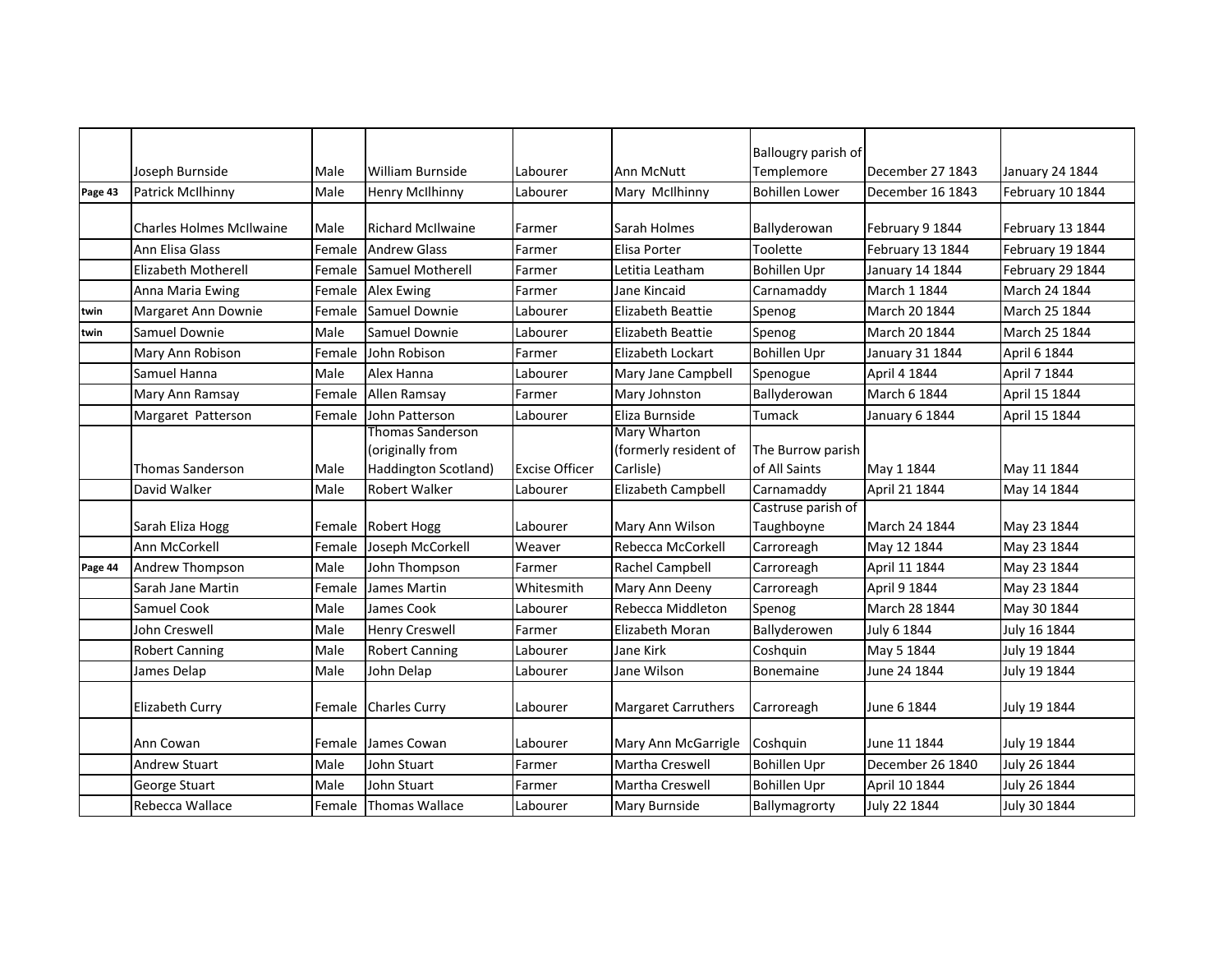|         | James Doherty             | Male   | David Doherty          | Labourer   | Eliza McConnell         | Moness               | May 10 1844       | <b>August 5 1844</b> |
|---------|---------------------------|--------|------------------------|------------|-------------------------|----------------------|-------------------|----------------------|
|         | Mary Ann Kyd              | Female | William Kyd            | Labourer   | Isabella McMullan       | Coshquin             | July 26 1844      | August 7 1844        |
|         | Margaret Hanna            | Female | <b>Edward Hanna</b>    | Labourer   | Margaret Burnside       | Spenog               | August 10 1844    | August 21 1844       |
|         | Mary Jane Macky           | Female | James Macky            | Farmer     | Isabella Brown          | Coshquin             | July 13 1844      | August 29 1844       |
|         | Joseph McArthur           | Male   | William McArthur       | Farmer     | Jane Breden             | Bonemaine            | September 8 1844  | October 28 1844      |
| Page 45 | Alexander Curry           | Male   | David Curry            | Labourer   | Margaret McAllister     | Tumack               | October 13 1844   | October 28 1844      |
|         | Flora Ann Lindsay         | Female | Alex Lindsay           | Farmer     | Flora Ann McCrea        | Elaghmore            | October 18 1844   | November 4 1844      |
|         | Sarah Porter              | Female | <b>Andrew Porter</b>   | Farmer     | Jane Leslie             | Carroreagh           | September 29 1844 | November 17 1844     |
|         | Matilda Creswell          | Female | <b>Andrew Creswell</b> | Labourer   | Elizabeth Mitchell      | <b>Upper Galiagh</b> | January 4 1845    | January 9 1845       |
|         | Richard Gilfillan         | Male   | Henry Gilifillan       | Farmer     | Sarah Young             | Dundrain             | December 8 1844   | January 9 1845       |
|         |                           |        |                        |            |                         | Molenan              |                   |                      |
|         | Margaret Shiel            |        | Female George Sheil    | Weaver     | Dorcas Willock          | Monreagh             | January 5 1845    | January 12 1845      |
|         | Sarah Canning Hogg        | Female | <b>Thomas Hogg</b>     | Farmer     | <b>Mary Canning</b>     | Drumbarnet           | November 7 1844   | January 19 1845      |
|         | Rebecca Jane Roulston     | Female | John Roulston          | Farmer     | Martha Allison          | Spenog               | November 17 1844  | January 23 1845      |
|         | Alexander Thompson        | Male   | Alexander Thompson     | Farmer     | Margaret McKimm         | Spenog               | February 15 1845  | February 23 1845     |
|         | Denis Kyd                 | Male   | James Kyd              | Labourer   | Mary McLaughlin         | Coshquin             | January 26 1845   | February 23 1845     |
|         | Rebecca Porter            | Female | Robert Porter          | Farmer     | Mary Jane Allison       | Carnamaddy           | February 15 1845  | March 21 1845        |
|         | James Millar              | Male   | John Millar            | Blacksmith | Mary Craig              | Elaghmore            | May 3 1845        | May 23 1845          |
|         | <b>William Carruthers</b> | Male   | John Carruthers        | Labourer   | Jane Carruthers         | Ballymoney           | May 3 1845        | May 31 1845          |
|         | David Stuart              | Male   | James Stuart           | Carpenter  | Mary Lockart            | Castlecooley         | April 18 1845     | June 2 1845          |
|         | Samuel Peoples            | Male   | George Peoples         | Farmer     | Matilda McClintock      | Carroreagh           | June 8 1845       | June 20 1845         |
|         | Ann Gilfillan             | Female | James Gilfillan        | Blacksmith | Rebecca Thompson        | <b>Bonemaine</b>     | May 23 1845       | June 20 1845         |
|         | Eliza Jane McNaught       | Female | <b>Robert McNaught</b> | Servant    | Mary McCloskey          | <b>Bonemaine</b>     | June 9 1845       | June 20 1845         |
| page 46 | Rosanna McElhinny         | Female | Samuel McElhinny       | Farmer     | Margery Fulton          | <b>Bohillen Upr</b>  | July 3 1845       | July 19 1845         |
|         | John Hunter Campbell      | Male   | Matthew Campbell       | Farmer     | Maria Hunter            | Ballymoney           | June 2 1845       | July 20 1845         |
|         | William Stuart            | Male   | James Stuart           | Farmer     | Catharine Ferguson      | Toolette             | July 19 1845      | August 1 1845        |
|         | Joseph Millar             | Male   | Joseph Millar          | Farmer     | Margaret Millar         | Carroreagh           | July 28 1845      | <b>August 2 1845</b> |
|         | James Stephinson Creswell | Male   | Joseph Creswell        | Farmer     | Martha Stephinson       | Carroreagh           | August 5 1845     | August 26 1845       |
|         | <b>Emily Marshall</b>     | Female | Samuel Marshall        | Farmer     | Amelia Caldwell         | Carroreagh           | August 6 1845     | August 26 1845       |
| twin    | William Harkin            | Male   | James Harkin           | Labourer   | <b>Esther McConnell</b> | Carroreagh           | August 20 1845    | August 26 1845       |
| twin    | James Harkin              | Male   | James Harkin           | Labourer   | <b>Esther McConnell</b> | Carroreagh           | August 20 1845    | August 26 1846       |
|         | Margaret McNutt           | Female | John McNutt            | Labourer   | Elizabeth McNaught      | Ballymagrorty        | August 25 1845    | September 21 1845    |
|         | David King                | Male   | David King             | Labourer   | Jane Delap              | <b>Bonemaine</b>     | September 3 1845  | October 5 1845       |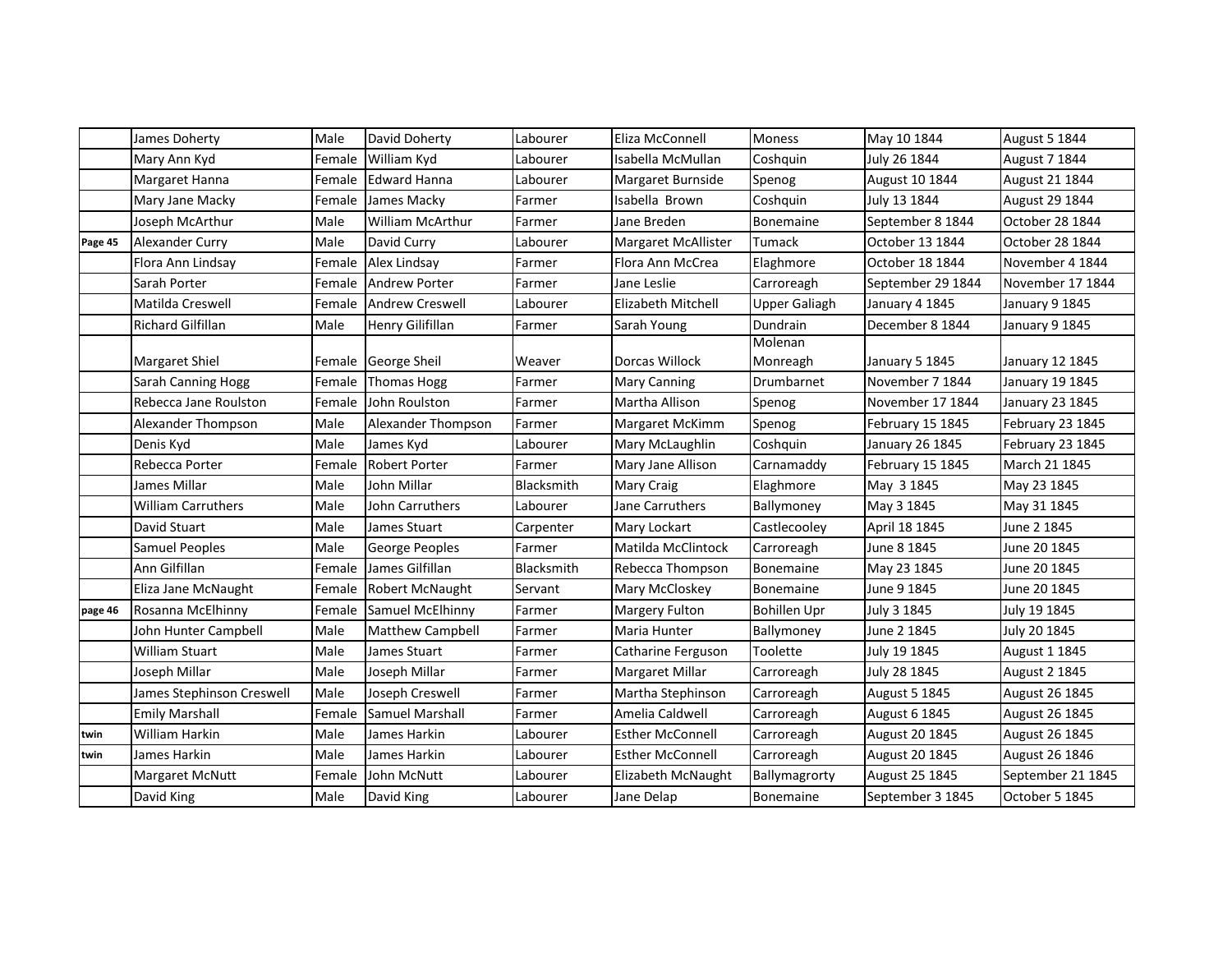| twin    | John Witherow                   | Male   | James Witherow              | Farmer                         | <b>Esther Porter</b> | Elaghmore                                                          | September 14 1845 | October 7 1845   |
|---------|---------------------------------|--------|-----------------------------|--------------------------------|----------------------|--------------------------------------------------------------------|-------------------|------------------|
| twin    | Isabella Witherow               | Female | James Witherow              | Farmer                         | <b>Esther Porter</b> | Elaghmore                                                          | September 14 1845 | October 7 1845   |
|         |                                 |        |                             |                                |                      | Drumaho,                                                           |                   |                  |
|         |                                 |        |                             |                                |                      | Derryvane parish                                                   |                   |                  |
|         | Jane Wilson                     |        | Female Samuel Wilson        | Labourer                       | Margaret Church      | of Muff                                                            | September 21 1845 | October 7 1845   |
|         |                                 |        |                             |                                |                      |                                                                    |                   |                  |
|         | Alexander Mercer                | Male   | John Mercer                 | Sexton                         | Catharine Thompson   | Carnamaddy                                                         | October 15 1845   | October 25 1845  |
|         | Jane Edwards                    | Female | <b>Robert Edwards</b>       | Farmer                         | Ann Jane Campbell    | Drumgowan                                                          | October 4 1845    | November 14 1845 |
|         | <b>William McDowell</b>         | Male   | <b>Charles McDowell</b>     | Labourer                       | Mary Murray          | <b>Moness</b>                                                      | October 14 1845   | November 14 1845 |
|         | Isabella Campbell               | Female | John Campbell               | Labourer                       | Mary Kerr            | <b>Bonemaine</b>                                                   | October 5 1845    | November 18 1845 |
|         | Jane Holmes McIlwaine           | Female | <b>Richard McIlwaine</b>    | Farmer                         | Sarah Holmes         | Ballyderowan                                                       | October 10 1845   | November 18 1845 |
| page 47 | Jane McDowell                   | Female | Alex McDowell               | Servant                        | Madeline Graham      | Bonemaine                                                          | November 6 1845   | November 23 1845 |
|         | Robert Naughton Saunderson Male |        | <b>Thomas Saunderson</b>    | Officer of Excise Mary Wharton |                      | The Borough<br>Tonyhabbeck<br>Parish of All Saints October 18 1845 |                   | November 30 1845 |
|         | <b>Archibald Wallace</b>        | Male   | James Wallace               | Labourer                       | Sarah Walker         | Ballymagrorty                                                      | November 29 1845  | January 18 1846  |
|         | James Walker                    | Male   | William Walker              | Labourer                       | Sarah Quigly         | Ballyarnet                                                         | November 28 1845  | January 18 1846  |
|         | Eliza Mary Hattrick             | Female | John Hattrick               | Farmer                         | Sarah Hogg           | Drumbarnett                                                        | December 1 1845   | January 18 1846  |
|         | Mary McElhinny                  | Female | <b>Henry McElhinny</b>      | Labourer                       | Mary McElhinny       | <b>Bohillion Upr</b>                                               | October 24 1845   | February 1 1846  |
|         | Ann Ramsay                      | Female | James Ramsay                | Farmer                         | Mary Ramsay          | Trooperstown,<br>Ballyderowen                                      | November 1 1845   | February 20 1846 |
|         | Matilda Robison                 | Female | John Robison                | Farmer                         | Elizabeth Lockart    | <b>Bohillion Upr</b>                                               | January 6 1846    | February 25 1846 |
|         | Catharine Ferguson              | Female | <b>William Ferguson</b>     | Farmer                         | Margaret Ann Stuart  | <b>Bohillion Upr</b>                                               | October 28 1845   | February 25 1846 |
|         | Samuel Morrison                 | Male   | James Morrison              | Farmer                         | Catharine Porter     | Drumgowan                                                          | December 10 1845  | February 25 1846 |
|         | John Rollston                   | Male   | John Rollston               | Farmer                         | Martha Allison       | Spenog                                                             | January 27 1846   | February 25 1846 |
|         | Samuel Wright                   | Male   | James Wright                | Blacksmith                     | Nancy Colhoun        | Bonemaine                                                          | November 9 1845   | February 25 1846 |
|         | Jane Ewing                      | Female | <b>Alex Ewing</b>           | Farmer                         | Jane Kincaid         | Carnamaddy                                                         | February 14 1846  | March 10 1846    |
|         | <b>Margaret Curry</b>           | Female | <b>Charles Curry</b>        | Labourer                       | Margaret Carruthers  | Coshquin                                                           | March 16 1846     | April 2 1846     |
|         | Matilda Thompson                | Female | John Thompson               | Farmer                         | Rachel Campbell      | Carroreagh                                                         | March 15 1846     | April 2 1846     |
|         | ? McCorkell                     | Female | John McCorkell              | Labourer                       | Rebecca Thompson     | now of Derry                                                       | December 28 1845  | April 2 1846     |
| Page 48 | John Patterson                  | Male   | <b>Robert Patterson</b>     | Labourer                       | Martha Orr           | Bonemaine                                                          | May 11 1846       | June 6 1846      |
|         | Joseph Carruthers               | Male   | <b>Alexander Carruthers</b> | Labourer                       | Jane Porter          | Castlehill, Grange May 9 1846                                      |                   | June 6 1846      |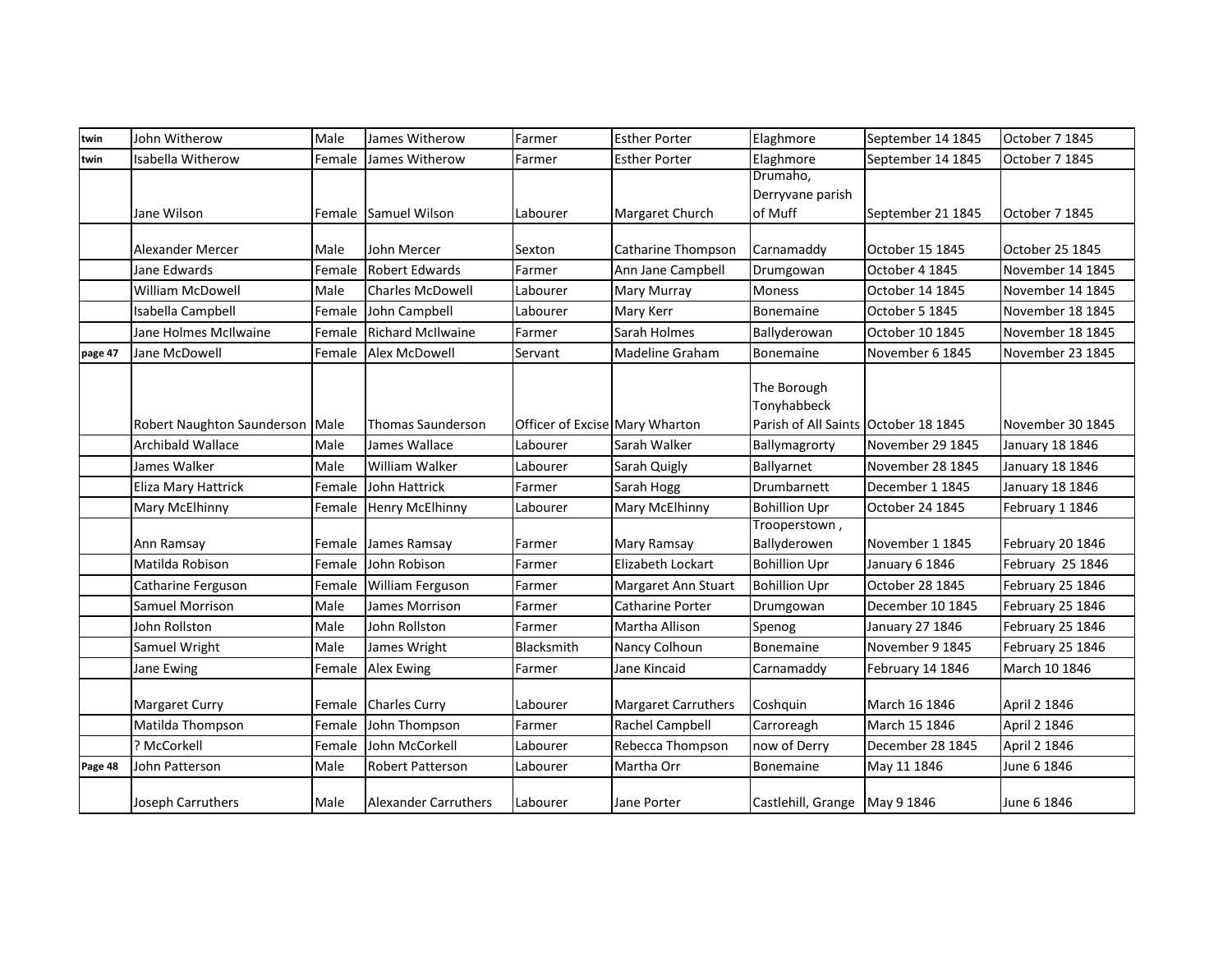|         | James McCracken               | Male   | <b>Thomas McCracken</b> | Farmer                       | Priscilla Hogg      | Carroreagh                                | May 16 1846       | June 6 1846          |
|---------|-------------------------------|--------|-------------------------|------------------------------|---------------------|-------------------------------------------|-------------------|----------------------|
|         | Jane Wallace                  | Female | <b>William Wallace</b>  | Labourer                     | Eliza Gibson        | Drumadoey Fahan April 17 1846             |                   | June 6 1846          |
|         | James McDaid                  | Male   | <b>Patrick McDaid</b>   | Servant                      | Sarah Millar        | Carroreagh                                | February 3 1846   | June 6 1846          |
|         | Rebecca Millar                | Female | David Millar            | Farmer                       | Rebecca Donnell     | Ballyderowen                              | April 15 1846     | June 6 1846          |
|         | James Morrison                | Male   | John Morrison           | Farmer                       | Dorcas Haslett      | Ballyderowen<br>Troopersown               | June 10 1846      | July 5 1846          |
|         | Sarah Ann Kidd                | Female | Gabriel Kidd            | Labourer                     | Margaret Deeny      | Bonemaine                                 | July 6 1846       | <b>August 2 1846</b> |
|         | Margaret Ann Cook             | Female | James Cook              | Labourer                     | Rebecca Middleton   | Spenog                                    | June 30 1846      | September 6 1846     |
|         | Mary Ann Hogg                 | Female | Robert Hogg             | Labourer                     | Mary Ann Wilson     | Castruse                                  | September 8 1846  | October 4 1846       |
|         | Josephy Doherty               | Male   | David Doherty           | Labourer                     | Elizabeth McConnell | Moness                                    | July 27 1846      | October 4 1846       |
|         | Rebecca Walker                | Female | Robert Walker           | Labourer                     | Elizabeth Campbell  | Carnamaddy                                | September 26 1846 | November 1 1846      |
|         | James Kyd                     | Male   | James Kyd               | Labourer                     | Mary McLaughlin     | Ballymagrorty                             | September 23 1846 | November 1 1846      |
|         | John Burnside                 | Male   | <b>Walter Burnside</b>  | Labourer                     | Margaret McGarrigal | Bonemaine                                 | October 12 1846   | December 6 1846      |
|         | Sarah Delap                   | Female | John Delap              | Labourer                     | Jane Wilson         | Bonemaine                                 | October 26 1846   | December 6 1846      |
|         | Sarah Jane Hogg               | Female | <b>Henry Hogg</b>       | Farmer                       | Sarah McClintock    | Carroreagh                                | October 23 1846   | December 6 1846      |
| page 49 | Mary Creswell                 | Female | James Creswell          | Labourer                     | Sarah McConnell     | Carroreagh                                | October 18 1846   | December 6 1846      |
|         | Rebecca Porter                | Female | <b>Andrew Porter</b>    | Farmer                       | Jane Leslie         | Carrowan                                  | August 13 1846    | December 6 1846      |
|         | <b>Mary Curry</b>             | Female | <b>Charles Curry</b>    | Labourer                     | Margaret Callaghan  | Bonnemaine now<br>in America              | December 8 1846   | January 19 1847      |
|         | <b>Matthew McIlwain</b>       | Male   | Joseph McIlwain         | Farmer                       | Elizabeth McCrea    | Coshquin                                  | November 21 1846  | March 7 1847         |
|         | Samuel Foster Marshal         | Male   | Samuel Marshal          | Farmer                       | Amelia Caldwell     | Carroreagh                                | March 2 1847      | April 4 1847         |
|         | Ann Jane Stuart               | Male   | John Stuart             | Farmer                       | Martha Creswell     | <b>Bohillion Upr</b>                      | January 22 1847   | April 4 1847         |
|         | Catharine Ann Burnside        | Male   | William Burnside        | Labourer                     | Ann McNutt          | <b>Ballougry Upper</b><br>Liberties Derry | not recorded      | April 4 1847         |
|         | Jane Kidd                     | Female | William Kidd            | Labourer                     | Isabella Mullan     | Coshquin                                  | April 13 1847     | May 2 1847           |
|         | Isabella Macky                | Female | James Macky             | Farmer                       | Isabella Brown      | Coshquin                                  | March 27 1847     | June 6 1847          |
|         | John Burnside                 | Male   | John Burnside           | Labourer                     | Sarah Briesland     | Gallaigh                                  | April 11 1847     | June 6 1847          |
|         |                               |        |                         | Land Steward<br>to Mr Samuel |                     |                                           |                   |                      |
|         | <b>Robert Templeton Moore</b> | Male   | Samuel Moore            | Leatham                      | Elizabeth Templeton | <b>Bohillion Upr</b>                      | April 22 1847     | June 6 1847          |
|         | Isabella Dunlop               | Female | Matthew Dunlop          | Labourer                     | Ann McKean          | Spenogue                                  | June 21 1847      | July 4 1847          |
|         | Joseph Hanna                  | Male   | Alex Hanna              | Labourer                     | Mary Jane Campbell  | Spenogue                                  | June 9 1847       | July 4 1847          |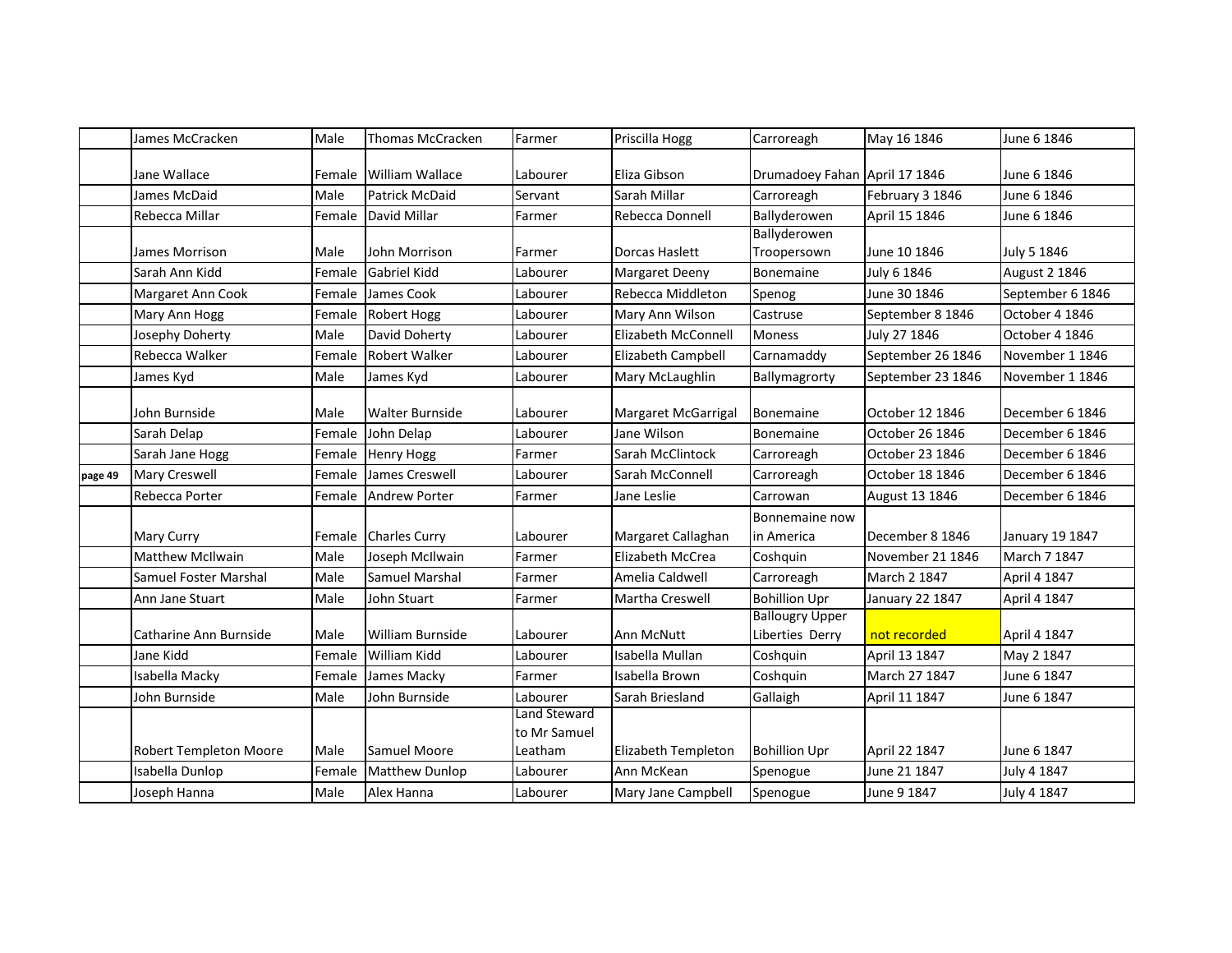|         | John Patterson         | Male   | John Patterson           | Labourer                       | Elizabeth Burnside         | Tumack Lisfannon May 20 1847              |                   | July 4 1847     |
|---------|------------------------|--------|--------------------------|--------------------------------|----------------------------|-------------------------------------------|-------------------|-----------------|
|         | Ann Campbell           | Female | Matthew Campbell         | Farmer                         | Mary Hunter                | Ballymoney                                | April 18 1847     | July 4 1847     |
|         | James MCElhinny        | Male   | <b>Marshal McElhinny</b> | Labourer                       | <b>Margaret McGrory</b>    | <b>Bohillen Lower</b>                     | June 7 1847       | July 4 1847     |
|         | Mary Ann Rollston      | Female | John Rollston            | Farmer                         | Martha Allison             | Spenogue                                  | June 7 1847       | July 4 1847     |
| page 50 | Mary Jane Cowan        | Female | James Cowan              | Labourer                       | Mary Ann McGarrigle        | Bonemaine                                 | July 6 1847       | August 1 1847   |
|         | <b>Rachel Porter</b>   | Female | <b>William Porter</b>    | Farmer                         | Sarah Crawford             | Bellany parish of<br>Fahan                | July 11 1847      | August 1 1847   |
| twin    | David Curry            | Male   | David Curry              | Labourer                       | <b>Margaret McAllister</b> | Tumack Lisfannon July 29 1847             |                   | August 1 1847   |
| twin    | Eliza Jane Curry       | Female | David Curry              | Labourer                       | <b>Margaret McAllister</b> | Tumack Lisfannon July 29 1847             |                   | August 1 1847   |
|         | <b>William Walker</b>  | Male   | Alexander Walker         | Shoemaker                      | Mary Walker                | <b>Ballyarnet parish</b><br>of Templemore | June 20 1847      | August 1 1847   |
|         | Jane Young             | Female | George Young             | Labourer                       | Mary Ann Budd              | Ballinagallagh<br>parish of<br>Templemore | April 5 1847      | August 1 1847   |
|         | Thomas Wilson          | Male   | Robert Wilson            | Farmer                         | Hannah Anderson            | Ballymagrorty                             | August 9 1847     | October 3 1847  |
|         | Rachel Saunderson      | Female | Thomas Saunderson        | Officer of Excise Mary Wharton |                            | stationed at Burt                         | August 28 1847    | November 7 1847 |
|         | Elizabeth Murray       | Female | William Murray Jnr       | Labourer                       | Hannah Wallace             | Elaghmore                                 | September 10 1847 | December 5 1847 |
|         | John Thompson          | Male   | Alexander Thompson       | Farmer                         | Margaret McKimm            | Speenogue                                 | November 3 1847   | January 2 1848  |
|         | Rebecca Wallace        | Female | <b>Thomas Wallace</b>    | Labourer                       | Mary Burnside              | Ballymagrorty                             | November 15 1847  | January 2 1848  |
|         | Sarah Wallace          | Female | James Wallace            | Labourer                       | Sarah Walker               | Ballymagrorty                             | January 10 1848   | March 6 1848    |
|         | <b>Samuel Morrison</b> | Male   | John Morrison            | Farmer                         | Dorcas Haslett             | Trooperstown,<br>Ballyderowen             | February 14 1848  | March 6 1848    |
|         | Ann Wright             | Female | James Wright             | Blacksmith                     | Nancy Colhoun              | Carnamaddy                                | February 14 1848  | April 2 1848    |
|         | Jane McArthur          | Female | <b>William McArthur</b>  | Farmer                         | Jane Breden                | Spenogue                                  | January 18 1848   | April 2 1848    |
|         | Samuel Porter          | Male   | <b>Robert Porter</b>     | Farmer                         | Mary Carruthers            | Carnamaddy                                | January 8 1848    | April 2 1848    |
| Page 51 | William McCarron       | Male   | John McCarron            | Labourer                       | Jane McCorkell             | Carnamaddy                                | April 8 1848      | May 14 1848     |
|         | <b>Thompson Cook</b>   | Male   | James Cook               | Labourer                       | Rebecca Middleton          | Spenogue                                  | February 20 1848  | May 14 1848     |
|         | Anne Stewart           | Female | James Stewart            | Carpenter                      | Mary Lockart               | Castlecooley                              | January 28 1848   | May 14 1848     |
|         | William Wallace        | Male   | John Wallace             | Farmer                         | Margaret McCorkell         | Carroreagh                                | March 15 1848     | May 14 1848     |
|         | <b>Elizabeth Hogg</b>  | Female | <b>Thomas Hogg</b>       | Farmer                         | <b>Mary Canning</b>        | Drumbarnett                               | April 4 1848      | June 5 1848     |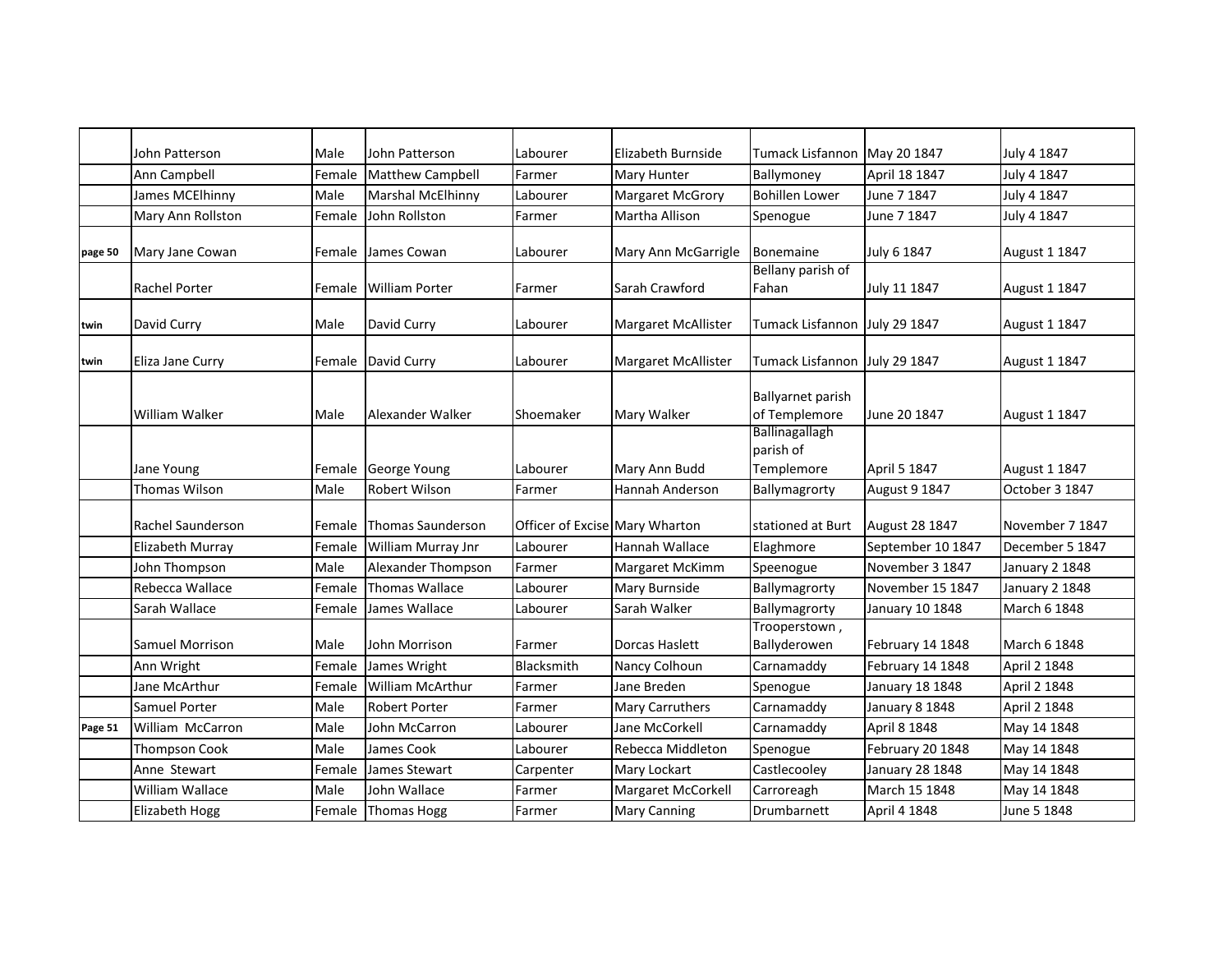|         | Martha Campbell              | Female | John Campbell           | Labourer     | Mary Kerr                            | Bonemaine                                        | April 29 1848    | June 5 1848          |
|---------|------------------------------|--------|-------------------------|--------------|--------------------------------------|--------------------------------------------------|------------------|----------------------|
|         | Mary Jane Millar             | Female | John Millar             | Blacksmith   | Susan Gilfillan                      | late of Elaghmore<br>now in Greenock<br>Scotland | January 2 1848   | June 5 1848          |
|         | Fanny Macky                  | Female | James Macky             | Farmer       | Isabella Brown                       | Coshquin                                         | June 2 1848      | June 30 1848         |
|         | Thomas McIlhinny             | Male   | <b>Henry McIlhinny</b>  | Labourer     | Mary McIlhinny                       | <b>Bohillion Upr</b>                             | April 20 1848    | July 2 1848          |
|         | <b>Alexander McNutt</b>      | Male   | John McNutt             | Labourer     | Elizabeth McNaught                   | Coshquin                                         | June 8 1848      | July 2 1848          |
|         | Humphrey Thompson            | Male   | John Thompson           | Farmer       | Rachel Campbell                      | Carroreagh                                       | June 5 1848      | August 6 1848        |
|         | Robert Ferguson              | Male   | William Ferguson        | Farmer       | Margaret Ann Stewart Bohillion Upr   |                                                  | June 6 1848      | August 6 1848        |
|         | <b>Elizabeth Martin</b>      | Female | James Martin            | Blacksmith   | Mary Ann Deeny                       | Bonemaine                                        | July 12 1848     | August 6 1848        |
|         | Robert McCracken             | Male   | Thomas McCracken        | Farmer       | Priscilla Hogg                       | Carroreagh                                       | May 1 1848       | <b>August 6 1848</b> |
|         | James Hatrick                | Male   | John Hatrick            | Farmer       | Sarah Hogg                           | late of<br>Drumbarnett now<br>in Derry           | June 30 1848     | August 6 1848        |
| page 52 | Jane Ann Creswell            | Female | Joseph Creswell         | Farmer       | Martha Stevenson                     | Carroreagh                                       | June 11 1848     | <b>August 6 1848</b> |
|         | Martha McIlwain              | Female | <b>Richard McIlwain</b> | Farmer       | Sarah Holmes                         | Ballyderowan                                     | June 9 1848      | August 6 1848        |
|         | George Thompson              | Male   | George Thompson         | Farmer       | Eliza Catharine<br><b>McClintock</b> | Spenogue                                         | July 27 1848     | Sept 3 1848          |
|         | Robert Hogg                  | Male   | <b>Henry Hogg</b>       | Farmer       | Sarah McClintock                     | Carroreagh                                       | July 2 1848      | Sept 3 1848          |
|         | <b>Robert Mercer</b>         | Male   | John Mercer             | sexton       | Catharine Thompson                   | Carnamaddy                                       | August 12 1848   | Sept 3 1848          |
|         | Catharine Elizabeth Ewing    | Female | <b>Alex Ewing</b>       | Farmer       | Jane Kincaid                         | Carnamaddy                                       | not recorded     | Sept 3 1848          |
|         | James Caldwell Marshall      | Male   | Samuel Marshall         | Farmer       | Amelia Caldwell                      | Carroreagh                                       | not recorded     | Sept 3 1848          |
|         | Samuel Wilson                | Male   | Samuel Wilson           | Labourer     | <b>Margaret Higgins</b>              | <b>Drumatine?</b><br><b>Parish of Muff</b>       | September 3 1848 | October 1 1848       |
|         | <b>Andrew Millar</b>         | Male   | Joseph Millar           |              | Margaret Millar                      | Carroreagh                                       | August 25 1848   | November 6 1848      |
|         | Mary Patton Campbell         | Female | <b>Matthew Campbell</b> |              | Maria Hunter                         | Ballymoney                                       | August 23 1848   | November 6 1848      |
|         | Matilda Scott (illegitimate) | Female | James Scott             | Labourer     | Ann McDonnell                        | Ballyquarter<br>parish of Cumber                 | May 3 1848       | November 6 1848      |
|         | Catharine Burnside           | Female | <b>Walter Burnside</b>  | Labourer     | Margaret McGarrigal                  | Bonemaine                                        | November 1 1848  | December 3 1848      |
|         | James Ramsay                 | Male   | Allan Ramsay            | Farmer       | Mary Johnston                        | Ballyderowen                                     | October 7 1848   | January 7 1849       |
|         | James Moor                   | Male   | James Moor              | Land Steward | Eliza Temple                         | <b>Bohillen Lower</b>                            | October 28 1848  | January 7 1849       |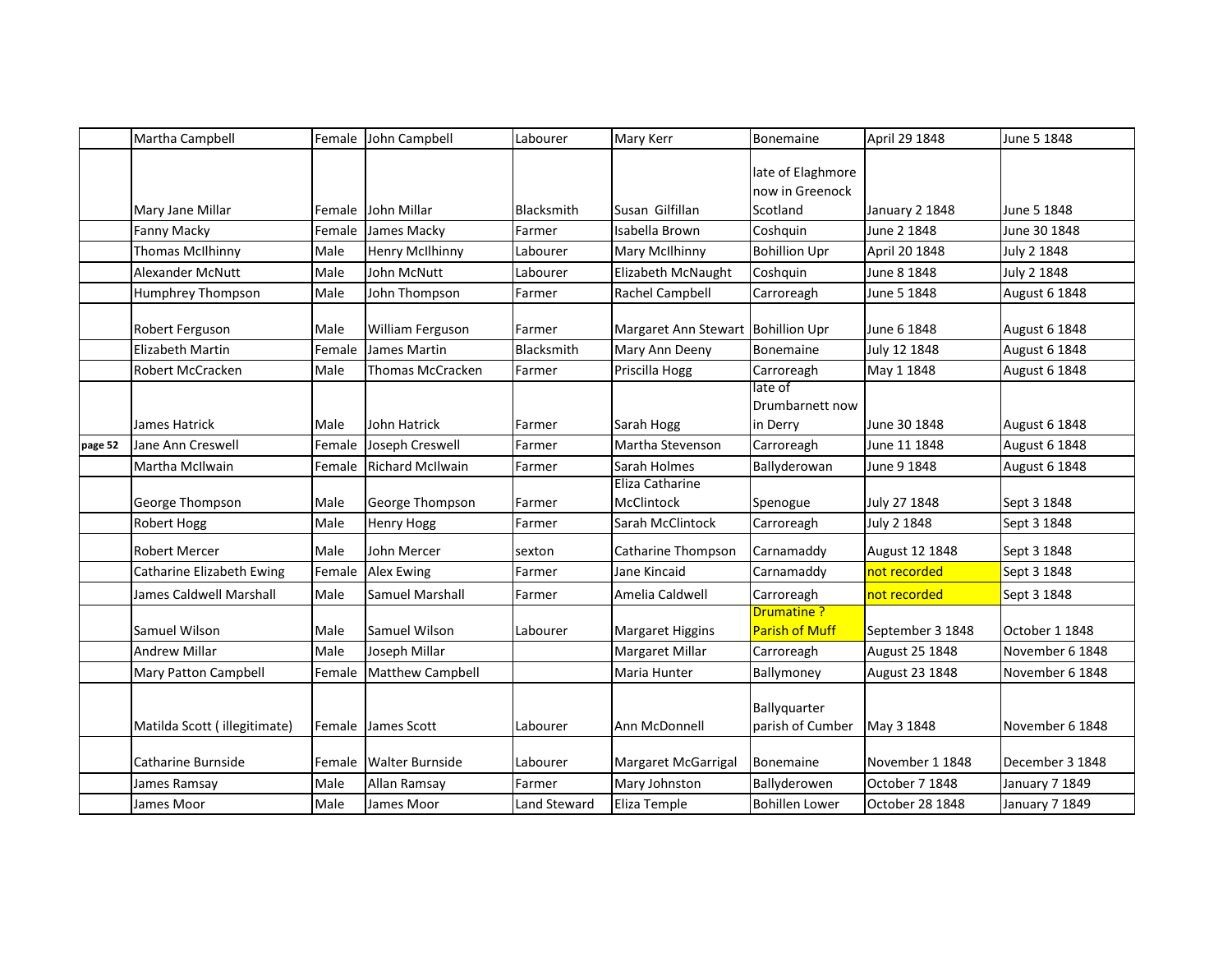|         | Elizabeth Shaw         | Female | <b>William Shaw</b>       | Land Steward | Mary Ann Blair             | Spenog                        | December 17 1848 | February 4 1849      |
|---------|------------------------|--------|---------------------------|--------------|----------------------------|-------------------------------|------------------|----------------------|
|         | <b>Edward McDowell</b> | Male   | Alex McDowell             | Labourer     | Madeline Graham            | Bonemaine                     | February 16 1849 | March 4 1849         |
|         | Jane Delap             | Female | John Delap                | Labourer     | Jane Wilson                | <b>Bonemaine</b>              | March 18 1849    | May 6 1849           |
| Page 53 | <b>Andrew Bell</b>     | Male   | John Bell                 | Schoolmaster | Mary Porter                | Carroreagh                    | April 16 1849    | June 3 1849          |
|         | Phillip Wright         | Male   | James Wright              | Blacksmith   | Nancy Colhoun              | Carnamaddy                    | July 1 1849      | August 5 1849        |
|         | William Murray         | Male   | Matthew Murray Jnr        | Farmer       | Hannah Wallace             | Elaghmore                     | May 20 1849      | <b>August 5 1849</b> |
|         | Sarah McNutt           | Female | <b>Alexander McNutt</b>   | Labourer     | Margaret Wallace           | Coshquin                      | May 23 1849      | August 5 1849        |
|         | Joseph Walker          | Male   | <b>Robert Walker</b>      | Labourer     | Eliza Campbell             | Carnamaddy                    | May 12 1849      | August 5 1849        |
|         | Thomas McElhinny       | Male   | <b>Marshall McElhinny</b> | Labourer     | <b>Margaret McGrory</b>    | Castlecooley                  | August 6 1849    | September 2 1849     |
|         | <b>William Laird</b>   | Male   | John Laird                | Labourer     | Mary Campbell              | Elaghmore                     | August 21 1849   | October 7 1849       |
|         | Jane Matilda Canning   | Female | <b>Robert Canning</b>     | Labourer     | Jane Kelso                 | Carroreagh                    | July 3 1849      | October 7 1849       |
|         | Thomas Kyd             | Male   | Gabriel Kyd               | Labourer     | <b>Margaret Deeny</b>      | Coshquin                      | October 6 1849   | October 7 1849       |
|         | Robert McElhinny       | Male   | Samuel McElhinny          | Farmer       | Martha Smith               | <b>Bohillion Upr</b>          | October 1 1849   | November 4 1849      |
|         | Samuel Scott           | Male   | James Scott               | Farmer       | Margaret McArthur          | Bonemaine                     | September 6 1849 | November 4 1849      |
|         | David Haslett Morrison | Male   | John Morrison             | Farmer       | Dorcas Haslett             | Trooperstown,<br>Ballyderowen | not recorded     | November 4 1849      |
|         | John Wallace           | Male   | John Wallace              | Farmer       | <b>Margaret McCorkell</b>  | Carroreagh                    | August 26 1849   | February 1 1850      |
|         | Mary Wallace           | Female | James Wallace             | Labourer     | Sarah Walker               | Ballymagrorty                 | December 4 1849  | February 1 1850      |
|         | George Robison         | Male   | John Robison              | Farmer       | Elizabeth Lockart          | <b>Bohillen Upr</b>           | July 23 1849     | February 1 1850      |
|         | <b>Robert Campbell</b> | Male   | John Campbell             | Labourer     | Martha McCracken           | Carroreagh                    | October 23 1849  | February 1 1850      |
|         | Elizabeth Cowan        | Female | James Cowan               | Labourer     | Mary Ann McGarrigle        | Bonemaine                     | February 25 1850 | April 7 1850         |
| page 54 | Isabella Millar        | Female | David Millar              | Farmer       | Rebecca Donnell            | Ballyderowan                  | February 23 1850 | April 7 1850         |
|         | Margaret Hanna Hogg    | Female | <b>Thomas Hogg</b>        | Farmer       | Mary Canning               | Ballinagallagh                | January 8 1849   | April 7 1850         |
|         | Rebecca Cooke          | Female | James Cooke               | Labourer     | Rebecca Middleton          | Spenogue                      | February 16 1850 | May 5 1850           |
|         | <b>Robert Curry</b>    | Male   | <b>Charles Curry</b>      | Labourer     | <b>Margaret Carruthers</b> | Bonemaine                     | October 28 1848  | May 5 1850           |
|         | Mary Jane McCarron     | Female | John McCarron             | Labourer     | Jane McCorkell             | <b>Bonemaine</b>              | April 14 1850    | June 2 1850          |
|         | Andrew Alexander Macky | Male   | James Macky               | Farmer       | Isabella Brown             | Coshquin                      | December 7 1849  | June 9 1850          |
|         | David Thompson         | Male   | Alexander Thompson        | Farmer       | Margaret McKimm            | Speenogue                     | April 8 1850     | July 14 1850         |
|         | Robert Rollston        | Male   | John Rollston             | Farmer       | Martha Allison             | Ballymagrorty                 | April 11 1850    | July 14 1850         |
|         | John Porter McArthur   | Male   | <b>William McArthur</b>   | Farmer       | Jane Breden                | Spenogue                      | May 22 1850      | July 14 1850         |
|         | Catharine Moor         | Female | John Moor                 | Farmer       | Jane Spear                 | Toolette                      | May 17 1850      | July 14 1850         |
|         | Margaret Ann Thompson  | Female | John Thompson             | Farmer       | Rachel Campbell            | Carroreagh                    | April 24 1850    | July 14 1850         |
|         | <b>Fanny Stuart</b>    | Female | James Stuart              | Carpenter    | Mary Lockart               | Castlecooley                  | May 27 1850      | September 1 1850     |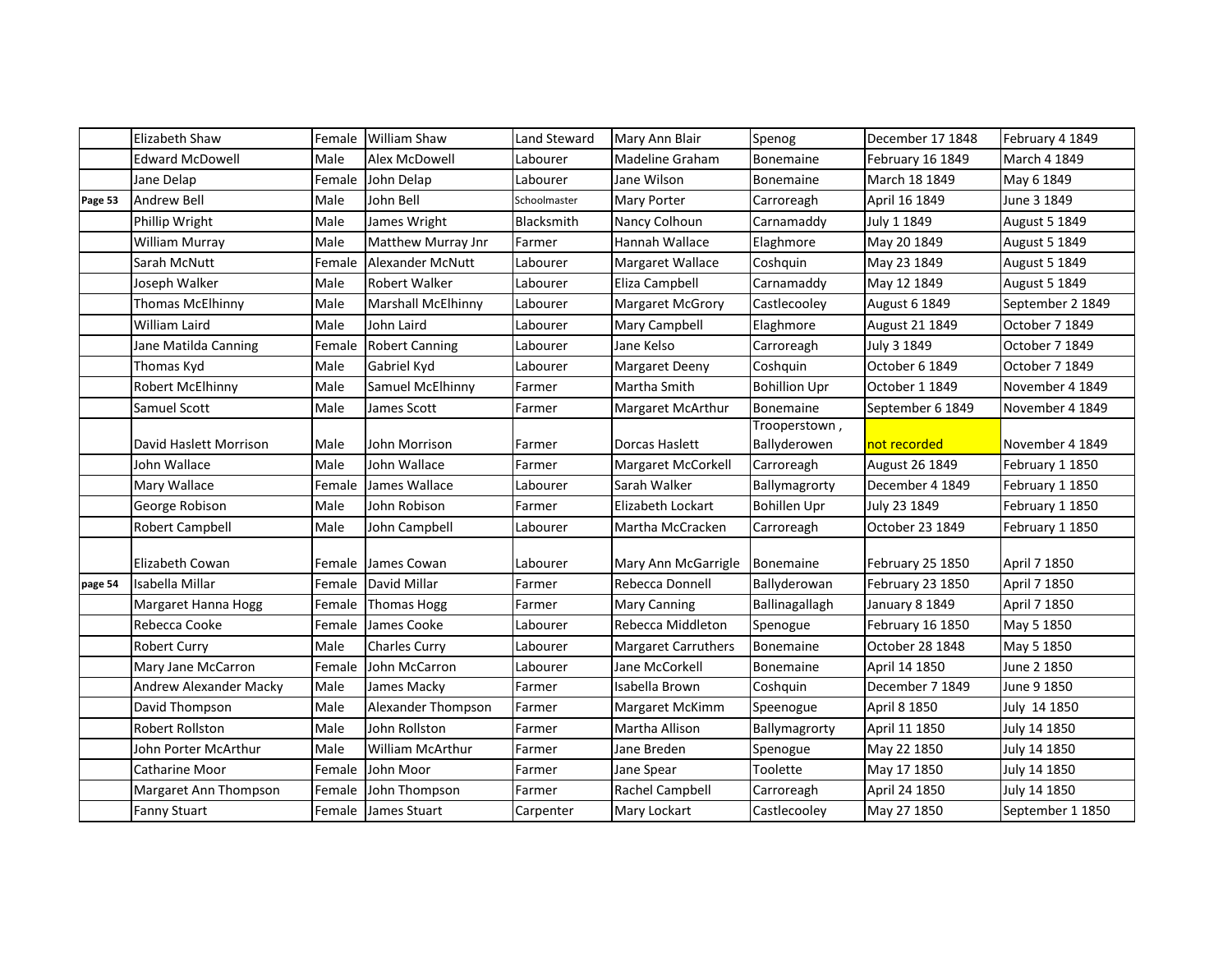|         |                                |        | James Preston(          |                                                        |                                      |                                |                      |                      |
|---------|--------------------------------|--------|-------------------------|--------------------------------------------------------|--------------------------------------|--------------------------------|----------------------|----------------------|
|         | James Preston                  | Male   | deceased)               | Farmer                                                 | Lucy Carol Armstrong                 | Elaghmore                      | May 9 1850           | September 1 1850     |
|         |                                |        |                         |                                                        |                                      |                                |                      |                      |
|         | <b>William Downie</b>          | Male   | Andrew Downie           | Labourer                                               | Mary Ann Thompson<br>Eliza Catharine | Carroreagh                     | July 12 1850         | October 6 1850       |
|         | Thomas Alexander Thompson Male |        | George Thompson         | Farmer                                                 | McClintock                           | Bonemaine                      | August 19 1850       | October 6 1850       |
|         | Matilda McNutt                 | Female | John McNutt             | Labourer                                               | Elizabeth McNaught                   | Coshquin                       | July 31 1850         | October 6 1850       |
|         | Mary Jane Wallace              | Female | <b>Thomas Wallace</b>   | Labourer                                               | Mary Burnside                        | Ballymagrorty                  | <b>August 2 1850</b> | October 6 1850       |
|         | Letitia King                   | Female | John King               | Farmer                                                 | Jane Mitchel                         | <b>Bonemaine</b>               | August 18 1850       | October 6 1850       |
| page 55 | John Carruthers                | Male   | <b>John Carruthers</b>  | Labourer                                               | Jane Carruthers                      | Ballymoney                     | August 1 1850        | November 4 1850      |
|         | <b>Susan Martin</b>            | Female | James Martin            | Blacksmith                                             | Mary Ann Deany                       | <b>Bonemaine</b>               | November 1 1850      | December 1 1850      |
|         | Isabella Shaw                  | Female | William Shaw            | Land steward to<br>Mr Ferguson of<br><b>Burt house</b> | Mary Ann Blair                       | Spenog<br>Manus town           | December 29 1850     | March 2 1851         |
|         | Sarah Jane Hogg                | Female | <b>Henry Hogg</b>       | Farmer                                                 | Sarah McClintock                     | Carroreagh                     | October 23 1850      | March 2 1851         |
|         | John McElhinney                | Male   | Samuel McElhinney       | Farmer                                                 | Martha Smith                         | <b>Bohillen Upr</b>            | February 7 1851      | March 18 1851        |
|         | <b>Thomas Campbell</b>         | Male   | <b>Matthew Campbell</b> | Farmer                                                 | Maria Hunter                         | Ballymoney                     | January 20 1851      | April 6 1851         |
|         | Isabella Doherty               | Female | David Doherty           | Labourer                                               | Eliza McConnell                      | <b>Moness</b>                  | January 22 1851      | April 6 1851         |
|         | Jane McCorkell                 | Female | George McCorkell        | Labourer                                               | Ann Browne                           | Spenogue                       | March 17 1851        | April 6 1851         |
|         | Margaret Burnside              | Female | <b>Walter Burnside</b>  | Labourer                                               | Margaret McGarrigle                  | <b>Bonemaine</b>               | February 28 1851     | May 4 1851           |
|         | Eliza Ann Morrison             | Female | John Morrison           | Farmer                                                 | Dorcas Haslett                       | Trooperstown,<br>Ballyderowen  | March 26 1851        | May 4 1851           |
|         | David Curry                    | Male   | David Curry             | Labourer                                               | Margaret McAllister                  | Tumack Lisfannon March 27 1851 |                      | May 4 1851           |
|         | John Wright                    | Male   | James Wright            | Blacksmith                                             | Jane Colhoun                         | Carnamaddy                     | June 10 1851         | July 12 1851         |
|         | Hanna Wallace                  | Female | James Wallace           | Labourer                                               | Sarah Walker                         | Ballymagrorty                  | May 20 1851          | July 12 1851         |
|         | <b>Elizabeth Porter</b>        | Female | David Porter            | Carpenter                                              | Elizabeth Moore                      | Carroreagh                     | May 20 1851          | August 3 1851        |
|         | <b>Rebecca Canning</b>         | Female | <b>Robert Canning</b>   | Labourer                                               | Jane Kirk                            | Coshquin                       | June 13 1851         | August 3 1851        |
|         | Rebecca McCorkell              | Female | John McCorkell          | Labourer                                               | Rebecca Thompson                     | Londonderry                    | May 30 1851          | <b>August 3 1851</b> |
| Page 56 | Elizabeth Isabella Creswell    | Female | James Creswell          | Farmer                                                 | Sarah Cather                         | Moness                         | June 5 1851          | September 7 1851     |
|         | Sarah Murray                   | Female | <b>William Murray</b>   | Labourer                                               | Hanna Wallace                        | Elaghmore                      | June 26 1851         | September 7 1851     |
|         | William Delap                  | Male   | John Delap              | Labourer                                               | Jane Wilson                          | Bonnemaine                     | July 12 1851         | September 7 1851     |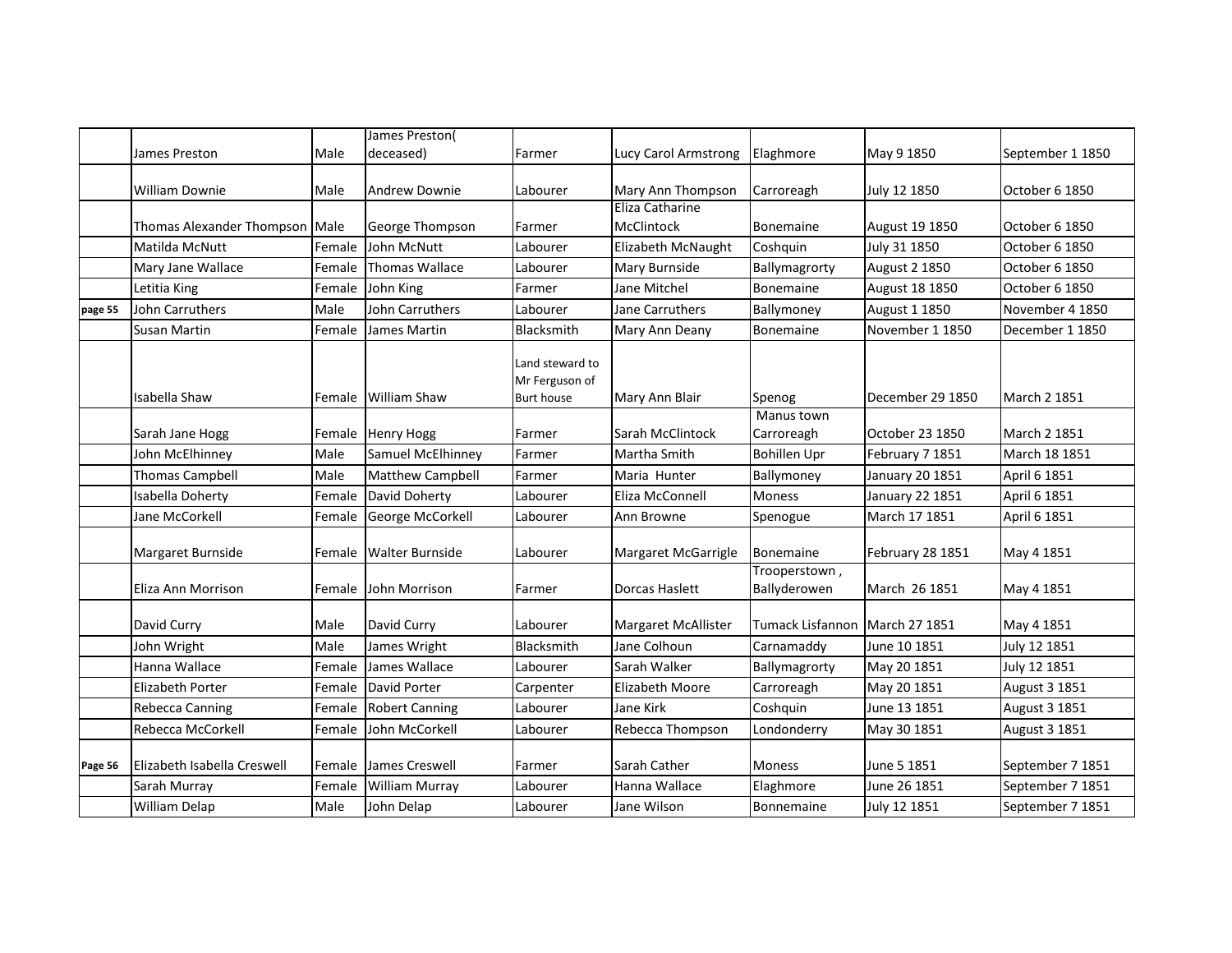|         | John Thompson                    | Male   | John Thompson           | Farmer       | Rachel Campbell               | Carroreagh                    | August 7 1851       | September 7 1851 |
|---------|----------------------------------|--------|-------------------------|--------------|-------------------------------|-------------------------------|---------------------|------------------|
|         | <b>Thomas Hogg</b>               | Male   | <b>Thomas Hogg</b>      | Farmer       | <b>Mary Canning</b>           | Gallaigh                      | October 16 1851     | December 7 1851  |
|         | John Kidd                        | Male   | James Kidd              | Labourer     | Mary McLaughlin               | Gortcormacan                  | January 12 1852     | February 2 1852  |
|         | <b>Martha Creswell</b>           | Female | Joseph Creswell         | Farmer       | Martha Stevenson              | Carroreagh                    | January 21 1852     | March 7 1852     |
|         | Martha Wallace                   | Female | John Wallace            | Farmer       | Margaret McCorkell            | Carroreagh                    | September 18 1851   | April 4 1852     |
|         | John McCarron                    | Male   | John McCarron           | Labourer     | Jane McCorkell                | Bonemaine                     | February 4 1852     | April 4 1852     |
|         | John Brown Macky                 | Male   | James Macky             | Farmer       | Isabella Brown                | Coshquin                      | January 15 1852     | April 25 1852    |
|         | Nancy Laird                      | Female | John Laird              | Labourer     | Mary Campbell                 | Elaghmore                     | March 26 1852       | May 3 1852       |
|         | <b>Elizabeth Cooke</b>           | Female | James Cooke             | Labourer     | Rebecca Middleton             | Spenogue                      | March 18 1852       | June 6 1852      |
|         | Rebecca Jane Bell                | Female | John Bell               | Schoolmaster | Mary Porter                   | Carroreagh                    | June 26 1852        | September 5 1852 |
|         | Margaret Kidd                    | Female | William Kidd            | Labourer     | Isabella Mullan               | Coshquin                      | July 10 1852        | September 5 1852 |
|         | David Wark                       | Male   | David Wark              | Farmer       | Elizabeth Porter              | Carroreagh                    | July 10 1852        | September 5 1852 |
|         | William Davison Campbell         | Male   | <b>Matthew Campbell</b> | Farmer       | Maria Hunter                  | Ballymoney                    | May 13 1852         | September 5 1852 |
|         | <b>Matthew Alexander Dickson</b> | Male   | <b>Robert Dickson</b>   | Labourer     | Sarah Wark                    | Bonnemaine                    | July 22 1852        | October 3 1852   |
|         | Rachel Stuart                    | Female | James Stuart            | Carpenter    | Mary Lockart                  | Castlecooley                  | July 5 1852         | October 3 1852   |
| page 57 | James McClintock Thompson        | Male   | George Thompson         | Farmer       | Eliza Catharine<br>McClintock | <b>Bonemaine</b>              | August 27 1852      | October 31 1852  |
|         | Samuel Shaw                      | Male   | <b>William Shaw</b>     | Land Steward | Mary Ann Blair                | Spenog                        | October 19 1952     | October 31 1852  |
|         | <b>Rachel Morrison</b>           | Female | John Morrison           | Farmer       | Dorcas Haslett                | Trooperstown,<br>Ballyderowen | September 23 1852   | October 31 1852  |
|         | <b>Margaret Moore</b>            | Female | John Moore              | Farmer       | Jane Spear                    | Toolette                      | November 10 1852    | December 5 1852  |
|         | Mary Jane Downie                 | Female | <b>Andrew Downie</b>    | Labourer     | Mary Ann Thompson             | Carroreagh                    | November 6 1852     | December 13 1852 |
|         | Martha Hogg                      | Female | <b>Henry Hogg</b>       | Farmer       | Sarah McClintock              | Carroreagh                    | November 26 1852    | February 6 1853  |
|         | William Martin                   | Male   | James Martin            | Blacksmith   | Mary Ann Deeny                | <b>Bonemaine</b>              | December 3 1852     | February 6 1853  |
|         | Martha Campbell                  | Female | John Campbell           | Labourer     | Martha McCracken              | Carroreagh                    | Saturday? page torn | February 6 1853  |
|         | John McNutt                      | Male   | John McNutt             | Labourer     | Elizabeth McNaught            | Coshquin                      | January 25 1853     | March 6 1853     |
|         | William Thompson                 | Male   | Alexander Thompson      | Farmer       | Margaret McKimm               | Coshquin                      | November 24 1852    | April 3 1853     |
|         | Samuel Thompson                  | Male   | John Thompson           | Farmer       | Rachel Campbell               | Carroreagh                    | January 25 1853     | April 3 1853     |
|         | Joseph Wright                    | Male   | James Wright            | Blacksmith   | Nancy Colhoun                 | Carnamaddy                    | January 26 1853     | April 3 1853     |
|         | James Rollston                   | Male   | John Rollston           |              | Martha Allison                | Ballymagrorty                 | May 29 1852         | April 3 1853     |
|         | Joseph McIlhinny                 | Male   | Samuel McIlhinny        | Farmer       | Martha Smith                  | <b>Bohillen Upr</b>           | March 20 1853       | April 3 1853     |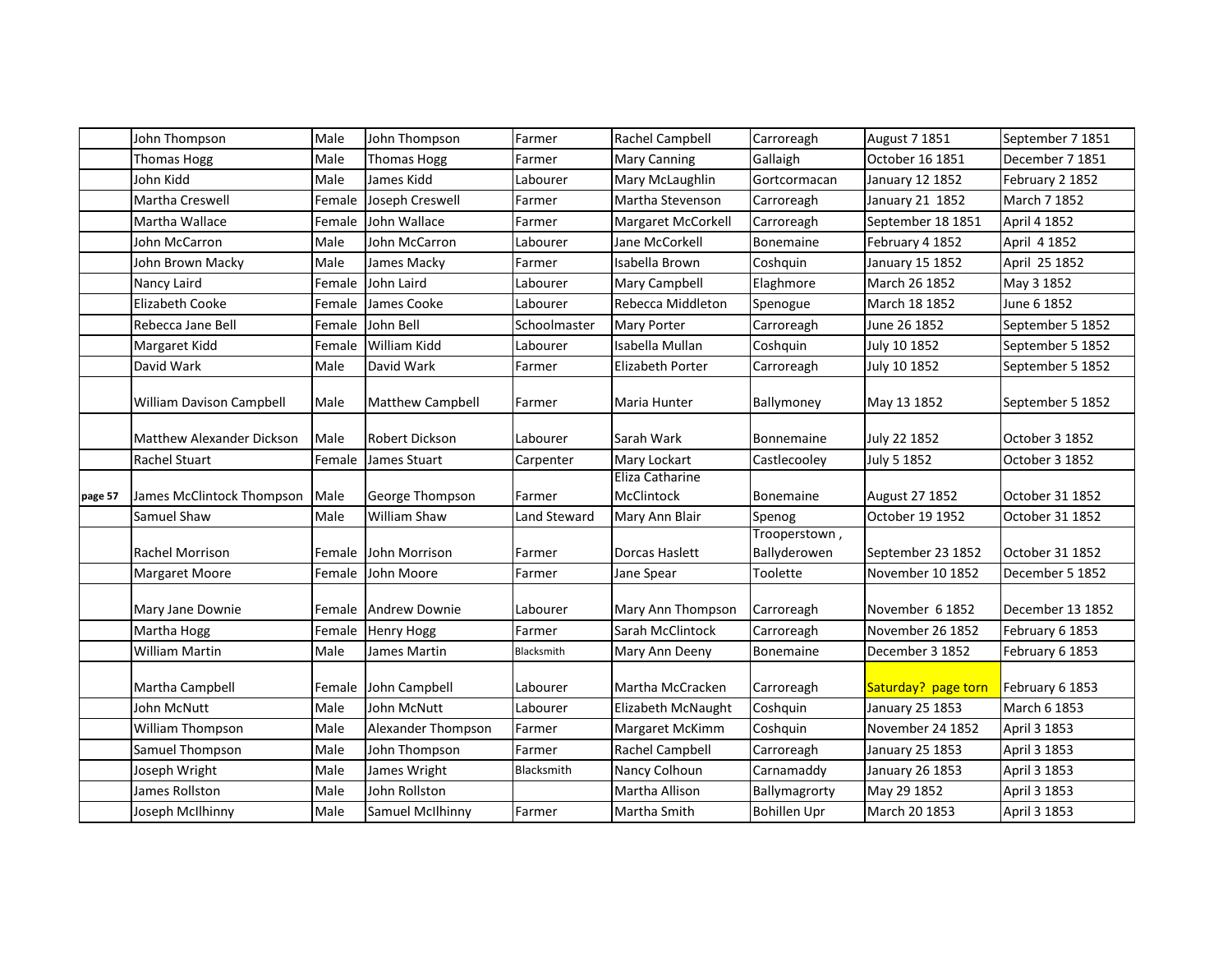|         | John Creswell                  | Male   | James Creswell          | Farmer    | Sarah Cather          | Moness                  | February 28 1853  | May 2 1853       |
|---------|--------------------------------|--------|-------------------------|-----------|-----------------------|-------------------------|-------------------|------------------|
|         | John Porter                    | Male   | David Porter            | Carpenter | Eliza Moore           | Carroreagh              | April 4 1853      | May 2 1853       |
|         | James Murray                   | Male   | <b>William Murray</b>   | Labourer  | Hannah Wallace        | Elaghmore               | not recorded      | May 2 1853       |
| page 58 | John Wallace                   | Male   | James Wallace           | Labourer  | Sarah Walker          | Ballymagrorty           | May 7 1853        | June 5 1853      |
|         | <b>Robert McCorkell</b>        | Male   | Geroge McCorkell        | Labourer  | Ann Brown             | Toolette                | May 5 1853        | July 3 1853      |
|         | Margaret Kyd                   | Female | Abraham Kyd             | Labourer  | <b>Margaret Deeny</b> | Dundrain                | July 7 1853       | August 31 1853   |
|         | <b>Thomas Carruthers</b>       | Male   | John Carruthers         | Labourer  | Jane Carruthers       | Ballymoney              | June 2 1853       | September 4 1853 |
|         | Hannah Porter                  | Female | Samuel Porter           | Farmer    | Catharine Dysart      | Ballymoney              | July 3 1853       | September 4 1853 |
|         | Mary Ann Burnside              | Female | <b>Walter Burnside</b>  | Labourer  | Margaret McGarrigle   | Coshquin                | August 20 1853    | November 6 1853  |
|         | Hannah Walker                  | Female | <b>Robert Walker</b>    | Labourer  | Eliza Campbell        | Carnamaddy              | August 1 1853     | November 6 1853  |
|         | Jane Hunter Leatham            | Female | Samuel Leatham          | Farmer    | Elizabeth Leatham     | <b>Bohillen</b>         | September 13 1853 | November 6 1853  |
|         | <b>William Anderson</b>        | Male   | <b>Thomas Anderson</b>  | Farmer    | Jane Porter           | Grenforth<br>Carroreagh | September 13 1853 | November 6 1853  |
|         | George Alexander<br>Cunningham | Male   | Joseph Cunningham       | Farmer    | Margaret Hall         | Elaghbeg                | October 10 1853   | January 1 1854   |
|         | Michael Kyd                    | Male   | James Kyd               | Labourer  | Mary McLaughlin       | Drumghaggard            | December 3 1853   | January 1 1854   |
|         | Martha Hogg                    | Female | <b>Thomas Hogg</b>      | Farmer    | <b>Mary Canning</b>   | Gallaigh                | September 27 1853 | February 5 1854  |
|         | <b>Ellen Rollston</b>          | Female | John Rollston           | Farmer    | Martha Allison        | Ballymagrorty           | January 27 1854   | March 6 1854     |
|         | James McArthur                 | Male   | <b>William McArthur</b> | Farmer    | Jane Breden           | Spenog                  | February 19 1854  | April 2 1854     |
|         | Andrew Wallace                 | Male   | John Wallace            | Farmer    | Margaret McCorkell    | Carroreagh              | March 2 1854      | May 7 1854       |
|         | John Downie                    | Male   | <b>Andrew Downie</b>    | Farmer    | Mary Ann Thompson     | Carroreagh              | March 27 1854     | May 7 1854       |
|         | Margaret Macky                 | Female | James Macky             | Farmer    | Isabella Brown        | Coshquin                | June 22 1854      | May 15 1854      |
|         | <b>William Porter</b>          | Male   | <b>Andrew Porter</b>    | Farmer    | Ann Edwards           | Moleny                  | April 22 1854     | June 4 1854      |
| Page 59 | <b>Samuel Young</b>            | Male   | James Young             | Farmer    | Jane Nelson           | Coshquin                | June 3 1854       | July 2 1854      |
|         | Walter Scott Campbell          | Male   | <b>Matthew Campbell</b> | Farmer    | Hannah? Hunter        | Ballymoney              | June 5 1854       | August 5 1854    |
|         | William James Stuart           | Male   | <b>William Stuart</b>   | Carpenter | Mary Lockart          | Castlecooley            | June 1 1854       | August 5 1854    |
|         | Eliza McCracken                | Female | Thomas McCracken        | Farmer    | Priscilla Hogg        | Carroreagh              | March 31 1854     | September 3 1854 |
|         | Catharine McElhinny            | Female | Samuel McElhinny        | Farmer    | Martha Smith          | <b>Bohillion Upr</b>    | October 8 1854    | November 5 1854  |
|         | Elizabeth Kydd                 | Female | William Kydd            | Labourer  | Isabella Mullan       | Coshquin                | September 9 1854  | November 5 1854  |
|         | Samuel Laird                   | Male   | John Laird              | Labourer  | Mary Campbell         | Elaghmore               | October 28 1854   | December 3 1854  |
|         | Archibald Ferris               | Male   | <b>William Ferris</b>   | Labourer  | <b>NR Walker</b>      | Elaghbeg                | not recorded      | December 3 1854  |
|         | Joseph Delap                   | Male   | John Delap              |           | Jane Wilson           | Bonemaine               | July 21 1854      | January 7 1855   |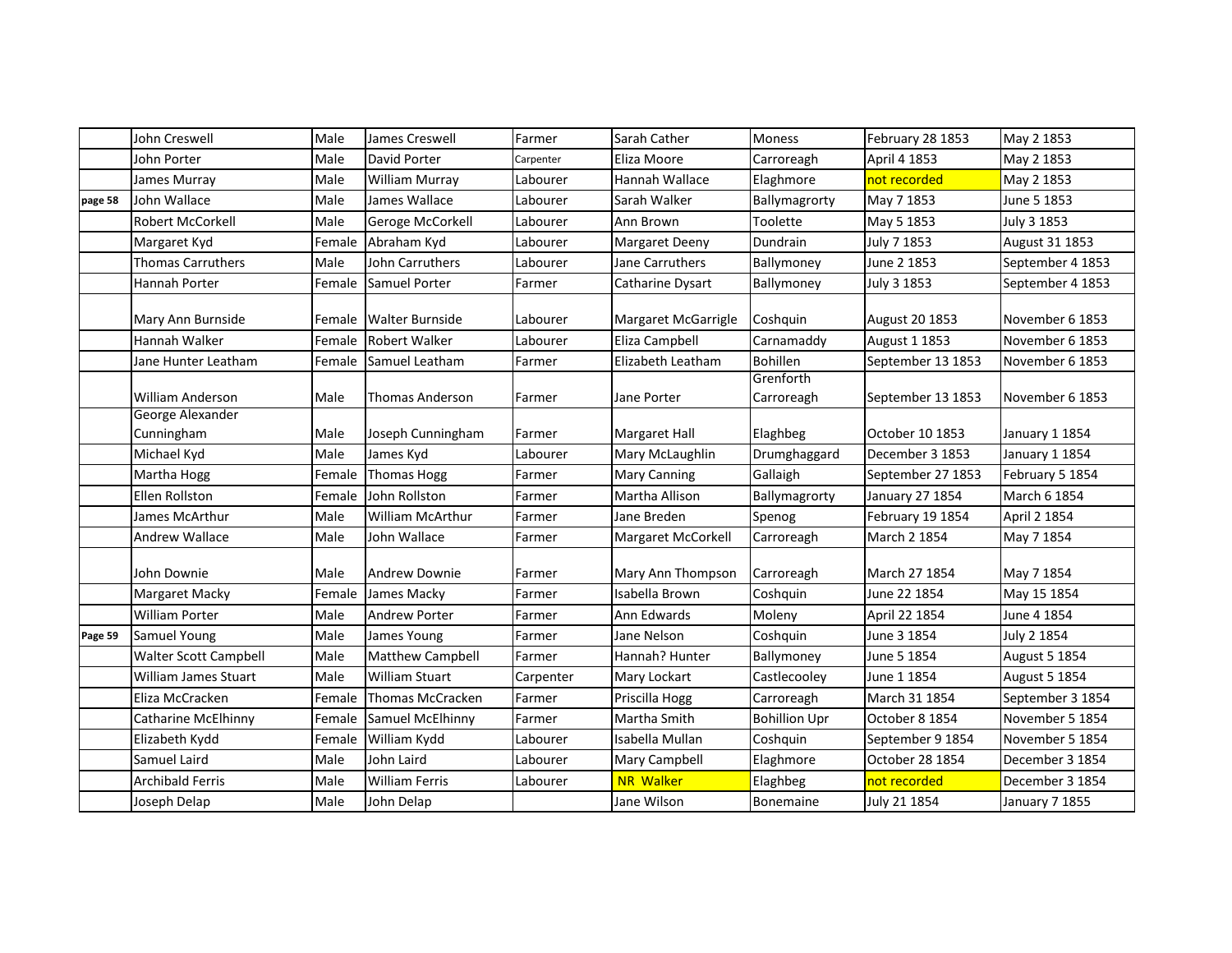| twin    | John Colhoun               | Male   | James Colhoun          | Labourer                  | Rebecca Eliot           | Elaghmore                     | February 1 1855  | February 8 1855      |
|---------|----------------------------|--------|------------------------|---------------------------|-------------------------|-------------------------------|------------------|----------------------|
| twin    | James Colhoun              | Male   | James Colhoun          | Labourer                  | Rebecca Eliot           | Elaghmore                     | February 1 1855  | February 8 1855      |
|         | Alexander Leatham          | Male   | Samuel Leatham         | Farmer                    | Elizabeth Leatham       | <b>Bohillion Upr</b>          | February 27 1855 | March 1 1855         |
|         | Samuel Wallace             | Male   | James Wallace          | Labourer                  | Sarah Walker            | Ballymagrorty                 | February 20 1855 | April 1 1855         |
|         |                            |        |                        |                           |                         | <b>Manus Town</b>             |                  |                      |
|         | William John Hogg          | Male   | <b>Henry Hogg</b>      | Farmer                    | Sarah McClintock        | Carroreagh                    | January 23 1855  | May 6 1855           |
|         | John Moore                 | Male   | John Moore             | Farmer                    | Jane Spear              | Toolette                      | April 8 1855     | May 6 1855           |
|         | Rachel Thompson            | Female | John Thompson          | Farmer                    | Rachel Campbell         | Carroreagh                    | March 4 1855     | May 6 1855           |
|         | Dorcas Morrison            | Female | John Morrison          | Farmer                    | Dorcas Haslett          | Trooperstown,<br>Ballyderowen | May 6 1855       | <b>August 5 1855</b> |
|         | Jane Thompson              | Female | Alexander Thompson     | Farmer                    | Margaret McKim          | Coshquin                      | not recorded     | August 5 1855        |
|         |                            |        |                        |                           | Eliza Catharine         |                               |                  |                      |
|         | Matilda Jane Thompson      |        | Female George Thompson | Farmer                    | McClintock              | <b>Bonemaine</b>              | May 18 1855      | <b>August 5 1855</b> |
| page 60 | Joseph Dysart Porter       | Male   | Samuel Ewing Porter    | Farmer                    | Catharine Dysart        | Ballymoney                    | July 27 1855     | September 2 1855     |
|         | Catharine Martin           | Female | James Martin           | Blacksmith                | Mary Ann Deeny          | Bonemaine                     | July 3 1855      | October 7 1855       |
|         | Anna Eliza Crockett Breden | Female | James Breden           | Farmer                    | Isabella Crockett       | Bonemaine                     | July 3 1855      | October 7 1855       |
|         | Anna Maria Creswell        | Female | James Creswell         | Farmer                    | Sarah Cather            | Moness                        | May 17 1855      | November 5 1855      |
|         | John Murray                | Male   | William Murray         | Labourer                  | Hanna Wallace           | Elaghmore                     | not recorded     | November 5 1855      |
|         | <b>Samuel Canning</b>      | Male   | <b>Robert Canning</b>  | Labourer                  | Jane Kirk               | Coshquin                      | March 26 1855    | November 5 1855      |
|         | Alexander Kydd             | Male   | James Kydd             | Labourer                  | Mary McLaughlin         | Drumhaggard                   | December 6 1855  | January 6 1856       |
|         | Eliza Jane Hogg            | Female | <b>Thomas Hogg</b>     | Farmer                    | <b>Mary Canning</b>     | Gallaigh                      | December 2 1855  | January 6 1856       |
|         | Martha Cunningham          | Female | Joseph Cunningham      | Farmer                    | Margaret Hall           | Elaghbeg                      | December 4 1855  | February 12 1856     |
|         | Jane McConnell Young       | Female | James Young            | Farmer                    | Jane Nelson             | Coshquin                      | January 12 1856  | March 2 1856         |
|         | Joseph McNutt              | Male   | John McNutt            | Labourer                  | Elizabeth McNaught      | Coshquin                      | February 21 1856 | May 4 1856           |
|         | Mary McCorkell             | Female | George McCorkell       | Labourer                  | Ann Brown               | Toolette                      | April 7 1856     | June 2 1856          |
|         |                            |        |                        |                           | Catharine Ann           |                               |                  |                      |
|         | Thomas Campbell Edwards    | Male   | <b>Robert Edwards</b>  | Farmer                    | Motherwell              | Moleny                        | June 16 1856     | July 13 1856         |
|         | David Porter               | Male   | <b>Andrew Porter</b>   | Farmer                    | Anne Edwards            | Moleny                        | May 8 1856       | August 3 1856        |
|         | Thomas Wallace             | Male   | John Wallace           | Farmer                    | Margaret McCorkell      | Carroreagh                    | April 23 1856    | August 3 1856        |
|         | Margaret Gibson            | Female | Rev Willaim Gibson     | Lieutenant of<br>Assembly | <b>Margaret McCully</b> | Dernaflaw                     | May 7 1856       | September 7 1856     |
|         | Hamilton Wright            | Male   | James Wright           | Blacksmith                | Nancy Colhoun           | Carnamaddy                    | July 16 1856     | September 14 1856    |
|         |                            |        |                        |                           |                         |                               |                  |                      |
| page 61 | <b>Walter Burnside</b>     | Male   | Walter Burnside        | Labourer                  | Margaret McGarrigle     | Coshquin                      | August 26 1856   | ? 1856               |
|         | Samuel Wilson Porter       | Female | James Porter           | Farmer                    | Catharine Wilson        | Toolette                      | November 17 1856 | January 4 1857       |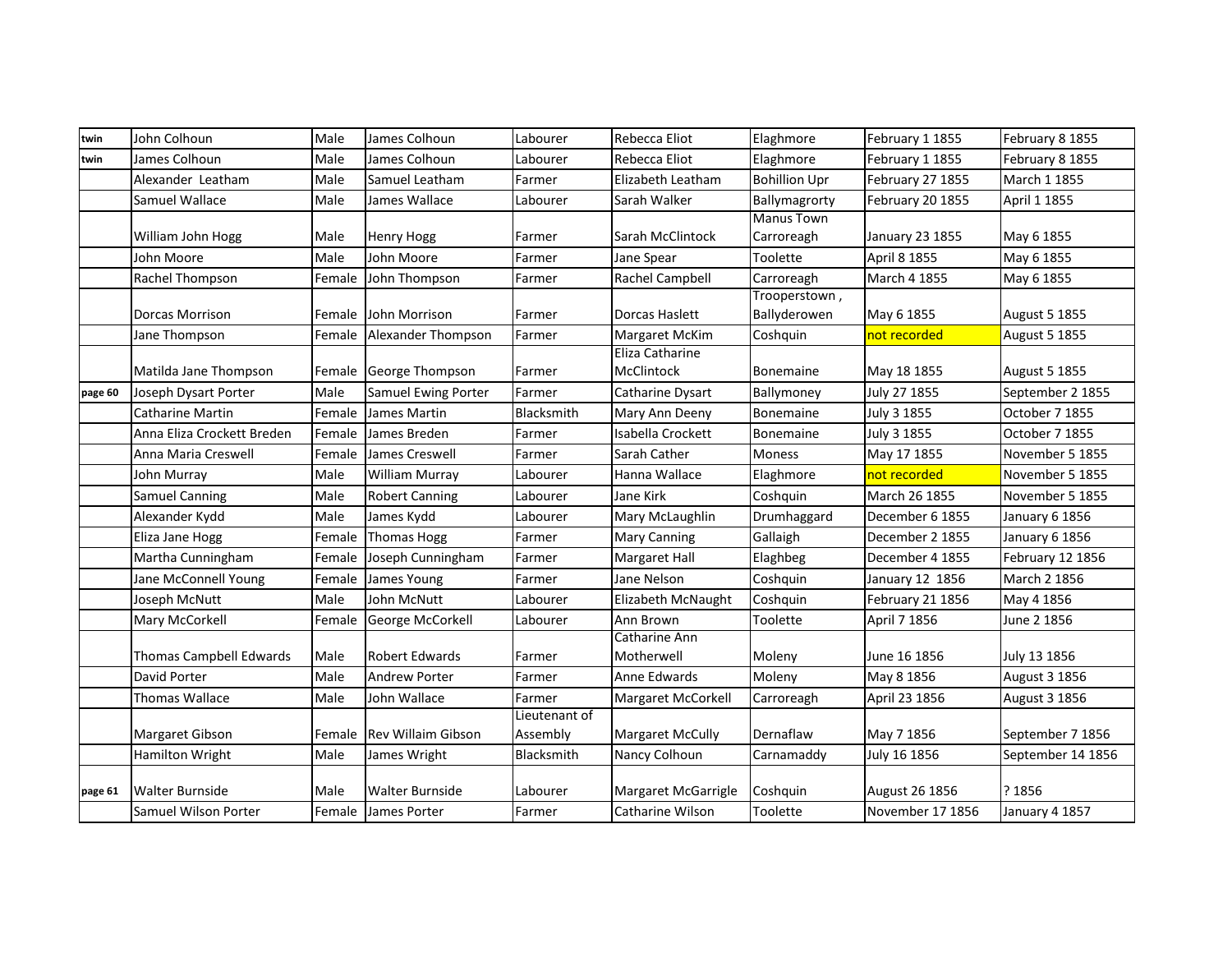|         |                                                                                               |        | <b>William McArthur</b> |          |                                 |                               |                      |                   |  |
|---------|-----------------------------------------------------------------------------------------------|--------|-------------------------|----------|---------------------------------|-------------------------------|----------------------|-------------------|--|
|         | Wilhimena McArthur                                                                            | Female | (deceased)              |          | Jane Breden                     | Spenog                        | March 4 1856         | March 8 1857      |  |
|         | <b>Moses Thompson</b>                                                                         | Male   | John Thompson           | Labourer | Martha Buchanan                 | Ballymoney                    | January 6 1857       | May 3 1857        |  |
|         | James Laird                                                                                   | Male   | John Laird              | Labourer | Mary Campbell                   | Elaghmore                     | March 14 1857        | May 3 1857        |  |
|         | Joseph McCorkell                                                                              | Male   | John McCorkell          | Farmer   | Mary Ann Fleming                | Skeog                         | February 13 1857     | May 3 1857        |  |
|         | John McCracken                                                                                | Male   | <b>Thomas McCracken</b> | Farmer   | Priscilla Hogg                  | Carroreagh                    | November 12 1856     | May 3 1857        |  |
|         | <b>Thomas Wallace</b>                                                                         | Male   | James Wallace           | Labourer | Sarah Walker                    | Ballymagrorty                 | May 23 1857          | May 23 1857       |  |
|         | James William Breden                                                                          | Male   | James Breden            | Farmer   | Isabella Crockett               | <b>Bonemaine</b>              | February 3 1857      | June 7 1857       |  |
|         | <b>Thomas Anderson</b>                                                                        | Male   | <b>Thomas Anderson</b>  | Farmer   | Jane Porter                     | Greenfort<br>Carroreagh       | May 23 1857          | July 5 1857       |  |
|         | Robert Gray Morrison                                                                          | Male   | John Morrison           | Farmer   | Dorcas Haslett                  | Trooperstown,<br>Ballyderowen | June 20 1857         | August 17 1857    |  |
|         | <b>William Caldwell Edwards</b>                                                               | Male   | <b>Robert Edwards</b>   | Farmer   | Catharine Ann<br>Motherwell     | Moleny                        | <b>August 8 1857</b> | October 4 1857    |  |
|         | Children baptised after the death of Rev Gray and before the installation of Rev H.P Charlton |        |                         |          |                                 |                               |                      |                   |  |
| Page 62 | <b>Robert Hogg</b>                                                                            | Male   | <b>Thomas Hogg</b>      |          | <b>Mary Canning</b>             | Gallaigh                      | August 20 1857       | April 4 1858      |  |
|         | Samuel Thompson                                                                               | Male   | Alexander Thompson      |          | Margaret McKimm                 | Coshquin                      | July 18 1857         | February 1858     |  |
|         | James Moore                                                                                   | Male   | John Moore              |          | Jane Spear                      | Toolette                      | January 4 1858       | February 1858     |  |
|         | Matilda Kydd                                                                                  | Female | William Kydd            |          | Isabella Mullan                 | Coshquin                      | January 10 1858      | May 2 1858        |  |
|         | Margaret Gilliland                                                                            | Female | Samuel Gilliland        |          | Rebecca Bryson                  |                               | March 1 1858         | May 2 1858        |  |
|         | <b>George Canning</b>                                                                         | Male   | <b>Robert Canning</b>   |          | Jane Kirk                       |                               | April 13 1858        | May 2 1858        |  |
|         | Samuel Gilliland                                                                              | Male   | David Gilliland         |          | Margaret Robinson               |                               | March 12 1858        | May 2 1858        |  |
| Page 63 | Ann Dysart Young                                                                              | Female | James Young             |          | Jane Nelson                     |                               | April 25 1858        | 1858              |  |
|         | Jane Ann Edwards Campbell<br>Margaret Elizabeth                                               |        | Female Matthew Campbell |          | Maria Hunter<br>Eliza Catharine |                               | April 1 1858         | 1858              |  |
|         | Thompson                                                                                      |        | Female George Thompson  |          | McClintock                      | <b>Bonemaine</b>              | <b>July 1858</b>     | October 4 1858    |  |
| Page 64 | Elizabeth Wallace                                                                             | Female | John Wallace            |          | Margaret McCorkell              | Carroreagh                    | May 27 1858          | April 3 1859      |  |
|         | John Thompson                                                                                 | Male   | John Thompson           |          | Martha Buchanan                 | Carroreagh                    | February 25 1858     | April 3 1859      |  |
|         | Mary Anne Stuart                                                                              | Female | J Stuart                |          | H Stuart                        |                               | not recorded         | June 5 1859       |  |
|         | Margaret H Hogg                                                                               | Female | <b>Thomas Hogg</b>      |          | Mary Hogg                       |                               | May 1 1858           | September 5 1859  |  |
|         | John Creswell                                                                                 | Male   | <b>Henry Creswell</b>   |          | Rachel Porter                   |                               | not recorded         | September 5 1859  |  |
|         | Joseph Anderson                                                                               | Male   | Thomas Anderson         |          | Jane Porter                     |                               | not recorded         | September 15 1859 |  |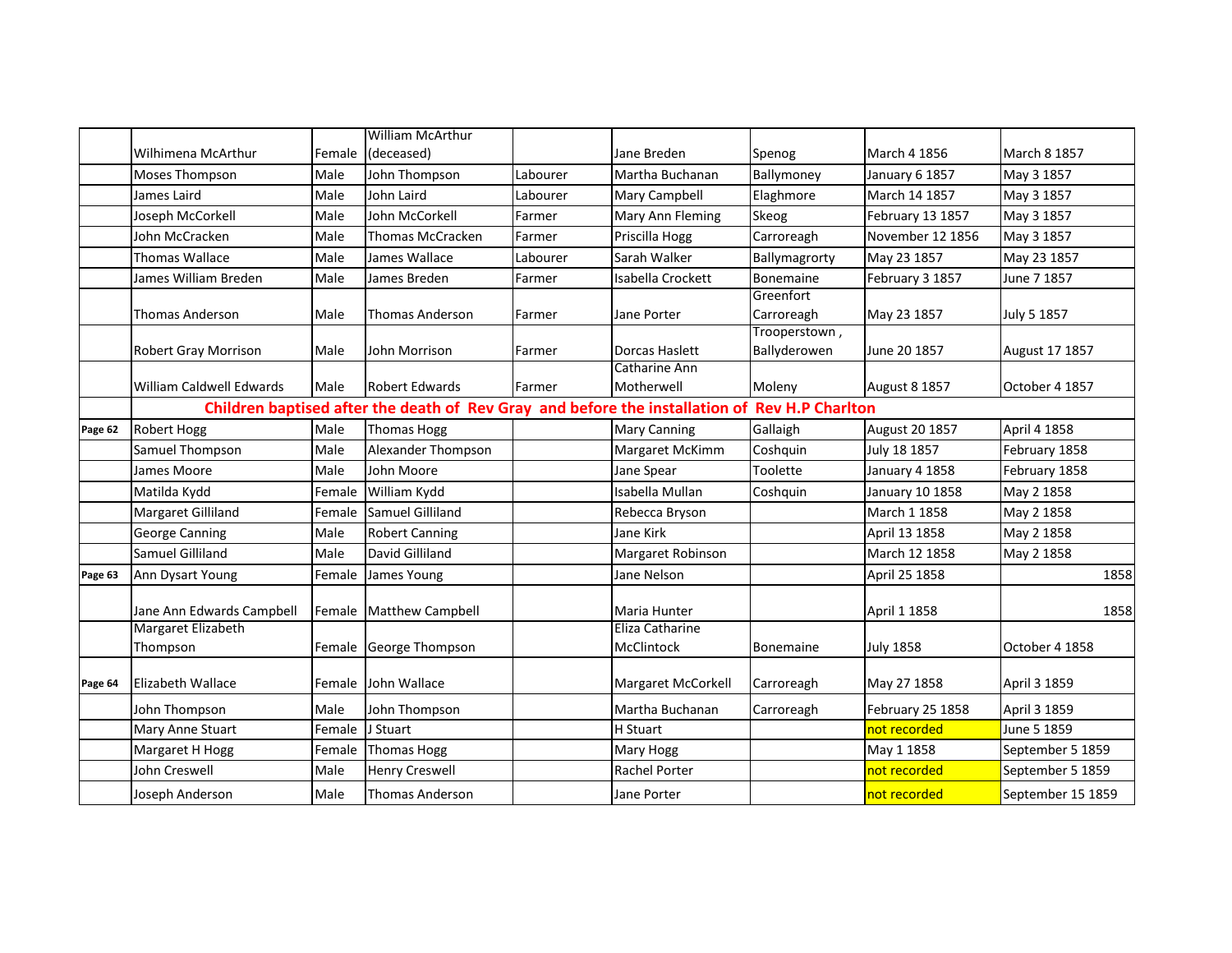| page 65 | <b>Thomas McCorkell</b>         | Male   | John McCorkell            | Mary Ann Fleming            |               | May 20 1858      | August 7 1859     |
|---------|---------------------------------|--------|---------------------------|-----------------------------|---------------|------------------|-------------------|
|         | Sarah Jane Edwards              | Female | <b>Robert Edwards</b>     | <b>Catharine Motherwell</b> |               | August 16 1859   | October 2 1859    |
|         | Mary Jane Ferre                 | Female | John Ferre                | Eliza King                  |               | not recorded     | October 2 1859    |
|         | Florence Orr                    | Female | Jacob Orr                 | Victoria Henry              |               | not recorded     | November 3 1859   |
|         | Eliza Jane Burnside             | Female | <b>Walter Burnside</b>    | Margaret McGarrigle         | Coshquin      | not recorded     | November 6 1859   |
| Page 66 | <b>Alexander Ross</b>           | Male   | <b>Alexander Ross</b>     | Margaret Barber             | Carnamaddy    | November 10 1859 | December 4 1959   |
|         | Catharine Porter                | Female | Samuel Porter             | Catharine Dysart            | Ballymoney    | not recorded     | January 8 1860    |
|         | Jane Mary Moore                 | Female | John Moore                | Jane Spears                 | Toolette      | December 13 1859 | February 5 1860   |
|         | Margaret Jane Robinson          | Female | William Robinson          | Jane Millar                 |               | October 25 1859  | February 5 1860   |
|         | Martha McArthur Campbell        | Female | <b>Matthew Campbell</b>   | Maria Hunter                |               | November 3 1859  | February 5 1860   |
|         | Charlton Boyle                  | Male   | James Boyle               | Rachel Maxwell              |               | December 13 1859 | February 5 1860   |
| Page 67 | <b>Margaret Porter</b>          | Female | <b>Andrew Porter</b>      | Anne Edwards                |               | June 23 1860     | August 5 1860     |
|         | Anne Thompson                   | Female | Alexander Thompson        | Margaret McKimm             |               | February 10 1860 | August 5 1860     |
|         | Thomas Hogg                     | Male   | <b>Henry Hogg</b>         | Sarah McCorkell             | Carroreagh    | March 31 1860    | October 7 1860    |
|         | Rebecca Gilliland               | Female | Samuel Gilliland          | Rebecca Gilliland           | Bonemaine     | November 1860    | February 11 1861  |
| page 68 | Margaret Thompson               | Female | John Thompson             | Martha Buchanan             | Carroereagh   | December 8 1861  | April 14 1861     |
|         | John Wilson Young               | Male   | James Young               | Jane Nelson                 | Coshquin      | December 22 1861 | April 17 1861     |
|         | Isabella Ferre                  | Female | John Ferre                | Elizabeth King              | Bonemaine     | February 28 1861 | April 29 1861     |
|         | David Gilliland                 | Male   | David Gilliland           | Margaret Robinson           |               | not recorded     | April 19 1861     |
|         | Sarah Alexander                 | Female | James Alexander           | Ellen Wallace               |               | May 1861 approx  | June 2 1861       |
|         | William McCorkell               | Male   | John McCorkell            | Mary Fleming                |               | May 30 1861      | July 7 1861       |
|         | Margaret Edwards                | Female | <b>Robert Edwards</b>     | <b>Catharine Motherwell</b> |               | April 13 1861    | June 2 1861       |
| page 69 | <b>William Charles Burnside</b> | Male   | Walter Burnside           | Margaret McGarrigle         | Ballymagrorty | July 28 1861     | August 4 1861     |
|         | <b>Charles Curry</b>            | Male   | <b>Charles Curry</b>      | Matilda McCracken           | Carroreagh    | July 3 1862      | August 3 1862     |
|         | Robert Donaghy                  | Male   | Robert Donaghy            | Anne Gallagher              | Bonemaine     | April 12 1862    | August 3 1862     |
|         | Hugh Harvey Cunningham          | Male   | <b>Richard Cunningham</b> | Mary Henry                  |               | July 17 1862     | September 7 1862  |
|         | Ann Jane Porter                 | Female | <b>Andrew Porter</b>      | Ann Edwards                 | Moleny        | not recorded     | September 28 1962 |
| Page 70 | Jane Marshall Thomson           | Female | Alexander Thompson        | Margaret McKimm             | Coshquin      | July 20 1862     | <b>March 1863</b> |
|         | Samuel Gilliland                | Male   | Samuel Gilliland          | Rebecca Gilliland           | Rooskey       | January 5 1863   | <b>March 1863</b> |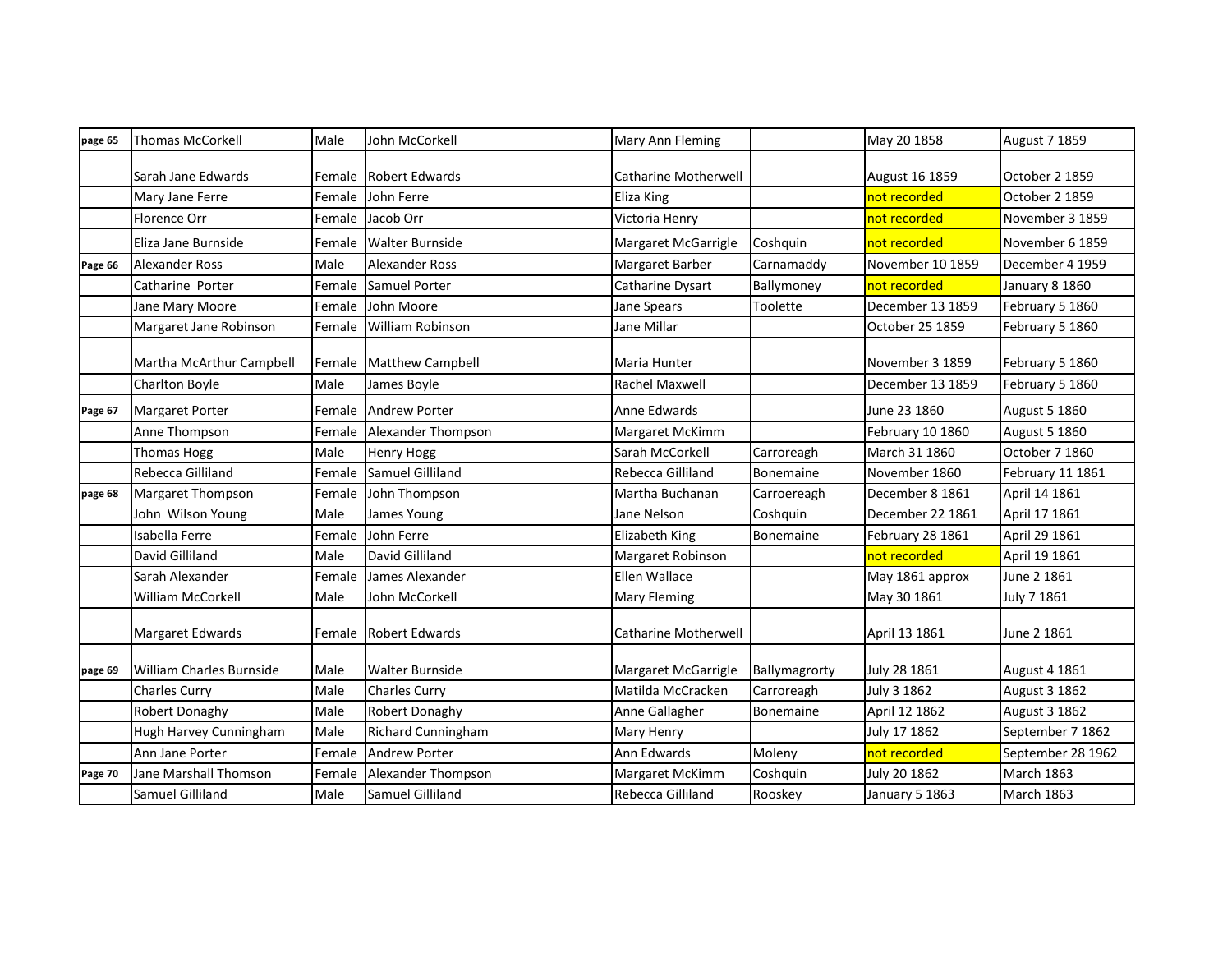|                 | Priscilla Hogg                                                                                                               |        | Female Henry Hogg         | Sarah McClintock            | Mannerstown      | January 12 1863   | April 12 1863        |  |  |  |
|-----------------|------------------------------------------------------------------------------------------------------------------------------|--------|---------------------------|-----------------------------|------------------|-------------------|----------------------|--|--|--|
|                 | <b>William Edwards</b>                                                                                                       | Male   | <b>Robert Edwards</b>     | Catharine Motherwell Moleny |                  | January 13 1863   | April 19 1863        |  |  |  |
| Page 71         | Nicolina Alexandra Orr                                                                                                       | Female | Jacob Orr                 | Victoria Henry              | Carroreagh       | not recorded      | July 13 1863         |  |  |  |
|                 | Mary Jane Campbell                                                                                                           | Female | William Campbell          | Fanny Campbell              | Carnamaddy       | May 3 1863        | August 3 1863        |  |  |  |
|                 | John Stuart                                                                                                                  | Male   | R J Stuart                | <b>NR McCorkell</b>         | Elaghbeg         | May 11 1863       | August 9 1863        |  |  |  |
|                 | Anne Jane Thomson                                                                                                            | Female | Alexander Thomson         | Margaret McKimm             | Coshquin         | not recorded      | September 12 1863    |  |  |  |
|                 | <b>Robert Hogg</b>                                                                                                           | Male   | H Hogg                    | Sarah Hogg                  |                  | not recorded      | November 11 1863     |  |  |  |
| page 72         | Flora Alexander                                                                                                              | Female | James Alexander           | Ellen Wallace               | Coshquin         | not recorded      | May 8 1864           |  |  |  |
| Note in<br>book | There were 3 children of Mr Cunningham baptised in the Church of England in consequence of my delaying (rest unintelligible) |        |                           |                             |                  |                   |                      |  |  |  |
|                 | Mary Ann Cunningham                                                                                                          | Female | <b>Richard Cunningham</b> | Mary Henry                  | Castlecooley     | not recorded      | September 9 1864     |  |  |  |
|                 | Mary Campbell                                                                                                                | Female | William Campbell          | Ann Campbell                |                  | not recorded      | November 18 1864     |  |  |  |
| Page 73         | James Campbell                                                                                                               | Male   | John Campbell             | Rebecca Orr                 | Bonemaine        | not recorded      | April 1865           |  |  |  |
|                 | Anne Campbell                                                                                                                | Female | William Campbell          | F.Anne Scott                | <b>Burt</b>      | not recorded      | May 26 1865          |  |  |  |
|                 | Mary Ferre                                                                                                                   | Female | John Ferre                | <b>Eliza King</b>           | <b>Bonemaine</b> | June 8 1864       | May 29 1865          |  |  |  |
|                 | <b>Essay Ferre</b>                                                                                                           | Female | John Ferre                | Eliza King                  | Bonemaine        | April 1 1865      | May 29 1865          |  |  |  |
|                 | Isabella Donaghy                                                                                                             | Female | Robert Donaghy            | Ann Gallagher               | Burnfoot         | April 5 1865      | <b>August 4 1865</b> |  |  |  |
| Page 74         | James Stuart                                                                                                                 | Male   | James Stuart              | <b>NR McCorkell</b>         | Burnfoot         | not recorded      | October 4 1865       |  |  |  |
|                 | <b>William Ross</b>                                                                                                          | Male   | Alexander Ross            | Margaret Barber             | Lisfannon        | September 25 1865 | November 1 1865      |  |  |  |
|                 | Rebecca Jane Burnside                                                                                                        | Female | <b>Walter Burnside</b>    | Margaret McGarrigle         | Coshquin         | December 28 1864  | July 5 1865          |  |  |  |
| Page 75         | <b>Mary Millar</b>                                                                                                           | Female | <b>Robert Millar</b>      | Sarah Nichol                | Lisfannon        | March 12 1866     | March 17 1866        |  |  |  |
| twin            | James Alexander                                                                                                              | Male   | James Alexander           | <b>Ellen Wallace</b>        | Tumac            | September 18 1866 | October 7 1866       |  |  |  |
| twin            | Margaret Alexander                                                                                                           | Female | James Alexander           | Ellen Wallace               | Tumac            | September 18 1866 | October 7 1866       |  |  |  |
|                 | John Thomson                                                                                                                 | Male   | Thomas Thomson            | Fanny Ann Thomson           |                  | not recorded      | November 8 1866      |  |  |  |
|                 | Mary Stewart                                                                                                                 | Male   | James Stewart             | <b>Barbara Stewart</b>      |                  | not recorded      | December 27 1866     |  |  |  |
| page 76         | <b>Catherine Eleanor Porter</b>                                                                                              | Female | <b>Andrew Porter</b>      | Catharine A Edwards         | Moleny           | not recorded      | May 25 1867          |  |  |  |
|                 | Margaret Campbell                                                                                                            | Female | <b>Thomas Campbell</b>    | Margaret Al? Barr           |                  | not recorded      | May 29 1867          |  |  |  |
|                 | Samuel Brown                                                                                                                 | Male   | David Brown               | <b>Elizabeth Canning</b>    | Burnfoot         | May 11 1867       | June 4 1867          |  |  |  |
|                 | Rebecca Jane Burnside                                                                                                        | Female | <b>Walter Burnside</b>    | Margaret McGarrigle         | Coshquin         | December 20 1867  | July 5 1867          |  |  |  |
|                 | David Arbuckle                                                                                                               | Male   | John Arbuckle             | <b>Mary Mooney</b>          | Lagnadava        | not recorded      | July 7 1967          |  |  |  |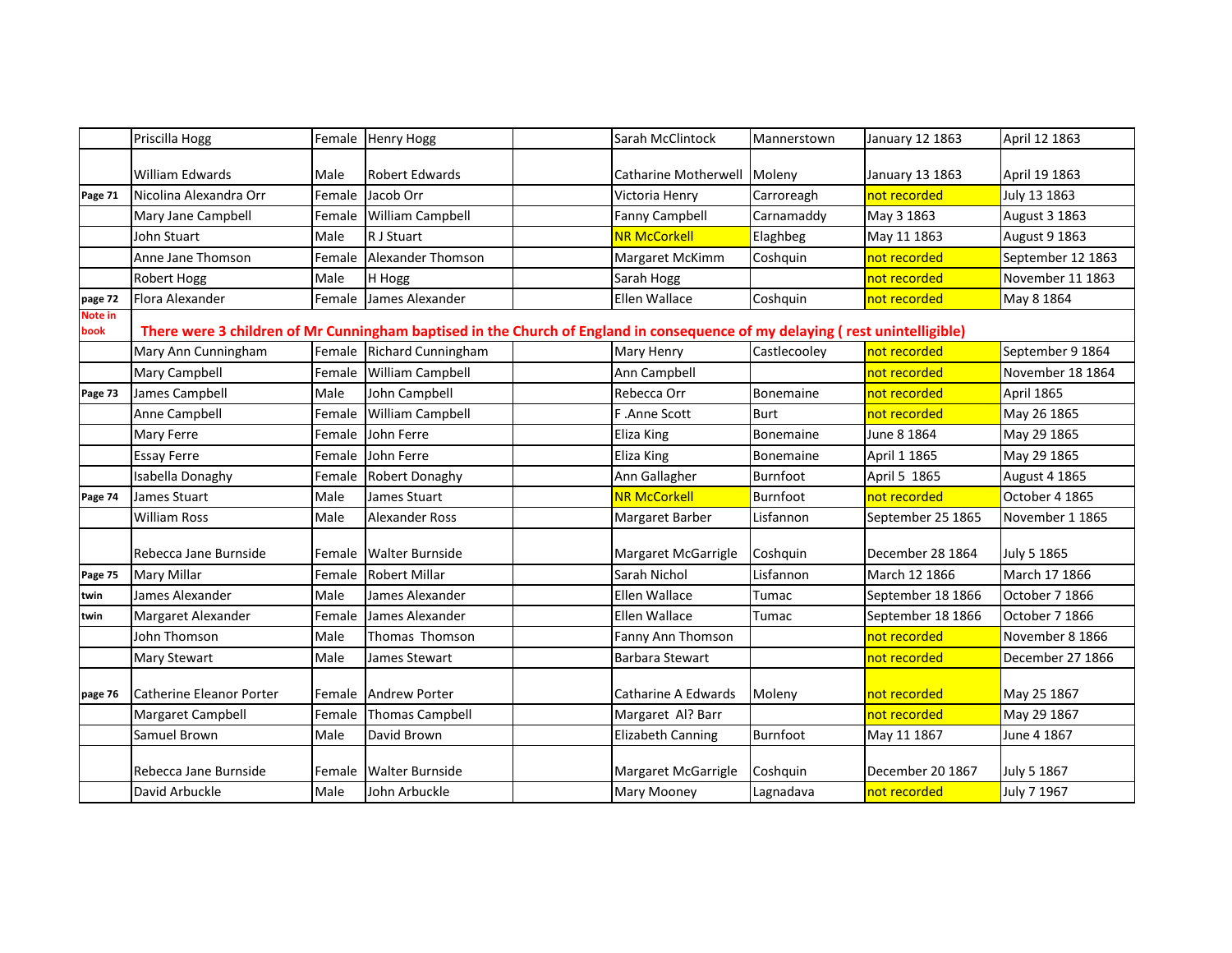| Page 77 | Jane Gilliland                 | Female | Samuel Gilliland          |                      | Rebecca Gilliland       | Rookery         | April 6 1867      | July 8 1867       |
|---------|--------------------------------|--------|---------------------------|----------------------|-------------------------|-----------------|-------------------|-------------------|
|         | Hugh Bredon                    | Male   | A Bredon                  |                      | Martha McBride          | <b>Bohillen</b> | not recorded      | July 29 1867      |
|         | Thomas McCorkell Stuart        | Male   | James Stuart              |                      | Barbara McCorkell       | Skeog           | May 10 1867       | August 17 1867    |
|         | Samuel Johnston                | Male   | Johnston                  | school teacher       | E Sloan                 | Elaghbeg        | September 16 1867 | September 18 1867 |
|         | <b>Henry Hogg</b>              | Male   | <b>Henry Hogg</b>         |                      | Sarah McClintock        | Mannerstown     | July 20 1867      | October 2 1867    |
|         | William Donaghy                | Male   | Robert Donaghy            |                      | Ann Gallagher           | Burnfoot        | April 18 1867     | October 20 1867   |
| Page 78 | Isabella Cunningham            | Female | <b>Richard Cunningham</b> | Private<br>gentleman | Mary Henry              | Castlecooley    | not recorded      | December 2 1867   |
|         | Henry Creswell Scott           | Male   | <b>Thomas Scott</b>       |                      | Jane Creswell           | <b>Bohillen</b> | not recorded      | December 17 1867  |
|         | James Ross                     | Male   | A Ross                    |                      | Margaret Barbour        | Lisfannon       | December 12 1867  | January 16 1868   |
|         | Anne Doak                      | Female | Samuel Doak               |                      | <b>Dorcas McCorkell</b> | <b>Burt</b>     | not recorded      | March 10 1868     |
|         | Sarah Millar                   | Female | <b>Robert Millar</b>      |                      | Sarah Nichol            |                 | not recorded      | May 3 1868        |
| Page 79 | James Ramsay                   | Male   | James Ramsay              |                      | Mary Logan              | Trooperstown    | <b>March 1868</b> | May 23 1868       |
|         | <b>Andrew Hamilton Edwards</b> | Male   | John Edwards              |                      | Charlotte Edwards       |                 | April 1868        | June 7 1868       |
|         | William Young                  | Male   | James Young               |                      | Jane Neilson            | Coshquin        | June 21 1868      | September 26 1868 |
|         | Sarah Ann McNutt               | Female | <b>Andrew McNutt</b>      |                      | Isabella Brown          | <b>Burt</b>     | August 12 1868    | October 15 1868   |
|         | Margaret Curry                 | Female | <b>Charles Curry</b>      |                      | Matilda McCracken       | Carroreagh      | January 10 1869   | March 2 1869      |
|         | Elizabeth Ramsay McCorkell     | Female | George McCorkell          |                      | Elizabeth Ramsay        | <b>Bohillen</b> | January 6 1869    | March 9 1869      |
| Page 80 | <b>Mary Porter</b>             | Female | <b>Andrew Porter</b>      |                      | Ann Edwards             | Moleny          | January 16 1869   | March 13 1869     |
|         | William Donaghy                | Male   | Robert Donaghy            |                      | Ann Gallagher           | Burnfoot        | March 18 1869     | April 3 1869      |
|         | Mary Eliza Buchanan            | Female | R Buchanan                |                      | Eliza Dunlop            | Derry           | March 11 1869     | April 11 1869     |
|         | John Arbuckle                  | Male   | John Arbuckle             |                      | Mary Arbuckle           | Elaghbeg        | December 15 1869  | April 23 1869     |
|         | Mary Gilliland                 | Female | William Gilliland         |                      | Jane Dunlop             | Rookery         | May 10 1869       | May 19 1869       |
|         | Elizabeth Campbell             | Female | William Campbell          |                      | Anne Scott              | <b>Burt</b>     | June 18 1869      | August 1 1869     |
| page 81 | <b>Margaret Porter</b>         | Female | <b>Robert Porter</b>      |                      | Margaret McBride        | Toolette        | May 22 1869       | August 9 1869     |
|         | Agnes Thompson Johnston        | Female | J Johnston                |                      | E Sloan                 |                 | not recorded      | December 28 1869  |
|         | Eliza Millar                   | Female | <b>Robert Millar</b>      |                      | not recorded            |                 | not recorded      | December 29 1869  |
|         | Henry Ramsey                   | Male   | James Ramsey              |                      | Mary Logan              |                 | not recorded      | February 1 1870   |
| Page 82 | Mary Jane Anderson             | Female | <b>Thomas Anderson</b>    |                      | Jane Porter             | Carroreagh      | February 25 1870  | <b>April 1870</b> |
|         | <b>Andrew McNutt</b>           | Male   | Andrew McNutt             |                      | Isabella Brown          | Carnamaddy      | August 3 1870     | October 2 1870    |
|         | Mary Ann Ewing Edwards         | Female | John Edwards              |                      | Charlotte Edwards       | Drumgowan       | March 4 1871      | April 2 1871      |
|         | Rebecca Curry                  |        | Female Charles Curry      |                      | Matilda Curry           |                 | May 1871          | May 23 1871       |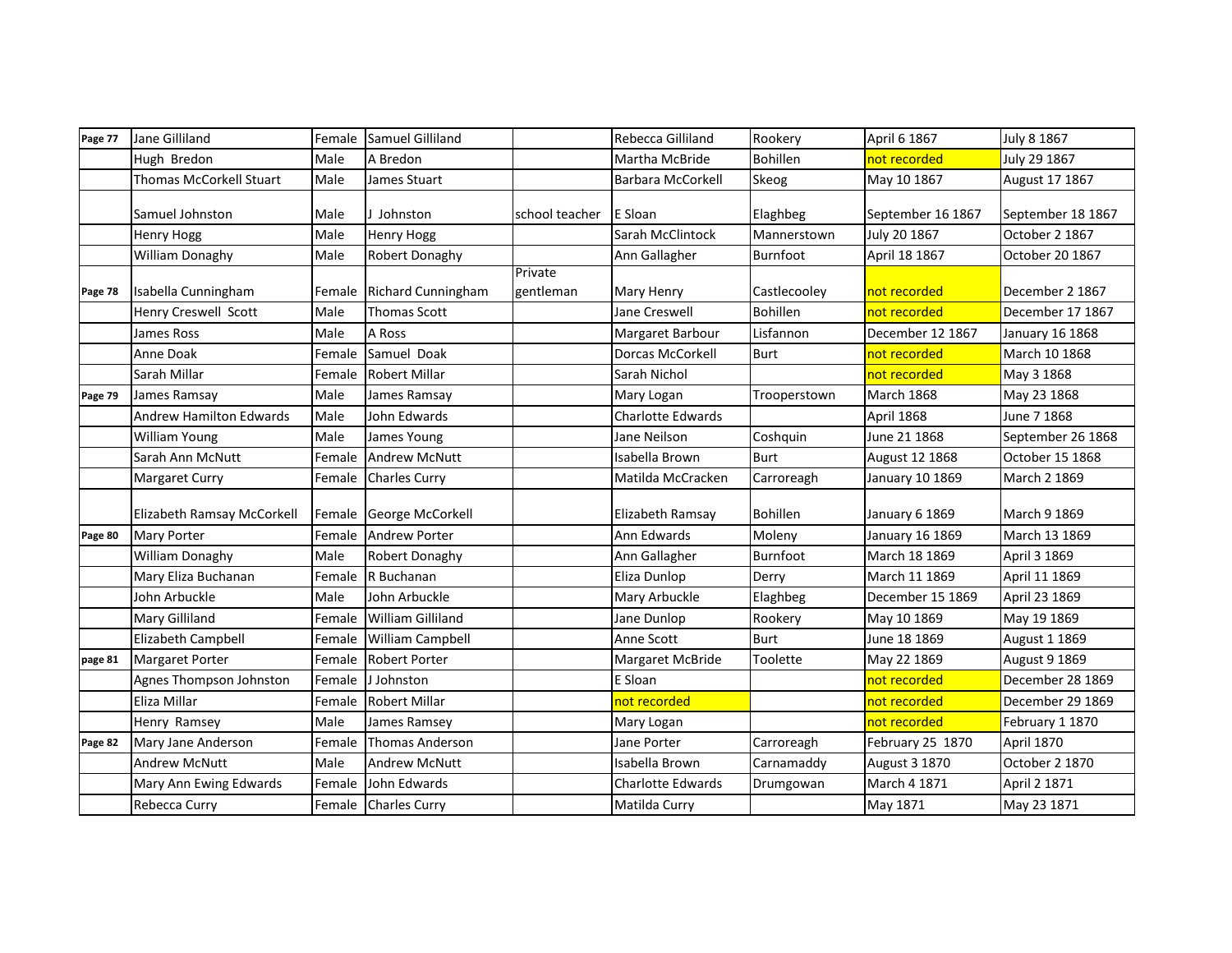|         | Aaron Thomson           | Male      | Alexander Thomson        |                             | Margaret McKimm     | Coshquin     | May 9 1871        | June 2 1871       |
|---------|-------------------------|-----------|--------------------------|-----------------------------|---------------------|--------------|-------------------|-------------------|
| Page 83 | Sarah Gilliland         | Female    | <b>William Gilliland</b> |                             | Jane Dunlop         | Bonemaine    | June 14 1871      | June 18 1871      |
|         | Mary Ann Ramsay         | Female    | James Ramsay             |                             | Mary Logan          | Trooperstown | April 15 1871     | June 30 1871      |
|         | Mary Ann Elder          | Female    | Samuel Elder             |                             | Ann Ramsay          |              | not recorded      | June 30 1871      |
| Page 84 | Catharine Stuart        | Female    | Joseph Stuart            |                             | Eliza McBride       | Toolette     | December 31 1871  | April 25 1872     |
|         | <b>NR Campbell</b>      | <b>NR</b> | not recorded             |                             | not recorded        |              | January 6 1872    | May 19 1872       |
|         | Eliza Gilliland         | Female    | David Gilliland          |                             | Margaret Robinson   |              | January 20 1866   | June 16 1872      |
|         | John Gilliland          | Male      | David Gilliland          |                             | Margaret Robinson   |              | December 6 1869   | June 16 1872      |
|         | <b>William Doak</b>     | Male      | <b>Samuel Doak</b>       |                             | Dorcas McCorkell    |              | February 20 1872  | July 14 1872      |
| Page 85 | <b>Thomas McBride</b>   | Male      | <b>Thomas McBride</b>    |                             | <b>Anne Stuart</b>  |              | September 19 1871 | August 7 1872     |
|         | Mary Walker             | Female    | William Walker           |                             | N. Mullin           |              | July 25 1872      | August 9 1872     |
|         | Samuel Ramsey           | Male      | James Ramsey             |                             | Mary Logan          |              | not recorded      | August 14 1872    |
|         | John Alexander Thomson  | Male      | Samuel Thompson          |                             | Margaret Jane Scott |              | August 27 1872    | September 16 1872 |
|         | Alexander Johnston      | Male      | J Johnston               |                             | E Sloan             |              | <b>March 1872</b> | September 15 1872 |
|         | Margaret McCorkell      | Female    | Samuel McCorkell         |                             | Hanna               |              | September 1872    | October 8 1872    |
| Page 86 | Jane Edwards Leslie     | Female    | John Leslie              |                             | Maria Edwards       |              | November 12 1872  | December 31 1872  |
|         | Letitia Scott           | Female    | <b>William Scott</b>     |                             | Annie Ferguson      |              | July 27 1871      | January 6 1873    |
|         | James Young             | Male      | James Young              |                             | Jane Wilson         | Coshquin     | December 14 1872  | March 21 1873     |
|         | Joseph Wark             | Male      | Alexander Wark           |                             | Rebecca James       |              | October 13 1872   | April 13 1873     |
|         | <b>Elizabeth Porter</b> | Female    | <b>Robert Porter</b>     |                             | Margaret McBride    | Toolette     | January 28 1873   | April 27 1873     |
| page 87 | <b>NR McElhinney</b>    | <b>NR</b> | not recorded             |                             | not recorded        |              |                   |                   |
|         | William Arbuckle        | Male      | John Arbuckle            |                             | Mary Arbuckle       |              | February 11 1873  | August 10 1873    |
|         | Margaret Jane Gilliland | Female    | <b>William Gilliland</b> |                             | Jane Dunlop         |              | May 20 1873       | August 10 1873    |
|         | <b>Charlotte McNutt</b> | Female    | Alexander McNutt         |                             | Isabella Brown      | Carnamaddy   | 15 July 1873      | August 17 1873    |
|         | <b>Charles Curry</b>    | Male      | <b>Charles Curry</b>     |                             | Matilda McCracken   |              | July 9 1873       | August 17 1873    |
|         | Elizabeth Miller        | Female    | David Miller             |                             | Elizabeth Gallager  |              | August 16 1873    | October 22 1873   |
|         |                         |           |                          |                             |                     |              |                   |                   |
|         | Marjory McKay           |           | Female John McKay        | recorded twice Agnes Harvey |                     |              | October 1873      | December 3 1873   |
| page 88 | Elizabeth Elder         | Female    | Samuel Elder             |                             | Ann Ramsay          |              | November 22 1873  | January 2 1874    |
|         |                         |           |                          |                             |                     |              |                   |                   |
|         | Margery Harvey McKay    |           | Female John McKay        | recorded twice Agnes Harvey |                     |              | October 27 1873   | January 10 1874   |
|         | Ferre                   | <b>NR</b> | not recorded             |                             | not recorded        |              | <b>NR</b>         | <b>NR</b>         |
|         | Rebecca Brown           |           | Female David Brown       |                             | S Hogg              |              | December 27 1873  | January 20 1874   |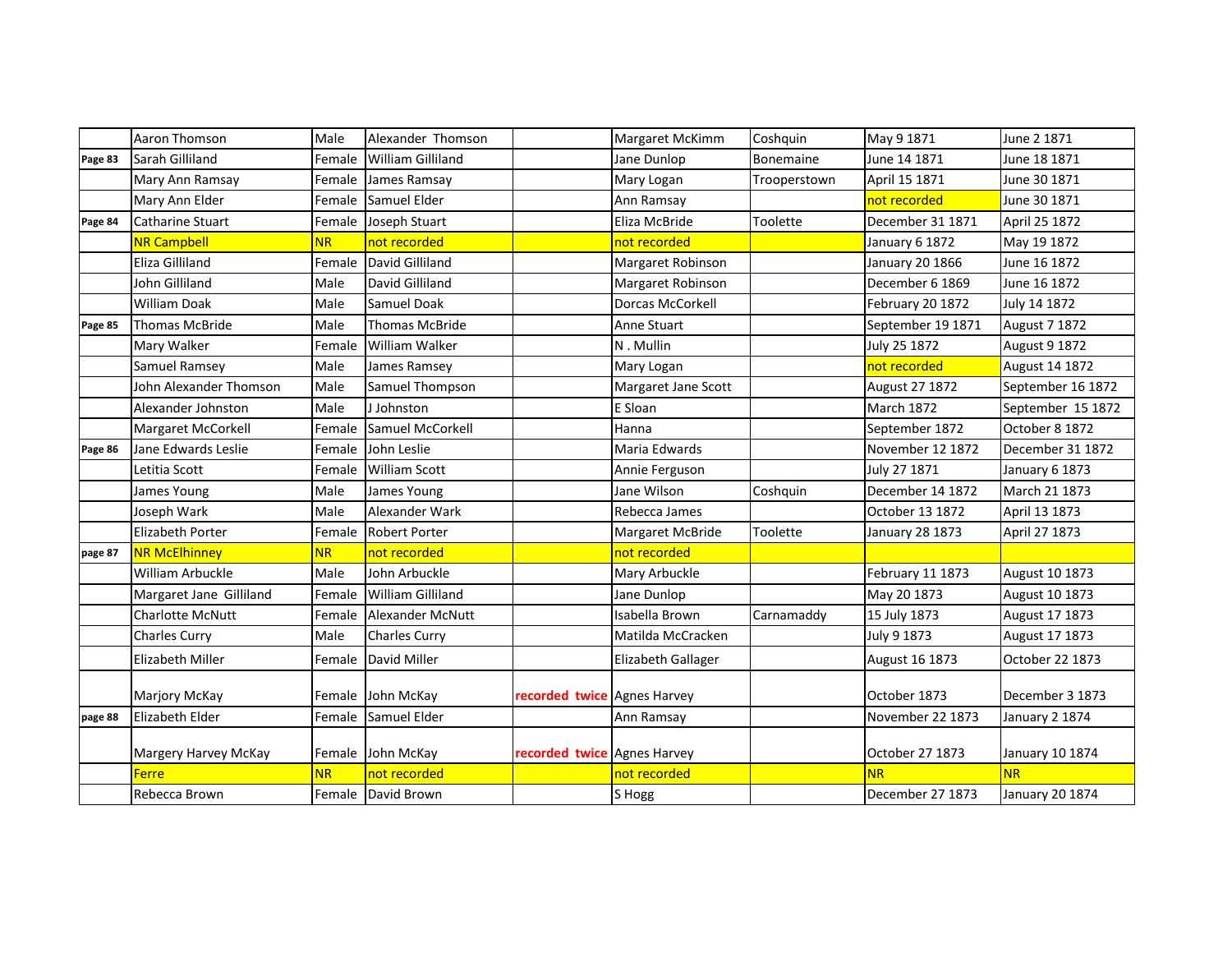|         | John McConnell                  | Male   | Victor McConnell        | Annie Rankin              |                | December 21 1873     | February 12 1874  |
|---------|---------------------------------|--------|-------------------------|---------------------------|----------------|----------------------|-------------------|
|         | James Doak                      | Male   | Samuel Doak             | <b>Dorcas McCorkell</b>   |                | December 29 1873     | February 22 1874  |
|         | Mary Annie Crockett Boak        | Female | Aaron Boak              | Rachel Creswell           |                | April 12 1874        | May 14 1874       |
| page 89 | Annie Dunlop                    | Female | John Dunlop             | Elizabeth Porter          |                | April 18 1874        | May 17 1874       |
|         | James Stuart                    | Male   | Joseph Stuart           | M McBride                 |                | April 2 1874         | July 20 1874      |
|         | Matilda McElhinny               | Female | Robert McElhinney       | not recorded              |                | March 31 1874        | August 3 1874     |
|         | Thomas Lynn Stewart             | Male   | ? Stewart               | Annie Wright              | Newtonlimavady | April 8 1874         | August 9 1874     |
|         | <b>Alice Scott</b>              | Female | <b>William Scott</b>    | Ann Ferguson              |                | not recorded         | September 4 1874  |
|         | Jane Robinson                   | Female | James Robinson          | Margaret Moore            |                | not recorded         | October 7 1874    |
| Page 90 | John Thomson                    | Male   | Humphrey Thomson        | Jane Wily                 |                | October 19 1874      | February 24 1875  |
|         | William Gilliland               | Male   | William Gilliland       | Jane Dunlop               |                | July 2 1875          | August 22 1875    |
|         | Robert Arbuckle                 | Male   | John Arbuckle           | Mary Mooney               |                | March 1 1875         | August 24 1875    |
|         | <b>Andrew Porter</b>            | Male   | Andrew Porter           | Ann Edwards               | Moleny         | <b>August 2 1875</b> | September 4 1875  |
| Page 91 | <b>Stanley Edwards</b>          | Male   | John Edwards            | Charlotte Hamilton        |                | <b>July 1875</b>     | September 4 1875  |
|         | James Allen Ramsay              | Male   | James Ramsay            | not recorded              |                | <b>July 1875</b>     | September 23 1875 |
|         |                                 |        |                         |                           |                |                      |                   |
|         | Rebecca Jane Ramsay Elder       | Female | Samuel Elder            | Ann Ramsay                |                | August 1875          | September 23 1875 |
|         | Jane Carruthers                 | Female | <b>Moses Carruthers</b> | Jane Carruthers           |                | May 4 1876           | May 12 1876       |
|         | Andrew Robert Thompson          | Male   | Humphrey Thompson       | Jane Wiley                |                | February 23 1876     | May 12 1876       |
|         | Matilda Anna Peoples (1st       |        |                         |                           |                |                      |                   |
|         | baptism in Burt by Rev Clarke   |        |                         |                           |                |                      |                   |
|         |                                 |        | Female Andrew Peoples   | Annie Campbell            |                | April 13 1876        | July 6 1876       |
| Page 92 | <b>Robert Gilliland</b>         | Male   | David Gilliland         | Mary Robinson             |                | October 4 1872       | August 25 1876    |
|         | Anne Dunlop                     | Female | James Dunlop            | Sarah Burnside            | Bonemaine      | August 16 1876       | August 29 1876    |
|         | <b>Catharine Kerr McConnell</b> | Female | <b>Victor McConnell</b> | Annie Rankin              |                | March 16 1876        | September 3 1876  |
|         | Samuel McElhinney               | Male   | Robert McElhinney       | Margaret Robinson         |                | November 23 1875     | September 17 1876 |
|         | William John Logan              | Male   | James Logan             | Jane Elder                |                | September 19 1876    | November 5 1876   |
|         | George McCorkell                |        | not recorded            | not recorded              |                | not recorded         | not recorded      |
|         | Elizabeth Hamilton              |        | not recorded            | not recorded              |                | not recorded         | not recorded      |
|         | Victor McConnell                |        | not recorded            | not recorded              |                | not recorded         | not recorded      |
|         | Annie Rankin                    |        | not recorded            | not recorded              |                | not recorded         | not recorded      |
| Page 93 | Maud Campbell Edwards           |        | Female John Edwards     | <b>Charlotte Hamilton</b> |                | May 13 1877          | July 1 1877       |